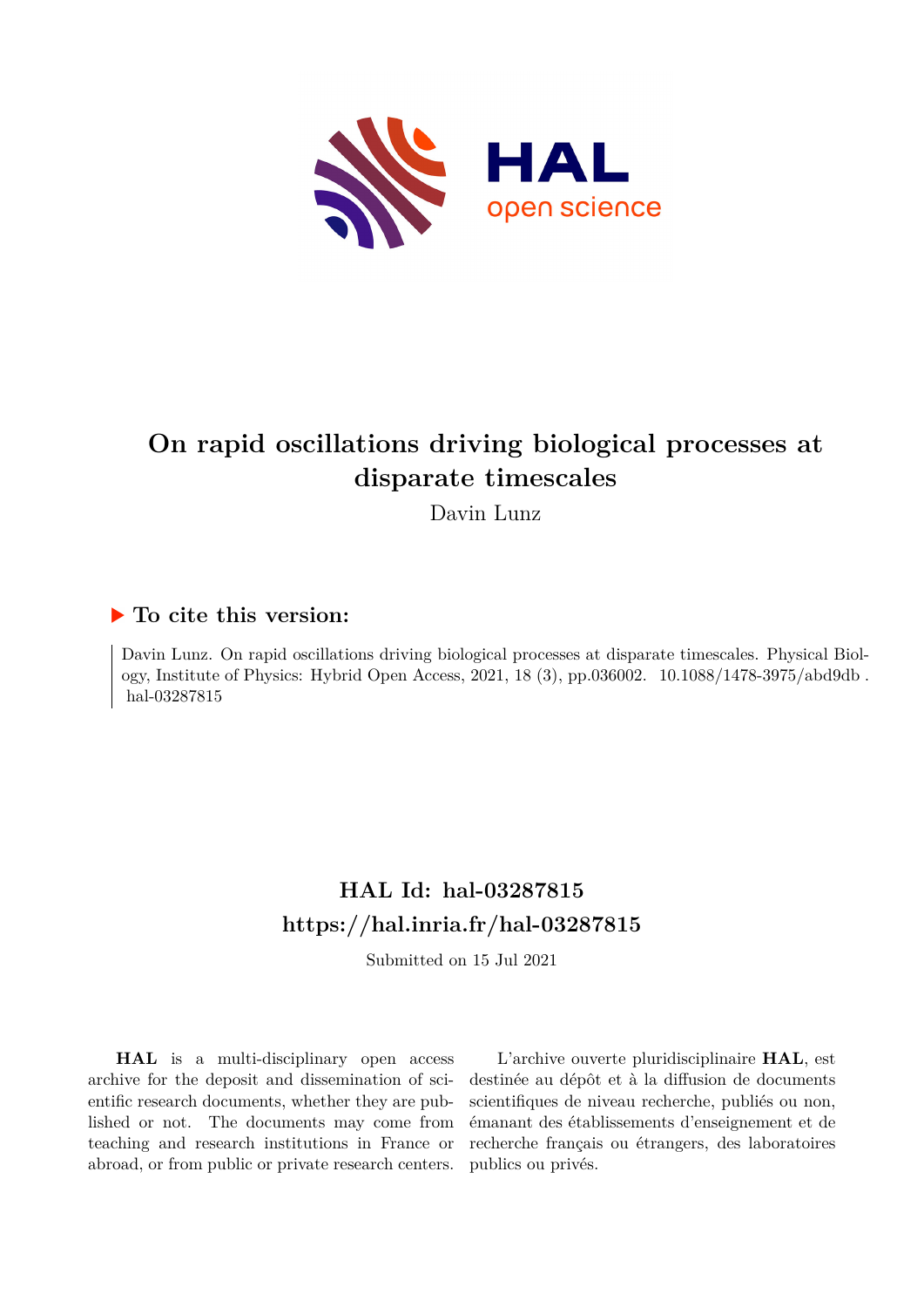# On rapid oscillations driving biological processes at disparate timescales

## D. Lunz

E-mail: davin.lunz@polytechnique.edu INRIA Saclay – Île de France, 91120 Palaiseau, France École Polytechnique, CMAP 91128 Palaiseau, France Institut Pasteur, 75015 Paris, France

Abstract. We consider a generic biological process described by a dynamical system, subject to an input signal with a high-frequency periodic component. The rapid oscillations of the input signal induce inherently multiscale dynamics, motivating order-reduction techniques. It is intuitive that the system behaviour is well approximated by its response to the averaged input signal. However, changes to the high-frequency component that preserve the average signal are beyond the reach of such intuitive reasoning. In this study, we explore system response under the influence of such an input signal by exploiting the timescale separation between high-frequency input variations and system response time. Employing the asymptotic method of multiple scales, we establish that, in some circumstances, the intuitive approach is simply the leading-order asymptotic contribution. We focus on higher-order corrections that capture the response to the details of the high-frequency component beyond its average. This approach achieves a reduction in system complexity while providing valuable insight into the structure of the response to the oscillations. We develop the general theory for nonlinear systems, while highlighting the important case of systems affine in the state and the input signal, presenting examples of both discrete and continuum state spaces. Importantly, this class of systems encompasses biochemical reaction networks described by the chemical master equation and its continuum approximations. Finally, we apply the framework to a nonlinear system describing mRNA translation and protein expression previously studied in the literature. The analysis shines new light on several aspects of the system quantification and both extends and simplifies results previously obtained.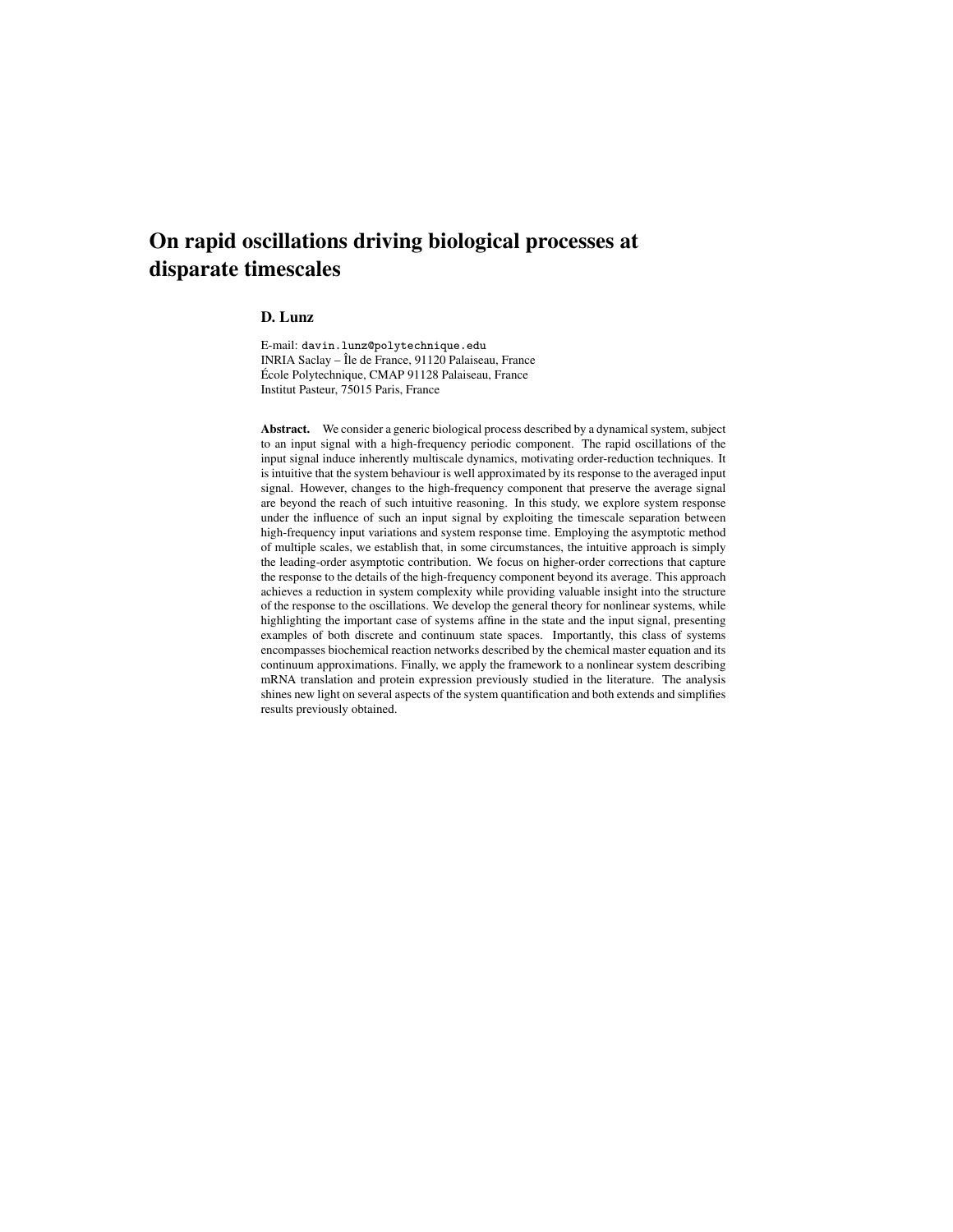#### 1. Introduction

Timescale separation — where different system processes unfold over vastly different timescales — is a common phenomenon across the biological, chemical, and physical sciences [1, 2]. The challenge in accurately modeling systems exhibiting timescale separation is that they are inherently multiscale, requiring fine-grained resolution of phenomena occurring over fast timescales to be carried out over long time horizons on which the slow phenomena evolve. This makes systems with timescale separation prime candidates for model reduction and approximation methods. The general form for such a system can be written as

$$
\frac{dy}{dt} = f(y, x, t), \qquad y(0) = y^0,
$$
 (1a)

$$
\varepsilon \frac{\mathrm{d}x}{\mathrm{d}t} = g(y, x, t), \qquad x(0) = x^0. \tag{1b}
$$

where  $\varepsilon \ll 1$  is a small parameter,  $y(t)$  and  $x(t)$  are vector-valued functions of time, with initial conditions  $y^0$  and  $x^0$ , respectively, and  $f$  and  $g$  are general operators describing the system dynamics. If non-dimensionalised appropriately, such that the terms on the right-hand side of (1) are of order unity, then the factor of  $\varepsilon$  multiplying the  $dx/dt$  term suggests that the variation in  $x$  per unit time is typically large. This is interpreted to mean that the dynamics associated with x are fast, and hence we call x the fast species and y the slow species.

One particularly well studied approximation technique is the quasi-steady-state assumption [3] (QSSA), that forms the basis for Michaelis–Menten enzyme kinetics [4], and is used extensively in general chemical kinetic simulation [5, 6, 7, 8] and analysis [9, 10, 11, 12, 13, 14, 15]. The idea is based on the aforementioned quantitative observation: the fast species  $x$  will equilibrate to their stationary distributions over a rapid timescale, during which the slow species  $\boldsymbol{\eta}$  remain essentially constant. Thus, on the slow timescale, the fast species may be approximated by their quasi-steady-state by setting the left-hand side of (1b) to zero to obtain the governing algebraic relation  $g(y, x,t) = 0$ . This reduces the model to purely slow dynamics without needing to resolve the fast timescale. Other than perhaps a boundary layer in early time, this assumption provides an accurate approximation scheme [3].

While the underlying intuition — that fast reactions may be approximated by their quasi-steady state — is convincing, it remains hazy how to systematically improve the approximation accuracy or estimate its inaccuracy. The key is to recognise that, mathematically, the QSSA is an application of singular perturbation theory [16, 17, 18]. The system dynamics are approximated asymptotically in the limit as the timescale separation (that is, the ratio between the slow and fast timescales,  $1/\varepsilon$ ) tends to infinity. The QSSA is nothing other than the leading-order term of the asymptotic expansion. Within this general framework, contributions of arbitrarily high order may be systematically determined alongside formal error approximations [19]. As is well known [3], a consequence of approximating the fast variables by their quasi-steady state is that they cannot satisfy arbitrary initial conditions. It is for this reason that the asymptotics are called singular. There is a boundary layer in time, that is, a transient interval over which the initial condition converges toward its quasi-steady state. The theory of matched asymptotic expansions allows these boundary layers to be resolved systematically to arbitrarily high order [16].

In this study, we are concerned with a phenomenon that is related to, but different from, the classical fast–slow systems. Motivated by the prevalence in biological systems of synthetic [20] or natural [21] oscillatory signals, we focus on systems with an input signal, or a system parameter, that varies periodically on a timescale significantly faster than the timescale of interest. Including this in the classical system  $(1)$ , the system dynamics may be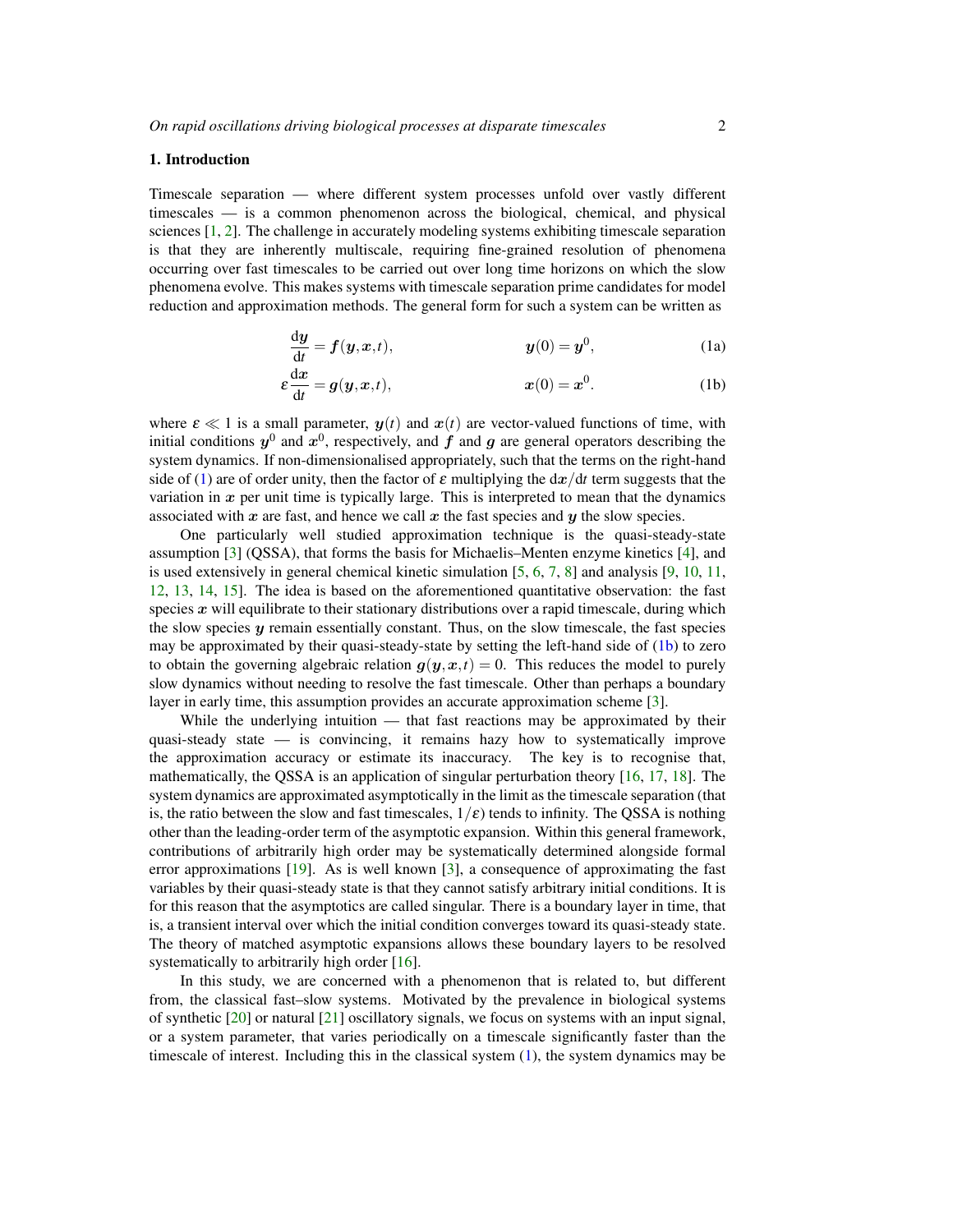*On rapid oscillations driving biological processes at disparate timescales* 3

written as

$$
\frac{dy}{dt} = f(y, x, u(t/\varepsilon), t), \qquad y(0) = y^0,
$$
\n(2a)

$$
\varepsilon \frac{\mathrm{d}x}{\mathrm{d}t} = g(y, x, u(t/\varepsilon), t), \qquad x(0) = x^0, \qquad (2b)
$$

for some known vector-valued function  $u$  that is of order unity and varying on a timescale of order unity. For concreteness, it may be helpful to think of the scalar-valued  $u(\tau) = \sin(\tau)$ , however, our analysis deals with the general case. For trivial  $u$ , problem (2) reduces to (1), and thus (2) is no less general than (1). It might be tempting to think that the converse also holds, whereby we may cast the problem  $(2)$  in the framework of  $(1)$  by augmenting the fast state variable x via  $\hat{x}(t) = (x(t), u(t/\varepsilon))$  whose time derivative (multiplied by  $\varepsilon$ ) is given by  $\hat{g}(y, \hat{x}, t) := (g(y, x, u(t/\varepsilon), t), u'(t/\varepsilon))$  with initial condition  $\hat{x}^0 = (x^0, u(0))$  and the prime denoting differentiation with respect to the argument. The QSSA is satisfied by  $u'=0$ , however, this is not a meaningful approximation since  $u$  is not constant. In fact, it is precisely the dynamics driven by the oscillations in  $u$  that we are interested in exploring. Thus (2) is, from the perspective of the asymptotic limit as  $\varepsilon \to 0$ , an extension of problem (1).

Problem (2) is inherently multiscale, and thus brings with it all the challenges discussed. However, it differs structurally from the singularly perturbed problem  $(1)$ . In  $(1)$  there are two sets of processes (fast and slow) acting separately in different intervals in time, whereas in (2) there are two sets of processes acting simultaneously in time  $[16]$ . The theory developed here is primarily focused on the response to exogenous oscillations, and therefore does not delve into the geometry of the invariant manifolds of the dynamics [18]. It is this observation that allows the treatment to be fairly generic and thus widely applicable.

One approach to problem (2) is to appeal to the intuition that the system effectively responds to an average of the periodically oscillating signal, and  $u(t/\varepsilon)$  may be replaced by its average over a period, which we denote  $\bar{u}$ . This intuitive approximation satisfies the QSSA since  $\bar{u}$  does not vary in time. However, as before, it is unintuitive how to systematically improve the approximation accuracy, or obtain an estimate for the approximation error. This is particularly vexing in the context of problem (2), because it is the system response to the highfrequency component that we are primarily interested in exploring, which is lost in replacing  $u(t/\varepsilon)$  by  $\bar{u}$ .

In this paper, we employ the method of multiple scales, whereby a new independent time variable is introduced to capture the fast-timescale variations occurring periodically alongside the slow-timescale variations. Similarly to the method of matched asymptotic expansions, the solution is expressed as an asymptotic expansion and thus allows higher-order corrections and formal error estimates to be obtained systematically. It transpires that, when the system dynamics occur exclusively on the slow timescale, the leading-order contribution is nothing other than the intuitive suggestion to replace  $u(t/\varepsilon)$  by its average  $\bar{u}$ . By recognising the intuitive reasoning as the dominant term in a systematic analytical framework, we obtain both a stronger justification for the intuition, as well as a systematic method to improve upon it. Of particular interest is the common case where the timescale separation is not sufficiently near infinity for the leading-order term to provide an adequate estimate. Our focus in this case is on revealing the higher-order structure of the dynamics.

For further discussion regarding asymptotic techniques, including matched asymptotics for singularly perturbed problems as well as the method of multiple scales, we refer the reader to Refs. [16, 22, 23]. Alternative approaches, such as the method of averaging, are expounded upon in Ref.  $[24]$ . A more comprehensive historical perspective is provided in Ref.  $[25]$ .

The multiple-scales approach has been employed previously in biochemical modeling,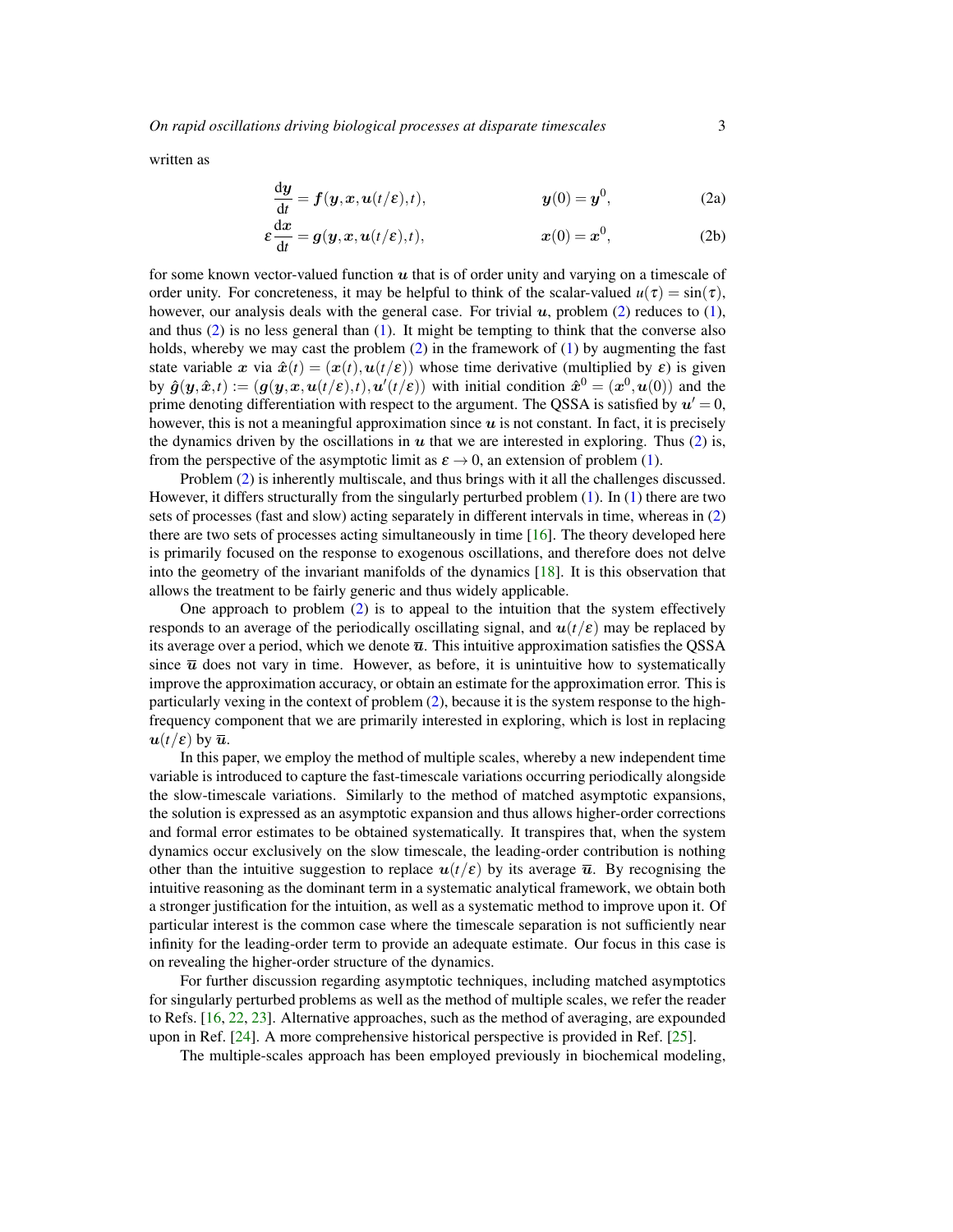for example, to capture limit-cycle behaviour in gene regulatory networks [26]. However, as we demonstrate in Section 4, in the context of oscillatory inputs contemporary work has either not identified the utility of this tool or has avoided its use for other reasons. We seek to remedy this by outlining the approach in an accessible yet generic derivation. We provide examples designed to allow the reader to accumulate a solid grasp of the algebra while simultaneously developing an intuition for how the calculations relate to the underlying biophysical process. By emphasising higher-order corrections, the presentation is mathematically comprehensive and practically more broadly applicable. Ultimately, our hope is that this contributes to demystifying the multiple-scales approach and encouraging its wider use.

The remainder of the paper is organised as follows. In Section 2, we discuss the general approach to the nonlinear case, and make further process in the affine case. The class of linear systems (included in the affine case) is of particular importance, since it includes the chemical master equation [27, 28] and its continuum approximations [13, 29, 30]. In Section 3 we demonstrate three examples of applying the framework to different affine problem structures: a scalar ordinary differential equation, a continuous-time Markov process governed by a master equation (that is, a system of coupled ordinary differential equations), and a Fokker– Planck partial differential equation. In Section 4, we tackle a system considered in the literature modeling the expression of a gene of interest by an optogenetic transcription factor. We show how the multiple-scales approach is applied to a nonlinear fast–slow system. Our analysis reveals key scaling laws and yields insights that allow us to clarify and simplify the requisite assumptions, as well as extend the scope of previous results. Finally, in Section 5 we discuss and summarise our findings.

#### 2. High-frequency oscillatory input

#### *2.1. The general nonlinear case*

Our aim is to systematically derive the multiple-scales approximation of (2). We begin by tackling a general nonlinear case, and progressively add more structure which we leverage to obtain increasingly tractable problems. The goal of this stepwise approach is, on the one hand, to demonstrate that the method is applicable to an incredibly general class of problems requiring very few assumptions a priori. On the other hand, the most general setting remains somewhat intractable, therefore, adding additional structure in a stepwise fashion clarifies the gain of each additional assumption.

We set out by considering  $y, x$ , and  $u$  to be vector-valued functions of time, of dimensions *M*, *N* and *K*, respectively. We consider a general operator setting where the right-hand sides f and q may both depend on, and act on, spatial dimensions of  $y$  and  $x$ if present, denoting the spatial dimension by  $\ell$ . We assume appropriate boundary conditions are prescribed where necessary. This formulation allows us to capture nonlinear systems of ODEs, PDEs, integral equations, etc., thereby demonstrating the generality of the multiplescales approach for fast–slow systems of the form (2).

We assume that the characteristic system response time is of order unity, while the input signal  $u(t/\varepsilon)$  is of a high-frequency periodic form, with period  $\varepsilon$  for some  $\varepsilon \ll 1$ . We exploit this separation of timescales by a multiple-scales asymptotic expansion [16], which entails introducing the fast timescale  $\tau = t/\varepsilon$  on which the high-frequency periodic variations of u are resolved, and writing the solution as a function of both the slow and the fast timescales,  $y(t, \tau)$  and  $x(t, \tau)$ . Two key assumptions accompany the introduction of  $\tau$ . First, we treat the fast timescale  $\tau$  to be independent of the original timescale *t*. These scales are not strictly independent, nevertheless, it proves to be a powerful assumption as it allows for significant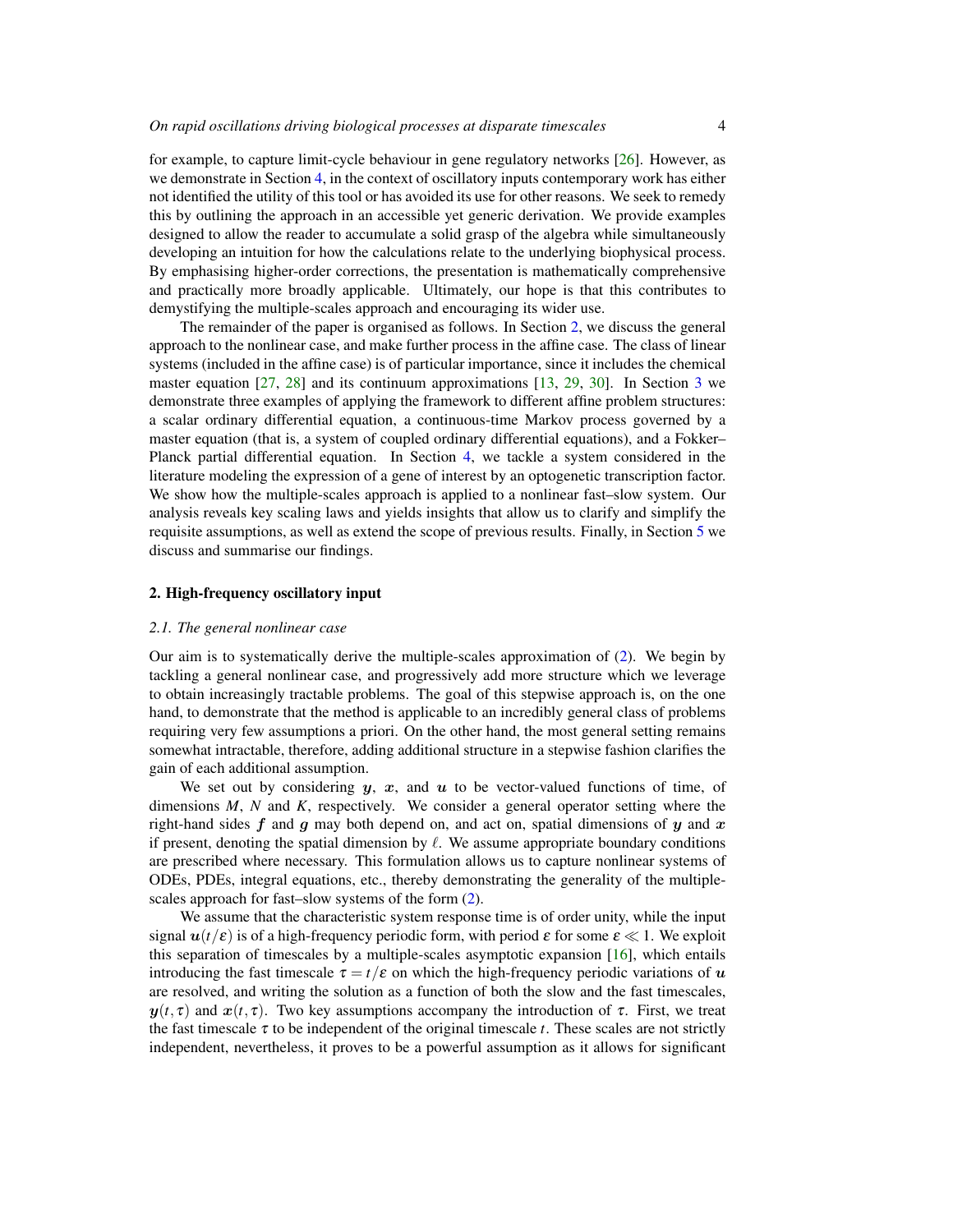decoupling in the analysis. Second, we assume that the solution is periodic with respect to  $\tau$ . This assumption is required to constrain the additional freedom introduced by the independent fast timescale. The multiple-scales transformation involves replacing the differential operator in time via

$$
\frac{\mathrm{d}}{\mathrm{d}t} \mapsto \frac{\partial}{\partial t} + \frac{1}{\varepsilon} \frac{\partial}{\partial \tau},\tag{3}
$$

which, upon application to (2), yields the system

$$
\frac{\partial y}{\partial t} + \frac{1}{\varepsilon} \frac{\partial y}{\partial \tau} = f(y, x, u(\tau), t), \qquad y|_{t=0} = y^0,
$$
 (4a)

$$
\varepsilon \frac{\partial x}{\partial t} + \frac{\partial x}{\partial \tau} = g(y, x, u(\tau), t), \qquad x|_{t=0} = x^0. \tag{4b}
$$

Implicitly, we assume that all the high-frequency input is captured in  $u(\tau)$ .

Seeking an asymptotic solution of (4) in the limit as  $\varepsilon \to 0$ , we pose power series expansions in  $\varepsilon$ ,

$$
\mathbf{y} \sim \mathbf{y}_0 + \varepsilon \mathbf{y}_1 + \cdots, \qquad \qquad \mathbf{x} \sim \mathbf{x}_0 + \varepsilon \mathbf{x}_1 + \cdots. \qquad (5)
$$

The asymptotic solution is obtained by substituting  $(5)$  into  $(4)$  and collecting terms of matching order in  $\varepsilon$  and ensuring equality at each order. While a power series expansion does not capture every perturbation structure [16], for the sake of simplicity we assume this typical case. To this end, we need to expand the right-hand sides asymptotically with respect to  $\varepsilon$ . It is convenient to consider the vector combining the state variables and their spatial derivatives

$$
z := (\mathbf{y}, \mathbf{x}),\tag{6}
$$

which inherits the expansion

$$
z \sim z_0 + \varepsilon z_1 + \cdots \tag{7}
$$

Temporarily suppressing the dependence on  $u(\tau)$  and *t*, we formally Taylor expand  $f(z)$  to find that

$$
f(z) \sim \sum_{i=0}^{\infty} \frac{\varepsilon^i}{i!} \left[ \left. \frac{\mathrm{d}^i f(z)}{\mathrm{d}\varepsilon^i} \right|_{\varepsilon=0} \right] = \sum_{i=0}^{\infty} \varepsilon^i F_i(z_0, \dots, z_i), \tag{8}
$$

for some  $F_i$  that, crucially, depend only on  $\{z_k\}_{k=0}^i$ . Similarly, the expansion of  $g(z)$  takes the form

$$
g(z) \sim \sum_{i=0}^{\infty} \varepsilon^{i} G_{i}(z_0,\ldots,z_i). \tag{9}
$$

Equipped with the asymptotic expansions  $(8)$  and  $(9)$ , we may now determine the equations governing each order by collecting terms of matching powers of  $\varepsilon$ . Reintroducing the dependence on  $u(\tau)$  and *t*, we find that, for  $i \geq 0$ ,

$$
\frac{\partial \boldsymbol{y}_{i-1}}{\partial t} + \frac{\partial \boldsymbol{y}_{i}}{\partial \tau} = \boldsymbol{F}_{i-1}(\boldsymbol{z}_{0},\ldots,\boldsymbol{z}_{i-1},\boldsymbol{u}(\tau),t), \qquad \qquad \boldsymbol{y}_{i}|_{t=0} = \boldsymbol{y}_{i}^{0}, \qquad (10a)
$$

$$
\frac{\partial x_{i-1}}{\partial t} + \frac{\partial x_i}{\partial \tau} = G_i(z_0, \dots, z_i, \mathbf{u}(\tau), t),
$$
\n(10b)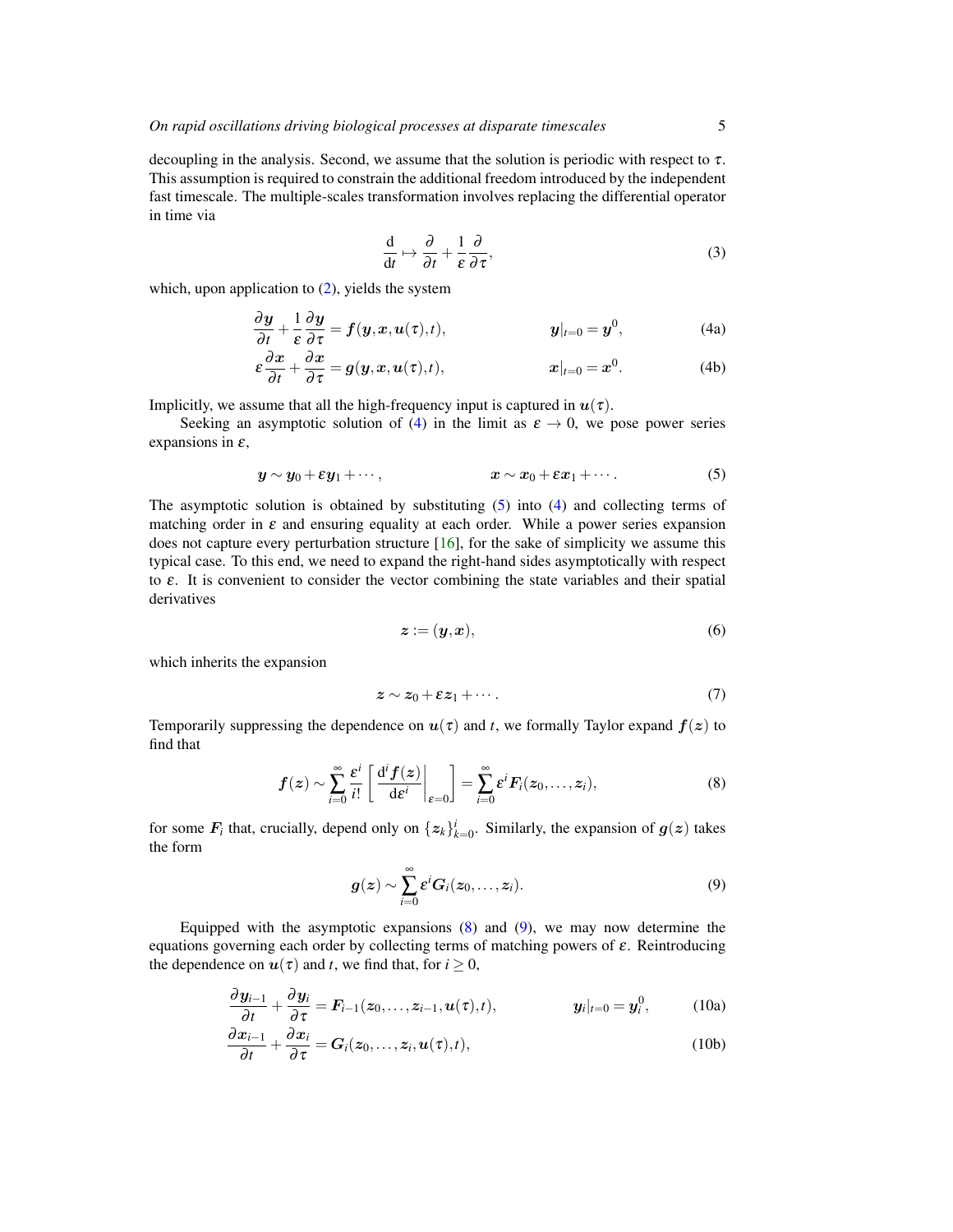where any terms of index  $-1$  are taken to be zero, and the solution is assumed periodic in  $\tau$ . Employing the  $\tau$ -periodicity, we integrate (10a) to find that

$$
\frac{\mathrm{d}}{\mathrm{d}t}\int_0^1 \boldsymbol{y}_i(t,\tau)\,\mathrm{d}\tau = \int_0^1 \boldsymbol{F}_i(z_0,\ldots,z_i,\boldsymbol{u}(\tau),t)\,\mathrm{d}\tau.
$$
 (11)

We have not written an initial condition for  $x_i$  in (10b) since the  $\tau$ -periodicity of the solutions precludes the fast variables  $x_i$  from satisfying an arbitrary initial condition.

At first glance, it is unclear whether  $(10)$  is closed: To determine  $y_j$  we need both its *t* and  $\tau$  derivatives, which are governed by (10a) for  $i = j, j + 1$ . However, for  $i = j + 1$ , equation (10a) depends on  $y_{j+1}$ . Therefore, it may seem that (10) constitutes an infinite family of coupled equations. As we now demonstrate, τ-periodicity is the crucial ingredient in being able to construct from (10) a hierarchy of closed equations.

We begin with the base case,  $i = 0$ , where (10) and (11) become

$$
\frac{\partial y_0}{\partial \tau} = 0,\tag{12a}
$$

$$
\frac{\partial x_0}{\partial \tau} = G_0(z_0, u(\tau), t), \qquad (12b)
$$

$$
\frac{dy_0}{dt} = \int_0^1 F_0(z_0, u(\tau), t) d\tau, \qquad y_0(0) = y_0^0.
$$
 (12c)

We see from (12a) that the leading-order slow variables  $y_0$  do not vary on the fast timescale  $\tau$ , and the system (12b) and (12c) is closed with respect to  $(y_0, x_0)$ . We assume that system (12) is well posed, in that it admits a unique  $\tau$ -periodic solution. In light of the uniqueness, we see that we cannot satisfy an arbitrary initial condition. We discuss the ramifications of this mismatch in further detail in Section 4.4 and Appendix A.

Having determined the governing equations for  $y_0$  and  $x_0$ , we argue by induction that the remaining orders may be determined successively. Given  $\{y_j, x_j\}_{j=0}^{i-1}$ , it follows from (10a) that

$$
\frac{\partial y_i}{\partial \tau} = \boldsymbol{F}_{i-1}(z_0, \dots, z_{i-1}, \boldsymbol{u}(\tau), t) - \frac{\partial y_{i-1}}{\partial t}, \qquad \qquad y_i|_{t=0} = \boldsymbol{y}_i^0, \qquad (13)
$$

The right-hand side of equation (13) is a known function of *t* and  $\tau$ , which may be integrated to give y*<sup>i</sup>*

$$
\boldsymbol{y}_i(t,\tau) = \boldsymbol{c}_i(t) + \int_0^{\tau} \boldsymbol{F}_{i-1}(\boldsymbol{z}_0(t,s),\ldots,\boldsymbol{z}_{i-1}(t,s),\boldsymbol{u}(s),t) - \frac{\partial \boldsymbol{y}_{i-1}}{\partial t}(t,s) \, \mathrm{d}s,\tag{14}
$$

where  $c_i(t)$  is a constant of integration with respect to  $\tau$ , in other words, an arbitrary function of *t* (and possibly space). It then follows from (10b) and (11) that

$$
\frac{d\mathbf{c}_i}{dt} = \int_0^1 \mathbf{F}_i(z_0, \dots, z_i, \mathbf{u}(\tau), t) d\tau
$$

$$
- \frac{d}{dt} \int_0^1 \int_0^{\tau} \mathbf{F}_{i-1}(z_0(t, s), \dots, z_{i-1}(t, s), \mathbf{u}(s), t) - \frac{\partial \mathbf{y}_{i-1}}{\partial t}(t, s) ds d\tau, \qquad (15a)
$$

$$
c_i(0) = y_i^0, \tag{15b}
$$

$$
\frac{\partial x_i}{\partial \tau} = G_i(z_0, \dots, z_i, \mathbf{u}(\tau), t) - \frac{\partial x_{i-1}}{\partial t}.
$$
\n(15c)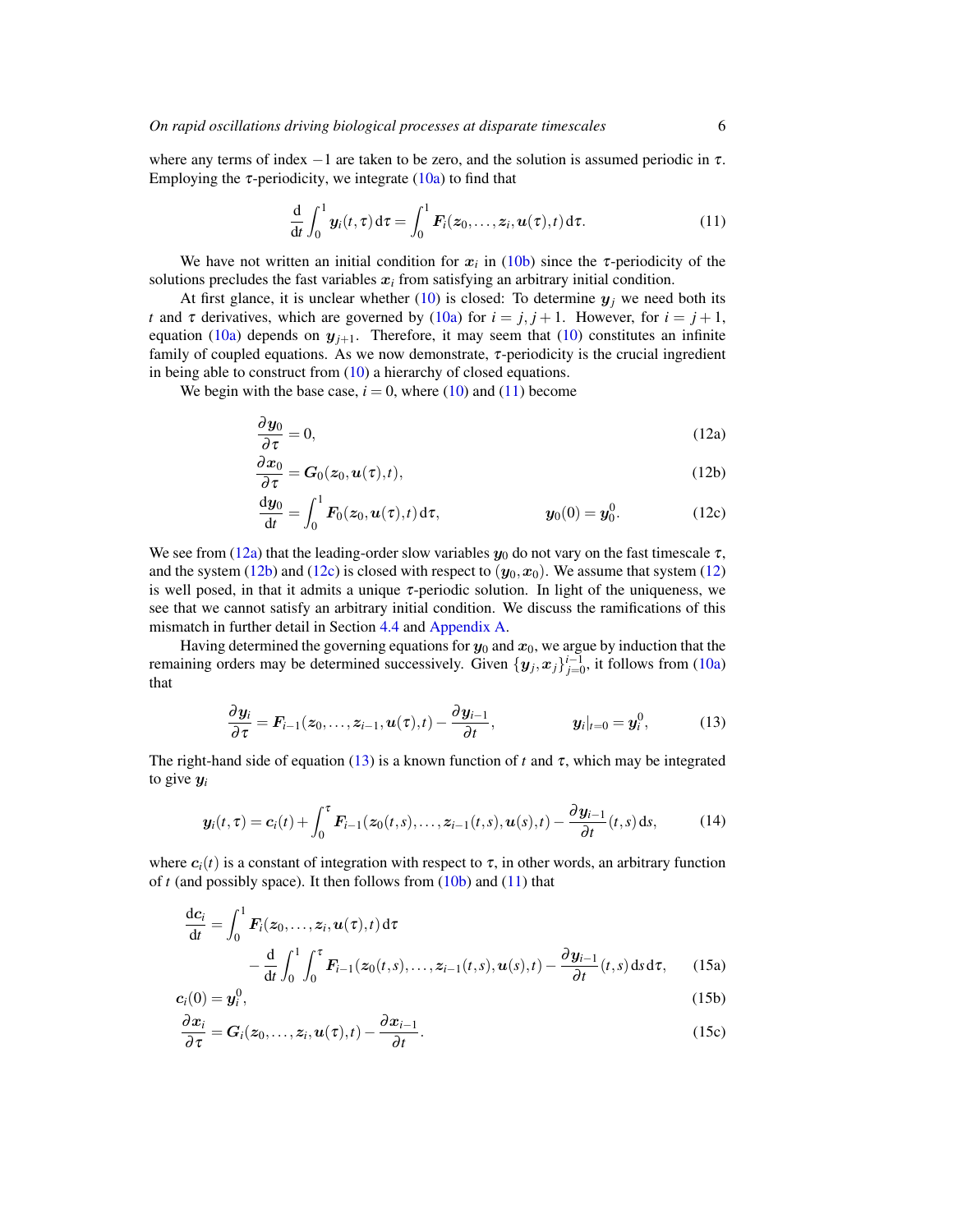System (15) is closed, and, with the assumption that  $x_i$  is  $\tau$ -period, we assume it is well posed. Note that  $(11)$ , which is satisfied by imposing  $(15a)$ , ensures that  $y_i$  is  $\tau$ -periodic. This concludes the induction.

To recap, we have shown that, under very general assumptions on the system (2), the multiple-scales approach produces a closed system of equations that may be computed to arbitrary order. This calculation pertains to linear and nonlinear systems of ODEs, PDEs, integral equations, and so forth. For a more explicit formulation we need to impose more system structure. One case of great importance that we now pursue is the case of operators biaffine in the state and the oscillations.

## *2.2. The biaffine case*

To make further progress, we consider the case where  $f$  and  $g$  contain contributions that are biaffine with respect to the state and the oscillations. By "biaffine", we refer to operators *f* and *g* of the forms

$$
f(z, u, t) = F^{0}(t) + F^{z}(t)z + \sum_{j=1}^{K} u^{j} F_{j}^{uz}(t)z + u^{j} F_{j}^{u}(t),
$$
  

$$
g(z, u, t) = G^{0}(t) + G^{z}(t)z + \sum_{j=1}^{K} u^{j} G_{j}^{uz}(t)z + u^{j} G_{j}^{u}(t),
$$
 (16)

that is, with inhomogeneous, linear, and bilinear components, where we denote the scalar components of the oscillation by  $u^j$ , that is,  $u = (u^1, \ldots, u^K)$ . The linear operators  $F^z(t)$  and  $F_j^{\mu z}(t)$  map the state z to vectors in  $\mathbb{R}^M$  and may act on spatial dimensions of z (if these exist) and may depend (perhaps nonlinearly) on time *t*. The terms  $\mathbf{F}^0(t)$ ,  $\mathbf{F}^u_j(t) \in \mathbb{R}^M$  may depend similarly on time. These comments pertain analogously to the  $G$  terms, after replacing the dimension *M* by *N*. For notational brevity we henceforth adopt the Einstein summation convention, where repeated unbound indices imply summation. This summation will always be over the components of  $u$ , that is, from one to  $K$ .

The biaffine class is important because it encompasses many useful models. Indeed, many nonlinear models are well described locally by a linear form. One particularly important family of linear models captured within the present framework is the master equation and its continuum approximations. As alluded to in the name, the master equation is a universal description of a multitude of biological, chemical, physical, and social processes [27, 28, 31].

With the biaffine notation (16), we retrace our steps to find that the expansion terms  $F_i$ and  $G_i$  in (8) and (9) are given explicitly by the forms

$$
\boldsymbol{F}_i = \left[ \boldsymbol{F}^z + u^j \boldsymbol{F}_j^{uz} \right] \boldsymbol{z}_i + \mathbb{1}_{i=0} \left[ \boldsymbol{F}^0 + u^j \boldsymbol{F}_j^{u} \right], \tag{17a}
$$

$$
\boldsymbol{G}_{i} = \left[ \boldsymbol{G}^{z} + u^{j} \boldsymbol{G}_{j}^{uz} \right] \boldsymbol{z}_{i} + \mathbb{1}_{i=0} \left[ \boldsymbol{G}^{0} + u^{j} \boldsymbol{G}_{j}^{u} \right], \qquad (17b)
$$

where  $1_{i=0}$  is the indicator function, taking the value one for  $i=0$  and zero otherwise. Armed with more specific forms for the coefficients  $F_i$  and  $G_i$ , we rewrite the multiple-scales equations  $(10)$  as

$$
\frac{\partial \boldsymbol{y}_{i-1}}{\partial t} + \frac{\partial \boldsymbol{y}_i}{\partial \tau} = \left[ \boldsymbol{F}^z(t) + u^j(\tau) \boldsymbol{F}_j^{uz}(t) \right] \boldsymbol{z}_{i-1} + \mathbb{1}_{i-1=0} \left[ \boldsymbol{F}^0(t) + u^j(\tau) \boldsymbol{F}_j^{u}(t) \right], \quad \boldsymbol{y}_i|_{t=0} = \boldsymbol{y}_i^0,
$$
\n(18a)

$$
\frac{\partial x_{i-1}}{\partial t} + \frac{\partial x_i}{\partial \tau} = \left[ G^z(t) + u^j(\tau) G_j^{uz}(t) \right] z_i + \mathbb{1}_{i=0} \left[ G^0(t) + u^j(\tau) G_j^{uz}(t) \right]. \tag{18b}
$$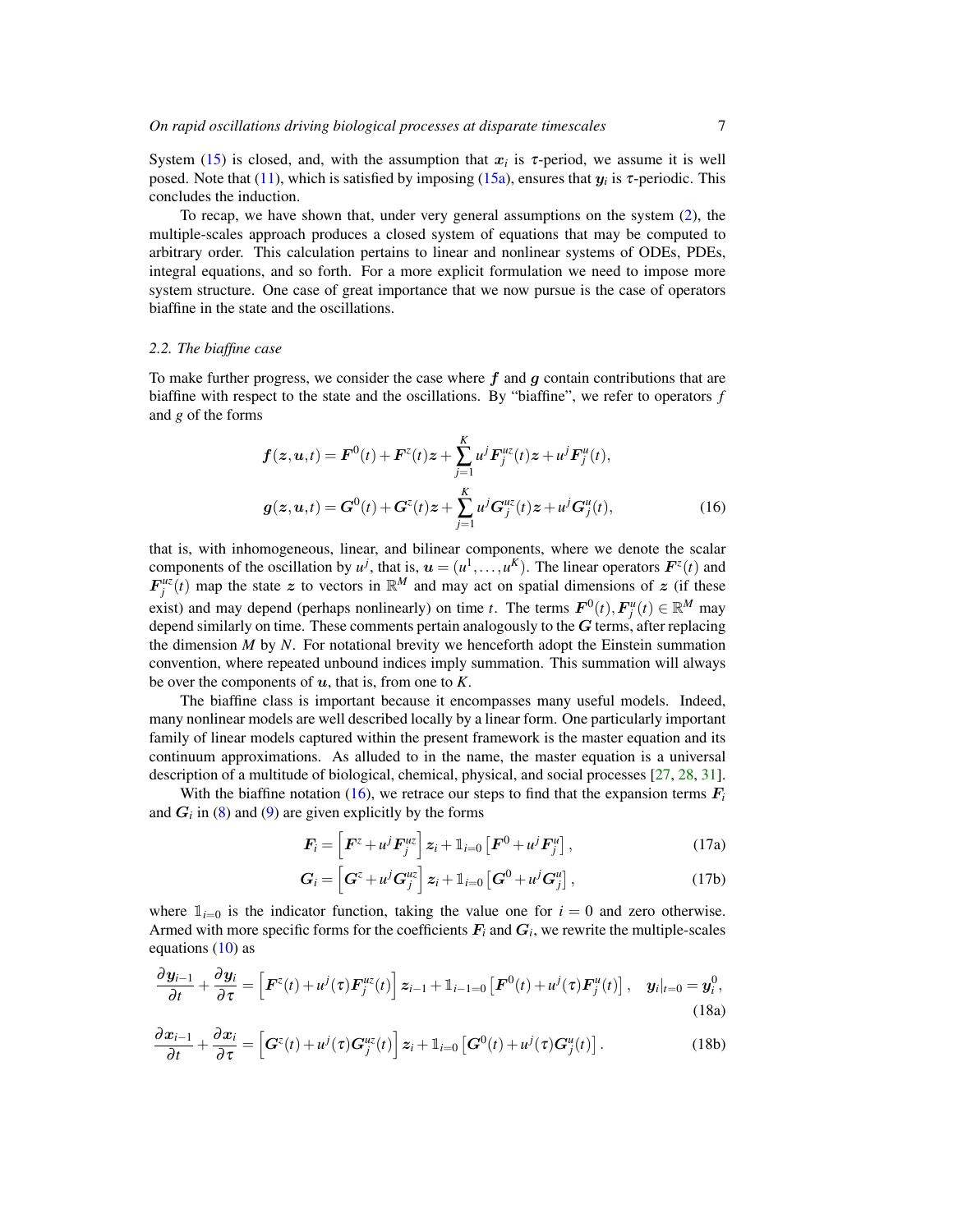Turning to the leading order, equations (12) take the forms

$$
\frac{\partial y_0}{\partial \tau} = 0,\tag{19a}
$$

$$
\frac{\partial x_0}{\partial \tau} = \left[ \boldsymbol{G}^z(t) + u^j(\tau) \boldsymbol{G}^{uz}_{j}(t) \right] z_0 + \boldsymbol{G}^0(t) + u^j(\tau) \boldsymbol{G}^u_j(t),\tag{19b}
$$

$$
\frac{dy_0}{dt} = \int_0^1 \left[ F^z(t) + u^j(\tau) F_j^{uz}(t) \right] z_0(t, \tau) d\tau + F^0(t) + u^j F_j^u(t), \quad y_0(0) = y_0^0, \quad (19c)
$$

where a bar denotes the fast-time-average, defined for any function, say  $a(\tau)$ , by

$$
\bar{a} := \int_0^1 a(\tau) d\tau.
$$
 (20)

The leading-order slow variables depend only on *t*, and (19b) is linear in  $x_0$ , for which wellposedness is well characterised in many forms. For example, with spatial derivatives up to second order we obtain a system of diffusion equations.

Equations (19) constitute a closed system governing the leading-order  $y_0$  and  $x_0$ . We now turn our attention to the general *i*th order,  $y_i$  and  $x_i$  for  $i \ge 1$ . The governing equations  $(14)$  and  $(15)$  take the forms

$$
\mathbf{y}_i(t,\tau) = \mathbf{c}_i(t) + \int_0^{\tau} \left[ \mathbf{F}^z(t) + u^j(s) \mathbf{F}_j^{uz}(t) \right] z_{i-1}(t,s) - \frac{\partial \mathbf{y}_{i-1}}{\partial t}(t,s) ds + \mathbb{1}_{i-1=0} \left[ \tau \mathbf{F}^0(t) + U^j(\tau) \mathbf{F}_j^{u}(t) \right],
$$
\n(21a)

$$
\frac{dc_i}{dt} = \int_0^1 \left[ \boldsymbol{F}^z(t) + u^j(\tau) \boldsymbol{F}_j^{uz}(t) \right] z_i(t, \tau) d\tau - \mathbb{1}_{i-1=0} \left[ \frac{\boldsymbol{F}^0(t)}{2} + \overline{U^j} \boldsymbol{F}_j^{u}(t) \right]
$$

$$
- \frac{d}{dt} \int_0^1 \int_0^{\tau} \left[ \boldsymbol{F}^z(t) + u^j(s) \boldsymbol{F}_j^{uz}(t) \right] z_{i-1}(t,s) - \frac{\partial y_{i-1}}{\partial t}(t,s) d\tau \right] \tag{21b}
$$

$$
-\frac{d}{dt} \int_0^1 \int_0^1 \left[ \boldsymbol{F}^z(t) + u^j(s) \boldsymbol{F}^{uz}_{j}(t) \right] z_{i-1}(t,s) - \frac{\partial \boldsymbol{y}_{i-1}}{\partial t}(t,s) ds d\tau, \tag{21b}
$$

$$
\frac{\partial x_i}{\partial \tau} = \left[ \mathbf{G}^z(t) + u^j(\tau) \mathbf{G}^{uz}_{j}(t) \right] z_i(t, \tau) - \frac{\partial x_{i-1}}{\partial t},\tag{21c}
$$

$$
c_i(0) = y_i^0, \qquad (21d)
$$

where  $\overline{U}^j$  denotes the fast-time average of  $U^j$  the specific integral  $u^j$  from  $\tau = 0$ , given by

$$
U^{j}(\tau) = \int_0^{\tau} u^{j}(s) \, \mathrm{d}s. \tag{22}
$$

Ultimately, in the biaffine case, we have closed systems of equations governing all perturbations orders.

#### 3. Slow dynamics with harmonic oscillations

In this section, we tackle the subclass of problems arising from the master equation and the Fokker–Planck continuum approximation, for example, that are linear in the state and affine in the oscillations. For the sake of a first demonstration, we consider the case of slow dynamics  $(N = 0$  and x is absent from the system) linear with respect to the state. We thus retain the bilinear form  $F^{uz}$  and term linear in state only  $F^z$  from (16), but neither  $F^u$  nor  $F^0$ . In the absence of fast variables, we may replace  $z$  by  $y$ .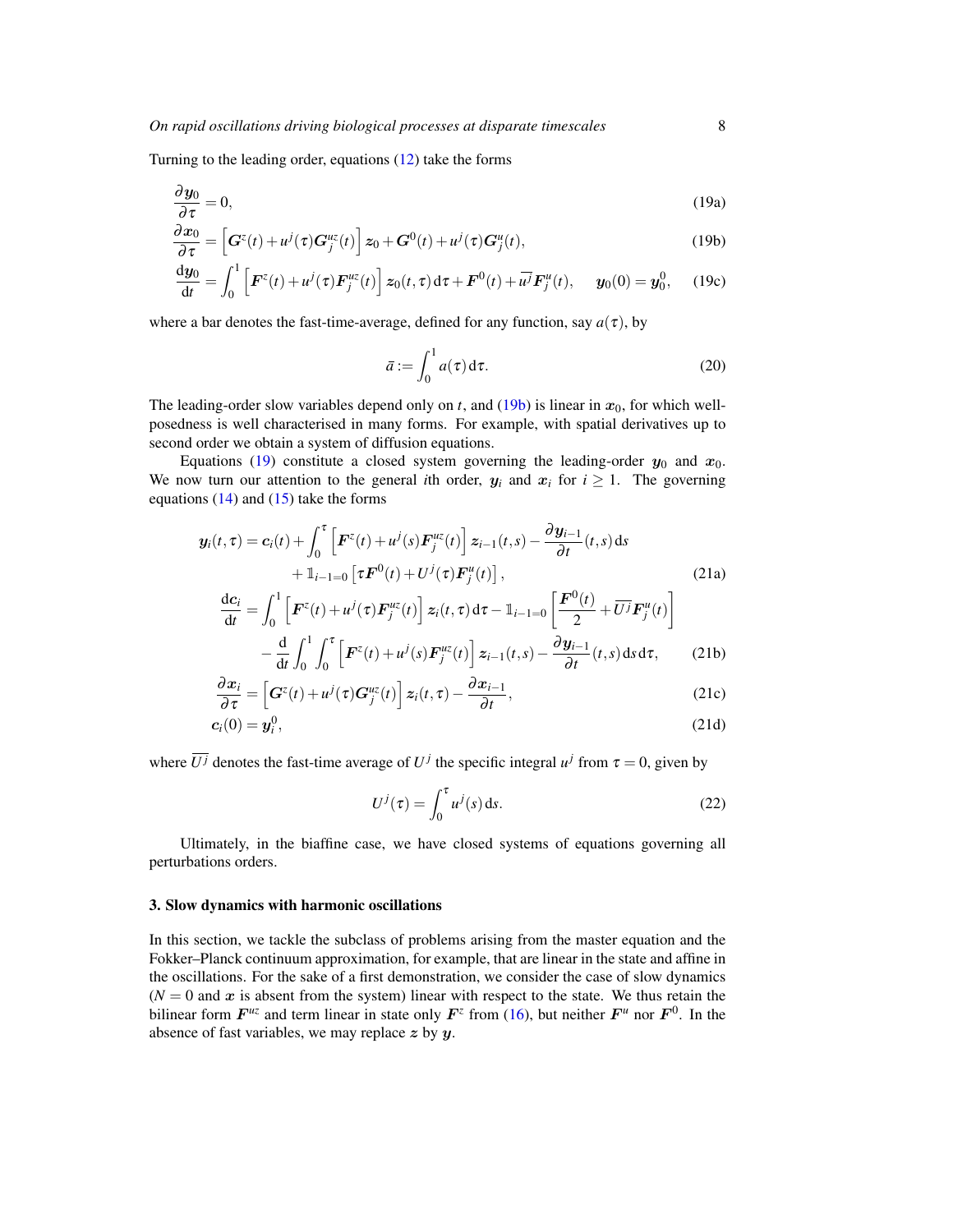From (19) we see that the leading-order  $y_0$  remains independent of  $\tau$ , with its *t*dependence governed by

$$
\frac{\mathrm{d}\boldsymbol{y}_0}{\mathrm{d}t} = \left[\boldsymbol{F}^z(t) + \overline{u^j}\boldsymbol{F}_j^{uz}(t)\right]\boldsymbol{y}_0(t), \qquad \qquad \boldsymbol{y}_0(0) = \boldsymbol{y}_0^0, \qquad (23)
$$

The *i*th order term (21) may be written, for  $i \ge 1$ , as

$$
\mathbf{y}_i(t,\tau) = \mathbf{c}_i(t) + \int_0^{\tau} \left[ \boldsymbol{F}^z(t) + u^j(s) \boldsymbol{F}_j^{uz}(t) \right] \mathbf{y}_{i-1}(t,s) - \frac{\partial \mathbf{y}_{i-1}}{\partial t}(t,s) \, \mathrm{d}s, \tag{24a}
$$

where  $c_i$  is determined by

$$
\frac{dc_i}{dt} = \int_0^1 \left[ \boldsymbol{F}^z(t) + u^j(\tau) \boldsymbol{F}_j^{uz}(t) \right] \boldsymbol{y}_i(t, \tau) d\tau \n- \frac{d}{dt} \int_0^1 \int_0^{\tau} \left[ \boldsymbol{F}^z(t) + u^j(s) \boldsymbol{F}_j^{uz}(t) \right] \boldsymbol{y}_{i-1}(t, s) - \frac{\partial \boldsymbol{y}_{i-1}}{\partial t}(t, s) ds d\tau, \tag{24b}
$$

$$
c_i(0) = y_i^0. \tag{24c}
$$

The leading-order dynamics (23) coincide with the intuition that the system is well approximated by the response to the averaged input signal since the oscillations appear only through their average  $u^j$ . It follows that mean-preserving adjustments to the high-frequency component are lost: for example, for the scalar-valued  $u(\tau) = \sin(2\pi \tau - \theta)$ , we have  $\bar{u} = 0$ irrespective of  $\theta$ . Therefore, the mean is preserved independently of the phase, which may be undesirable if we hope to resolve the system response to the phase. Moreover, in general, the leading-order approximation suffers from an error of order  $O(\varepsilon)$ . When  $\varepsilon$  is small but not exceedingly so, the resulting errors can be particularly pronounced, requiring a more accurate approximation. Our aim is thus to demonstrate how the multiple-scales approach surpasses the simple intuition by capturing higher-order perturbations beyond the leading order, as in (24). In this case, the first-order contribution captures the dominant effect of the fluctuations on the system, and thus we calculate the first two orders, to yield the system response to fluctuations at an accuracy of  $O(\varepsilon^2)$ .

Before writing down the system governing the first two orders, we choose, for the examples in this section, a scalar oscillation  $(K = 1)$  given by the  $\varepsilon$ -periodic harmonic signal

$$
u(\tau) = \sin(2\pi\tau - \theta). \tag{25}
$$

The definite integral *U* and the fast-time averages are then given, respectively, by

$$
U(\tau) = \frac{1}{2\pi} \left( \cos \theta - \cos(2\pi \tau - \theta) \right),\tag{26a}
$$

and

$$
\bar{u} = \overline{Uu} = 0, \qquad \qquad \overline{U} = \frac{\cos \theta}{2\pi}.
$$
 (26b)

We assume that the initial condition contains only a leading-order contribution. Then, with the harmonic signal  $(25)$  and associated identities  $(26)$ , the systems  $(23)$  and  $(24)$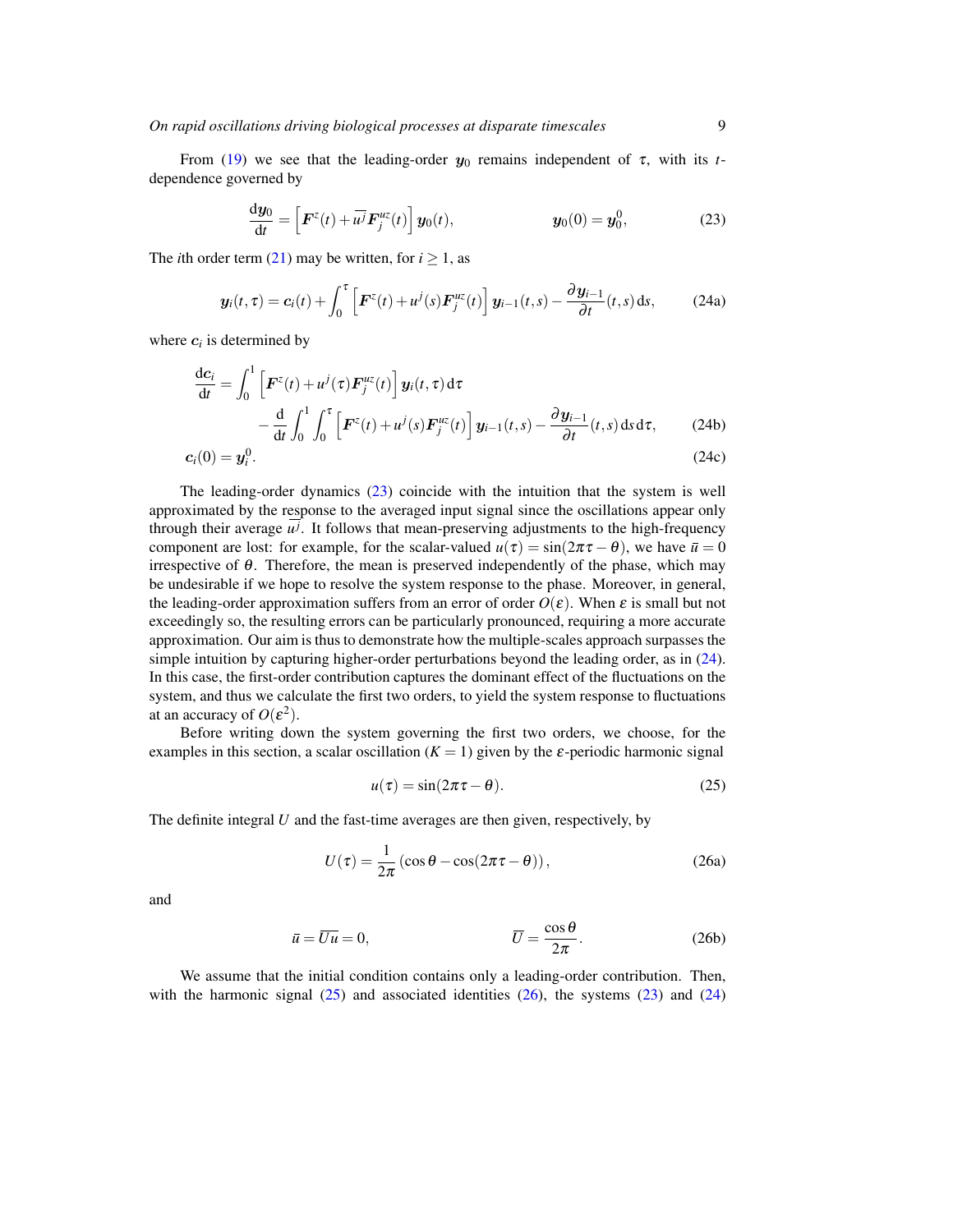governing the leading- and first-order contributions take the simple form

$$
\frac{\mathrm{d}y_0}{\mathrm{d}t} = \boldsymbol{F}^z(t)\boldsymbol{y}_0(t),\tag{27a}
$$

$$
\mathbf{y}_1(t,\tau) = \mathbf{c}_1(t) + U(\tau)\mathbf{F}^{\mu z}(t)\mathbf{y}_0(t),\tag{27b}
$$

$$
\frac{\mathrm{d}c_1}{\mathrm{d}t} = \boldsymbol{F}^z(t)\boldsymbol{c}_1(t) + \boldsymbol{\mu}(t),\tag{27c}
$$

$$
\boldsymbol{\mu}(t) = \overline{U} \left[ \boldsymbol{F}^z(t) \boldsymbol{F}^{uz}(t) \boldsymbol{y}_0(t) - \frac{\mathrm{d}}{\mathrm{d}t} \left[ \boldsymbol{F}^{uz}(t) \boldsymbol{y}_0(t) \right] \right]. \tag{27d}
$$

subject to the initial conditions

$$
y_0(0) = y^0,
$$
  $c_1(0) = 0.$  (27e)

It follows from (27d) that  $\mu = 0$  for  $\theta = (k + 1/2)\pi$  and  $k \in \mathbb{Z}$ . This gives rise to a particularly straightforward first-order form: the first-order slow-scale contribution  $c_1$  is governed by the linear inhomogeneous equation (27c), but the inhomogeneity (27d) and initial condition (27e) are zero therefore so is  $c_1$ . Thus, solving the leading-order problem suffices to give us the first-order contribution:

$$
\mathbf{y}(t,\tau) \sim \mathbf{y}_0(t) + \mathbf{\varepsilon} U(\tau) \mathbf{F}^{\mu z}(t) \mathbf{y}_0(t), \qquad \text{when} \qquad \mu = 0. \qquad (28)
$$

This result may be generalised by writing the form of the first-order inhomogeneity  $\mu(t)$ in the general biaffine case of system  $(24)$  for arbitrary u, where we find that

$$
\mu = \left[\overline{U^{j}} - \frac{\overline{u^{j}}}{2}\right] \boldsymbol{F}^{z} \boldsymbol{F}_{j}^{uz} \boldsymbol{y}_{0} + \left[\overline{U^{j} u^{k}} - \frac{\overline{u^{j}} \overline{u^{k}}}{2}\right] \boldsymbol{F}_{k}^{uz} \boldsymbol{F}_{j}^{uz} \boldsymbol{y}_{0} - \left[\overline{U^{j}} - \frac{\overline{u^{j}}}{2}\right] \frac{\mathrm{d}}{\mathrm{d}t} \left[\boldsymbol{F}_{j}^{uz} \boldsymbol{y}_{0}\right]. \tag{29}
$$

It follows that, when the fast-time averages vanish  $U^j = u^j = U^j u^k = 0$  for all *j* and *k*, the asymptotic solution up to first order is given by

$$
\mathbf{y}(t,\tau) \sim \mathbf{y}_0(t) + \varepsilon U^j(\tau) \mathbf{F}_j^{\mu z}(t) \mathbf{y}_0(t), \quad \text{when} \quad \overline{U^j} = \overline{u^j} = \overline{U^j u^k} = 0 \text{ for all } j,k. \tag{30}
$$

Alternatively, we may obtain the result (30) when  $u^j = U^j u^k = 0$  for all *j* and *k* (but  $\overline{U^j}$  need not vanish) if it is also the case that, for all *j*,  $F^z$  commutes with  $F_j^{uz}$  and the latter is timeinvariant. To see this, note that the time derivative commutes with  $\dot{F}^{uz}_{j}$ , and substitute (27a) into (29).

#### *3.1. Oscillating growth rate*

Our first example employs the scalar equation

$$
\dot{p} = (\alpha + \beta u(t/\varepsilon))p, \qquad p(0) = p^0,
$$
\n(31)

with the harmonic *u* given in (25), which could model growth in the presence of an oscillating environment, such as daily temperature or light variations, or seasonal water temperature. We find an analytical solution by using the integration factor  $e^{-\int^t \alpha + \beta u(t/\varepsilon) dt}$ , to give

$$
p = p^{0} \exp(\alpha t + \beta \varepsilon U(t/\varepsilon)),
$$
\n(32)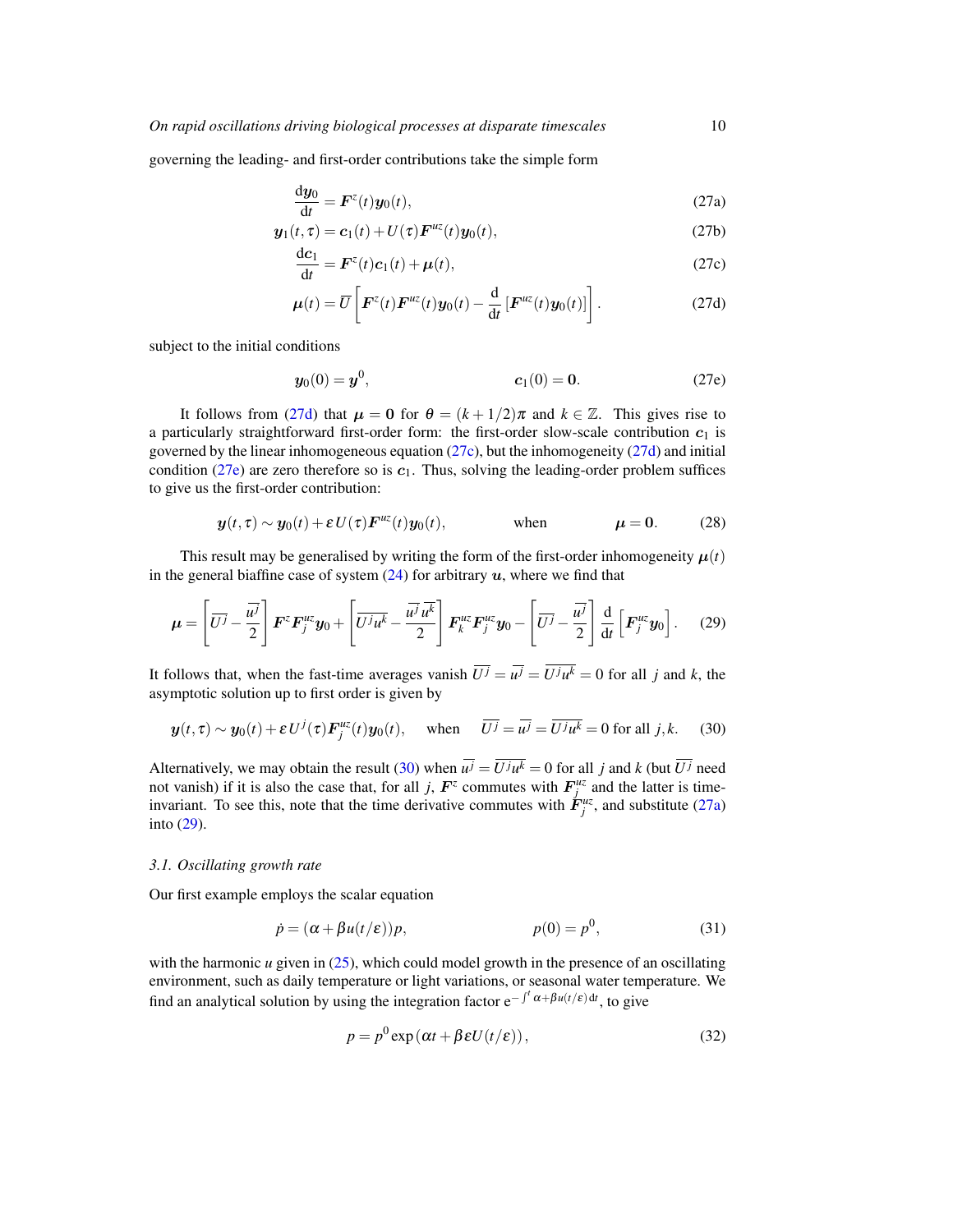for *U* defined in (26a). For the purpose of later comparison, we expand the exact solution (32) asymptotically with respect to  $\varepsilon$ :

$$
p \sim p^0 e^{\alpha t} \left( 1 + \varepsilon \beta U(\tau) + O(\varepsilon^2) \right). \tag{33}
$$

We now seek a multiple-scales solution, by rewriting equation (31) in the form of system (27). The state is scalar ( $M = 1$ ) with no spatial dimension ( $\ell = 0$ ), and the operators take the forms

$$
F^{uz} = \beta, \qquad F^{z} = \alpha. \tag{34}
$$

From  $(27a)$  we find that the leading-order term  $p_0$  satisfies

$$
\frac{dp_0}{dt} = \alpha p_0, \qquad p_0(0) = p^0,
$$
 (35)

and thus is given by

$$
p_0 = p^0 e^{\alpha t}.\tag{36}
$$

The scalar-multiplication operators (34) commute and are time-invariant. It follows from (30) that the multiple-scales solution is given by

$$
p \sim p^0 e^{\alpha t} (1 + \varepsilon \beta U(\tau)) + O(\varepsilon^2). \tag{37}
$$

We see that the form  $(37)$  matches the expansion of the exact solution  $(33)$ .

We compare the exact solution (solid curves) to the multiple-scales asymptotic approximation (dashed curves) in Fig. 1 for varying system and input parameters  $\alpha$ ,  $\beta$ ,  $\theta$ , ε. In Fig. 1a we see how different base growth rates  $\alpha$  manifest in the presence of oscillations. We observe that the oscillations are proportional to the magnitude of *p* and, similarly, the asymptotic error appears in the same proportion (Fig. 1a inset). The agreement is excellent even though the value of  $\epsilon = 0.5$  is moderate. In Fig. 1b the oscillations and the error increase with  $\beta$ . The discrepancy appears large despite the smaller value of  $\varepsilon$  because the vertical scale is less extensive. In Fig. 1c we see the comparison for different oscillation time-delays θ. The agreement is best for  $θ = π/2$ , which is the value for which  $\overline{U} = 0$  leading to some higher-order inhomogeneities to vanish. Finally, we see in Fig. 1d how increasing  $\varepsilon$  increases the period and the error. Interestingly, the maximal error occurs consistently at the oscillation extrema.

#### *3.2. Master equation of discrete system*

Consider a continuous-time Markov chain with two states. The propensity to transition from the first to the second state is  $\alpha - u(t/\varepsilon)$ , while from second to first is  $\beta + u(t/\varepsilon)$ , for the harmonic *u* in (25). For non-negative propensities, we require  $\alpha, \beta \geq 1$ . The signal *u* represents an additional bias of transitioning to, and remaining in, the first state. The master equation, governing the probability distribution of being in either state, is given by

$$
\frac{dp}{dt} = \begin{pmatrix} -\alpha + u(t/\varepsilon) & \beta + u(t/\varepsilon) \\ \alpha - u(t/\varepsilon) & -\beta - u(t/\varepsilon) \end{pmatrix} p, \qquad p(0) = p^0.
$$
 (38)

The matrix on the right-hand side of (38) and its time-integral do not commute, and therefore the solution is not given by the matrix exponential. We may, however, solve this system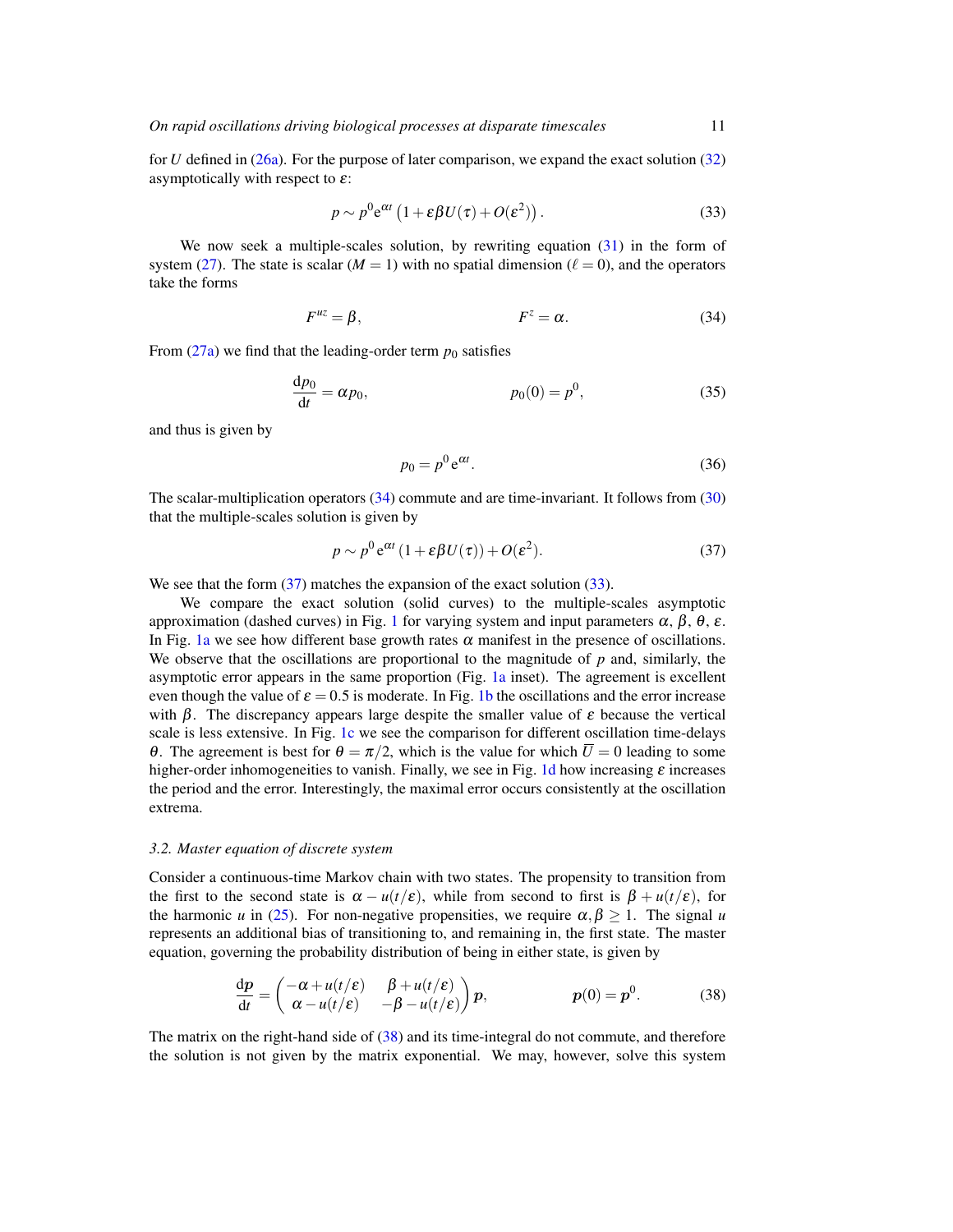

Figure 1. The solution (32) (solid curves) and multiple-scales approximation (37) (dashed curves) of the oscillating growth rate equation (31) for different unperturbed growth rates α, oscillation magnitudes β, timescale separation and oscillation period ε, and oscillation shifts  $\theta$ . When unspecified, the parameters used are  $\alpha = 0$ ,  $\beta = 1$ ,  $\theta = 0$ ,  $p^0 = 1$ . The inset in (a) depicts the relative error of the multiple-scales approximation for each value of  $\alpha$  in the main plot (the curves are coloured correspondingly but lie exactly on top of one another making them indistinguishable).

by order reduction. From the conservation of total probability, we know that  $(1,1)^{\dagger}p(t)$  =  $(1,1)$ <sup>T</sup> $p$ <sup>0</sup> = 1. Therefore, the second entry may be expressed as a function of the first,  $p = (p, 1-p)^{\top}$ , whereby the system reduces to the scalar equation

$$
\frac{dp}{dt}(t) = (-\alpha + u(t/\varepsilon))p(t) + (\beta + u(t/\varepsilon))(1 - p(t)),
$$
\n(39)

which may be integrated by means of the integrating factor  $e^{(\alpha+\beta)t}$  to give

$$
p(t) = e^{-(\alpha+\beta)t} \left( p^0 + \int_0^t (\beta + u(s/\varepsilon)) e^{(\alpha+\beta)s} ds \right). \tag{40}
$$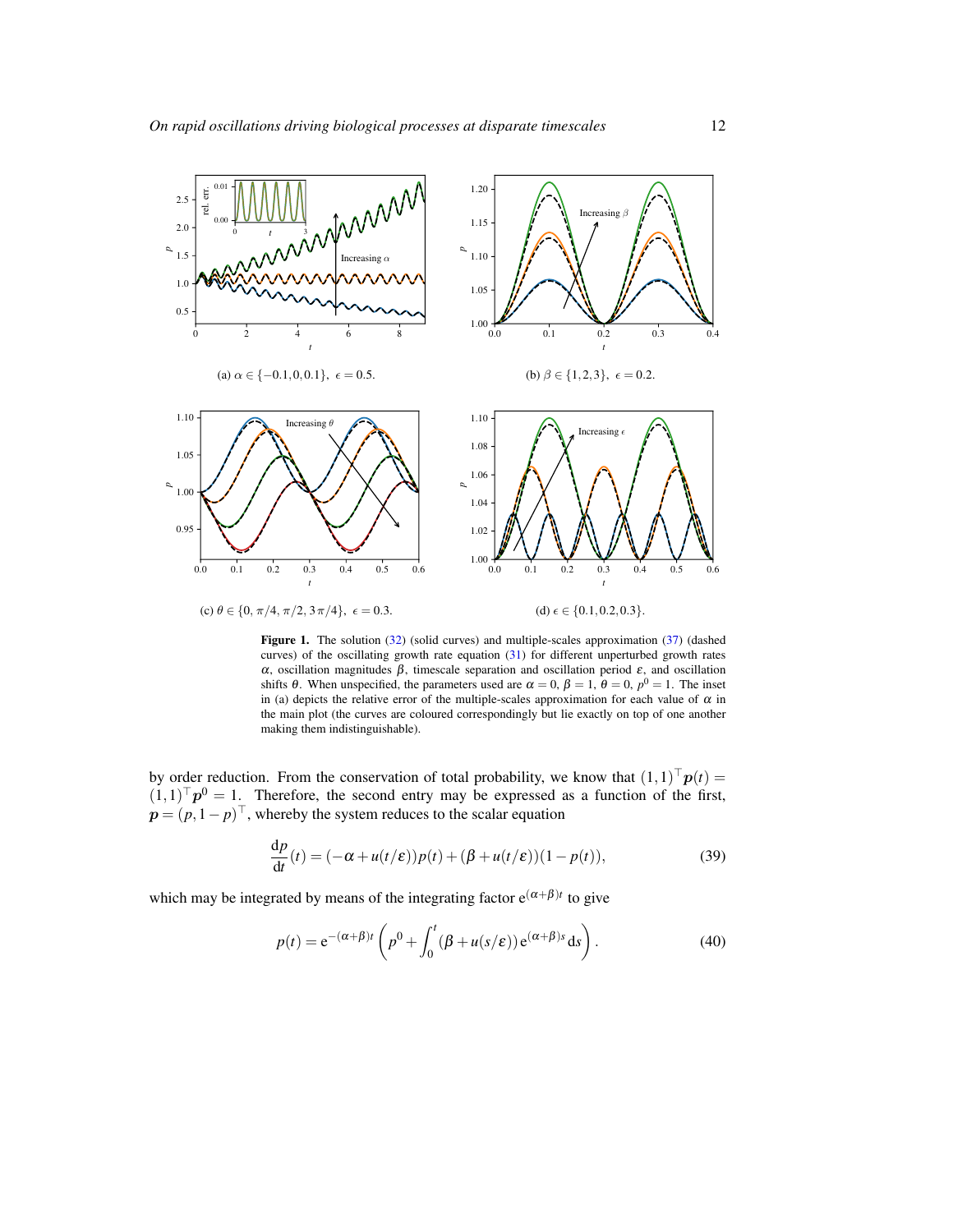Using the specific form for  $u$  in  $(25)$ , we may calculate the integral on the right-hand side of (40) by parts to yield

$$
p(t) = p^{0} e^{-(\alpha+\beta)t} + \frac{\beta}{\alpha+\beta} \left(1 - e^{-(\alpha+\beta)t}\right) +
$$
  

$$
\frac{(\alpha+\beta) \left[\sin(2\pi t/\varepsilon - \theta) + e^{-(\alpha+\beta)t} \sin \theta\right] - (2\pi/\varepsilon) \left[\cos(2\pi t/\varepsilon - \theta) - e^{-(\alpha+\beta)t} \cos \theta\right]}{(2\pi/\varepsilon)^{2} + (\alpha+\beta)^{2}}.
$$
  
(41)

For later comparison, we expand solution (41) asymptotically with respect to  $\varepsilon$  to give

$$
p \sim p^0 e^{-(\alpha+\beta)t} + \frac{\beta}{\alpha+\beta} \left(1 - e^{-(\alpha+\beta)t}\right) + \frac{\varepsilon}{2\pi} \left[e^{-(\alpha+\beta)t} \cos \theta - \cos(2\pi t/\varepsilon - \theta)\right] + O(\varepsilon^2). \tag{42}
$$

To pursue the multiple-scales approximation, we rewrite system (38) in the form of system (27), including two states ( $M = 2$ ) and no spatial dimensions ( $\ell = 0$ ), via

$$
\boldsymbol{F}^{uz} = \begin{pmatrix} 1 & 1 \\ -1 & -1 \end{pmatrix}, \qquad \boldsymbol{F}^{z} = \begin{pmatrix} -\alpha & \beta \\ \alpha & -\beta \end{pmatrix}.
$$
 (43)

Following the prescribed recipe, the leading-order term governed by (27a) satisfies

$$
\frac{dp_0}{dt} = F^z p_0, \qquad p(0) = p^0,
$$
\n(44)

which is solved (via the matrix exponential) by

$$
p_0(t) = \frac{1}{\alpha + \beta} \begin{pmatrix} \alpha e^{-(\alpha + \beta)t} + \beta & \beta \left( 1 - e^{-(\alpha + \beta)t} \right) \\ \alpha \left( 1 - e^{-(\alpha + \beta)t} \right) & \alpha + \beta e^{-(\alpha + \beta)t} \end{pmatrix} p^0.
$$
 (45)

At the next order we determine  $c_1$  governed by (27c), which takes the form,

$$
\frac{dc_1}{dt} = \boldsymbol{F}^z \boldsymbol{c}_1 + \overline{U} (\boldsymbol{F}^z \boldsymbol{F}^{uz} - \boldsymbol{F}^{uz} \boldsymbol{F}^z) \boldsymbol{p}_0 = \boldsymbol{F}^z \boldsymbol{c}_1 + \overline{U} (\boldsymbol{\alpha} + \boldsymbol{\beta}) \begin{pmatrix} -1 \\ 1 \end{pmatrix},
$$
(46)

with zero initial conditions. Again exploiting the conservation property whereby  $(1,1)^{\dagger}$  **c**<sub>1</sub>(*t*) = 0 for all times, hence  $c_1(t) = (c_1(t), -c_1(t))^{\dagger}$ , it suffices to solve only for the first component,

$$
\frac{dc_1}{dt} = -(\alpha + \beta)c_1 - \overline{U}(\alpha + \beta),\tag{47}
$$

which admits the solution  $c_1(t) = -\overline{U}(1 - e^{-(\alpha+\beta)t})$ . Combining (47) with the leadingorder (45) via (27b), the asymptotic solution takes the form

$$
p \sim \frac{1}{\alpha + \beta} \begin{pmatrix} \alpha e^{-(\alpha + \beta)t} + \beta & \beta \left( 1 - e^{-(\alpha + \beta)t} \right) \\ \alpha \left( 1 - e^{-(\alpha + \beta)t} \right) & \alpha + \beta e^{-(\alpha + \beta)t} \end{pmatrix} p^{0}
$$

$$
+ \varepsilon \left[ U(\tau) - \overline{U} (1 - e^{-(\alpha + \beta)t}) \right] \begin{pmatrix} 1 \\ -1 \end{pmatrix} + O(\varepsilon^{2}), \tag{48}
$$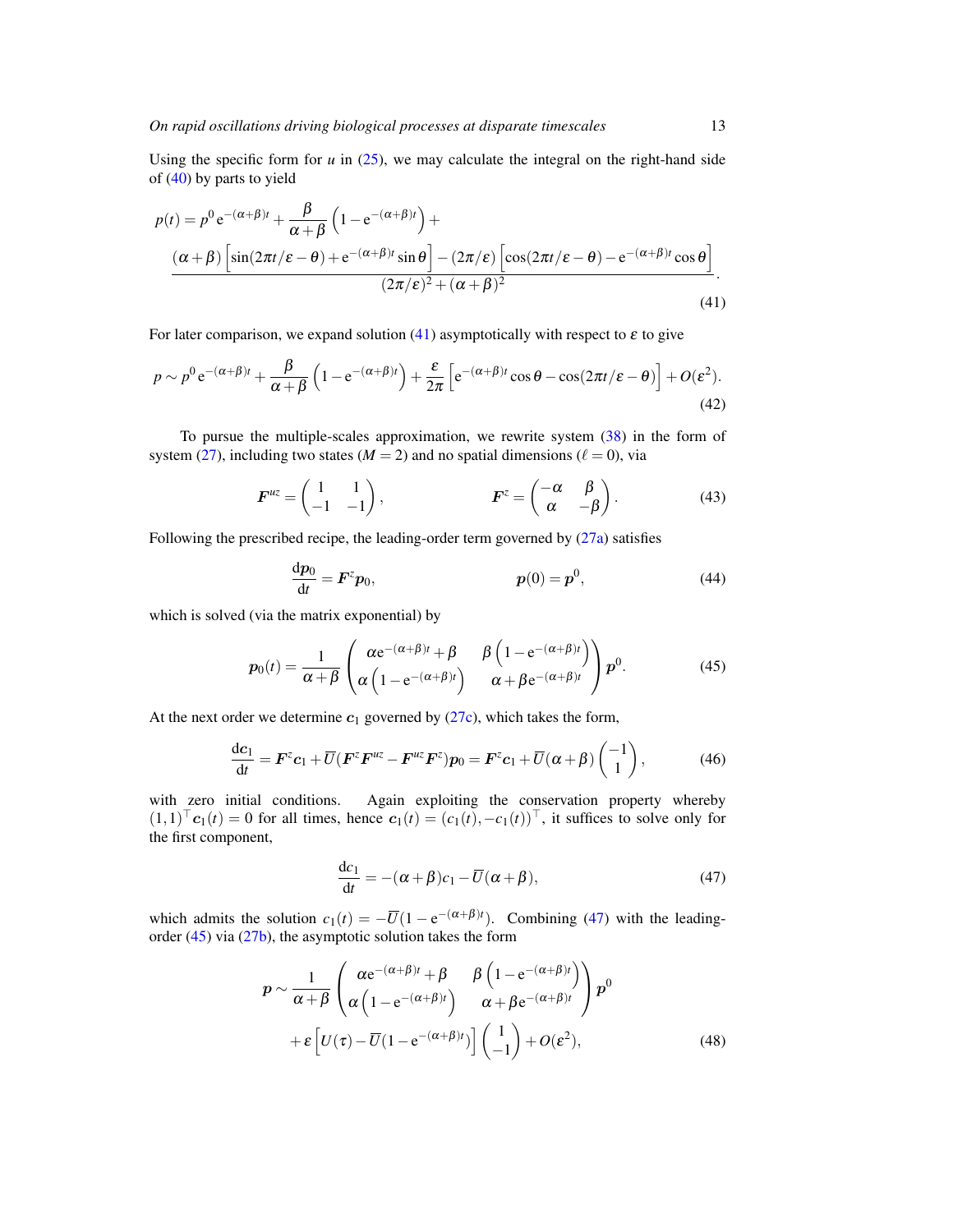

Figure 2. The solution (41) (solid curves) and multiple-scales approximation (48) (dashed curve) of the master equation (38) governing the probability to be in either of the two system states  $p = (p, 1-p)$ , with a transition rate of  $\alpha - u(t/\varepsilon)$  from the first state to the second, and a transition rate of  $\beta + u(t/\varepsilon)$  from the second state to the first, where *u* is given in (25). We set  $\beta = 1$ , the oscillation parameters  $\varepsilon = 0.3$ ,  $\theta = 0$ , and the initial conditions  $p^0 = (0.9, 0.1)$ . The dotted curves show the fast-time-averaged first-order quantity (49).

which, using (26), we see is in agreement with the asymptotic expansion of the exact solution  $(42)$ .

In Fig. 2 we compare the exact solution (solid curves) and the multiple-scales approximation (dashed curves) for  $\beta = 1$  and two values of the base transition rate  $\alpha$ . We find excellent agreement with the moderate value of  $\varepsilon = 0.3$ . The long-time behaviour of the base process (i.e. in the absence of oscillations,  $u \equiv 0$ ) is to converge to being in the states with probabilities proportional to the incoming transition rate, that is, being in the first state with probability  $\beta/(\alpha + \beta) = 1/(\alpha + 1)$ . When  $\alpha = 1$ , the base transition rates between the two states are equal, and the long-time behaviour is to converge to being in each state with equal probability. When  $\alpha = 3$ , we expect convergence to  $p \rightarrow (1/4,3/4)$ . This behaviour is observed in Fig. 2, along with the variations driven by the oscillations.

We conclude this example with two observations. First, the behaviour of the system in the absence of oscillations is described by the leading-order dynamics. We might then expect the first-order contribution to have zero mean on the fast timescale, however, we see that this is not in general the case. In the present example, integrating the asymptotic expansion in (48) we find that

$$
\int_{\tau}^{\tau+1} p(t,s) \, ds \sim p_0(t) + \varepsilon \, \overline{U} \, e^{-(\alpha+\beta)t} \begin{pmatrix} 1 \\ -1 \end{pmatrix} + O(\varepsilon^2). \tag{49}
$$

We deduce that the oscillations have an  $O(\varepsilon)$  effect on the process, even once the oscillations have been averaged out. It might be tempting to postulate that this contribution always decays, as in (49). However, as we can see from the previous example in Section 3.1, after averaging the oscillations may still contribute to the coefficient of the leading-order terms. This further demonstrates the importance of resolving the higher-order terms for moderate values of  $\varepsilon$ .

Second, we have kept the first two examples simple enough to be able to solve explicitly, to provide an analytical comparison to the multiple-scales approximation. However, most applications involve systems of far greater complexity that cannot be solved exactly, although the multiple-scales system remain tractable. Observe how in this example the exact solution was only obtainable in closed form by calculating the integral (40) by parts for the harmonic form of *u*. While this step does not easily generalise (and would require a direct asymptotic analysis of the integral in more general cases), the multiple-scales solution (48) never required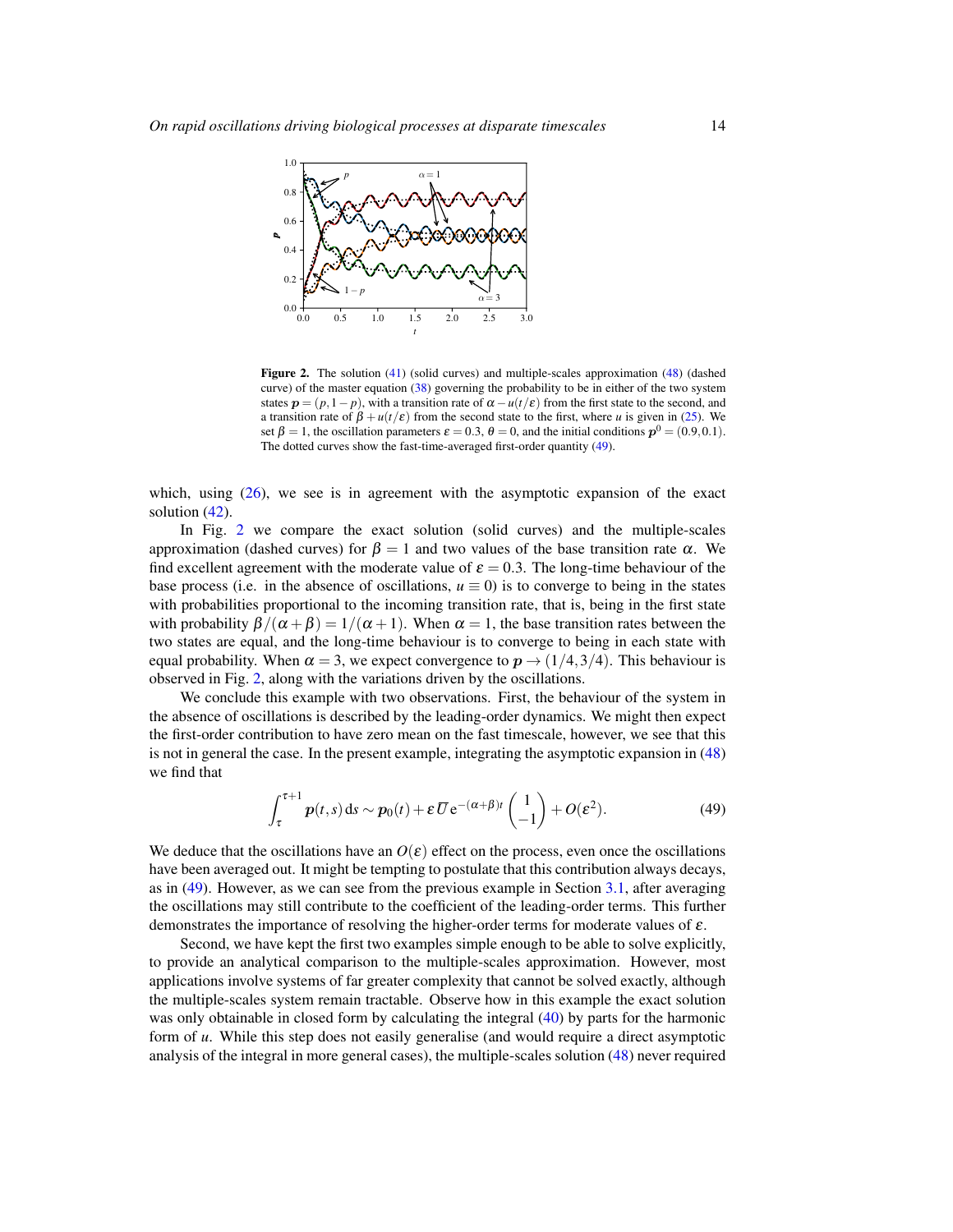the harmonic form of *u* and thus retains generality. Similarly, while the original equation (38) is not solvable by matrix exponentiation, the multiple-scales problems are time-invariant and therefore straightforward to solve by exponentiation. This time invariance is a direct consequence of the separation of scales: the multiple-scales ansatz encapsulated the timescale separation, which renders the constitutive systems time-invariant.

We now proceed to an example where we are not in possession of an exact solution, but where the multiple-scales approximation still provides us with a wealth of analytical insight.

#### *3.3. Fokker–Planck PDE for continuum state*

Consider the continuous birth–death process with an oscillating birth rate  $b + u(t/\varepsilon)$ , for the harmonic *u* in (25), and constant death rate *d* proportional to the population size, represented by the continuum state variable *x*. The distribution  $p(x,t)$  over state and time is governed by the Fokker–Planck equation

$$
\frac{\partial}{\partial t}p(x,t) = -\frac{\partial}{\partial x}[(b+u(t/\varepsilon)-dx)p(x,t)] + \frac{1}{2\Omega}\frac{\partial^2}{\partial x^2}[(b+u(t/\varepsilon)+dx)p(x,t)],\tag{50a}
$$

$$
p(x,0) = p^{0}(x),
$$
\n(50b)

on the domain  $(x,t) \in [0,\infty)^2$  with zero-flux and vanishing far-field boundary conditions

$$
\left(-b - u(t/\varepsilon) + \frac{d}{2\Omega}\right)p(0,t) + \frac{b + u(t/\varepsilon)}{2\Omega}\frac{\partial p}{\partial x}(0,t) = 0,
$$
\n(50c)

$$
p \to 0 \text{ as } x \to \infty. \tag{50d}
$$

The parameter  $\Omega$  quantifies the characteristic size of the system, and, while typically large, the stochastic contribution described by the diffusive term of magnitude  $O(1/\Omega)$  cannot be neglected as it is a singular perturbation [32].

We may write (50) in the multiple-scales form of (27). The equation is scalar ( $M = 1$ ) and contains spatial derivatives up to second order  $(\ell = 2)$  where the operators take the forms

$$
F^{uz}p(x,t) = -\frac{\partial p}{\partial x} + \frac{1}{2\Omega} \frac{\partial^2 p}{\partial x^2},\tag{51}
$$

$$
F^z p(x,t) = -\frac{\partial}{\partial x} [(b - dx) p(x,t)] + \frac{1}{2\Omega} \frac{\partial^2}{\partial x^2} [(b + dx) p(x,t)].
$$
 (52)

The now familiar asymptotic procedure finds the leading-order contribution governed by (27a) in the form

$$
\frac{\partial p_0}{\partial t} = F^z p_0, \qquad p_0(x,0) = p^0(x), \qquad (53a)
$$

subject to the boundary conditions

$$
\left(-b + \frac{d}{2\Omega}\right) p_0(0, t) + \frac{b}{2\Omega} \frac{\partial p_0}{\partial x}(0, t) = 0, \qquad p_0 \to 0 \text{ as } x \to \infty.
$$
 (53b)

The first-order contribution  $p_1$  is given by (27b), for  $c_1$  satisfying (27c) which takes the form

$$
\frac{\partial c_1}{\partial t}(x,t) = F^z c_1(x,t) + \overline{U}(F^z F^{uz} - F^{uz} F^z) p_0(x,t),\tag{54a}
$$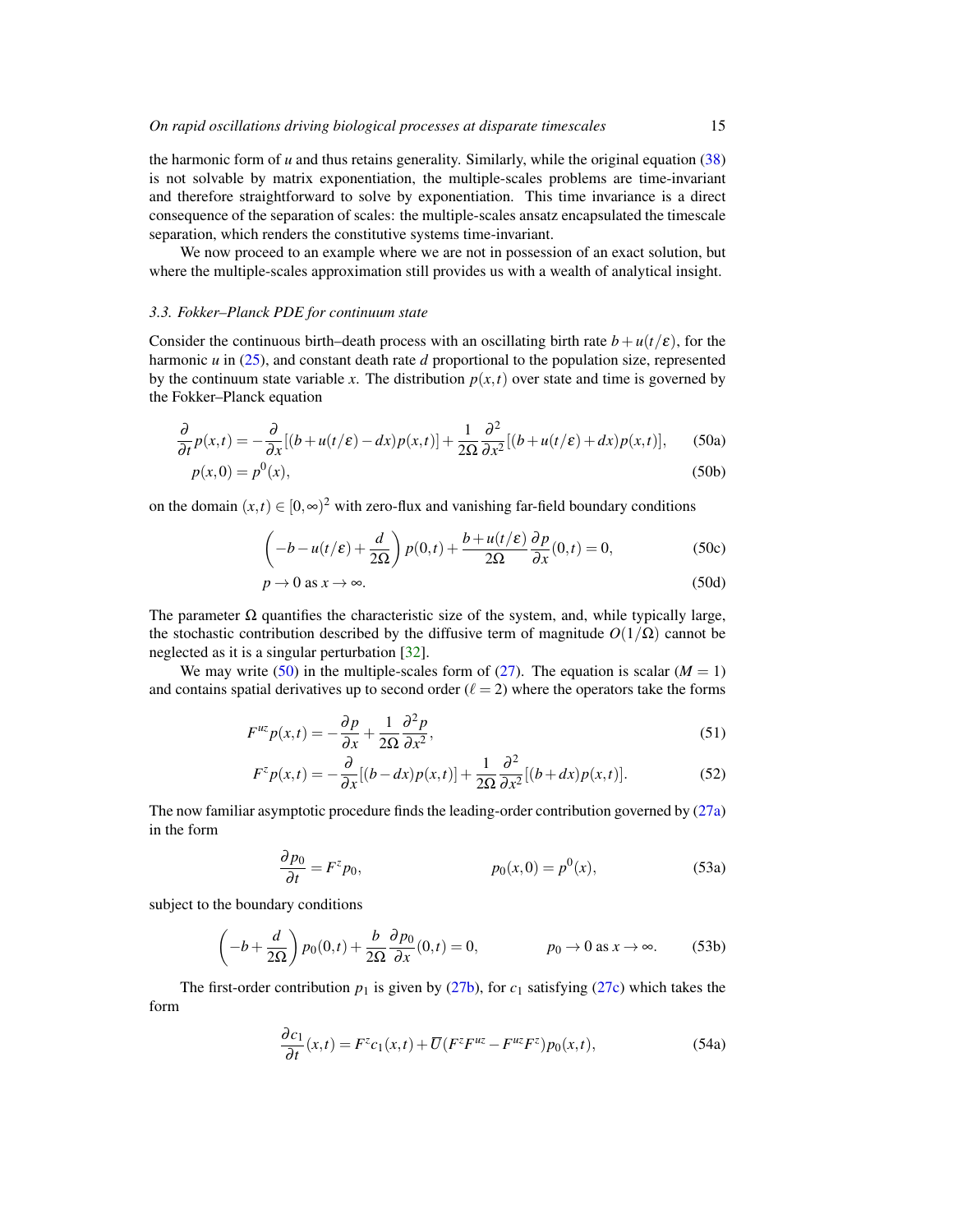subject to the boundary conditions

$$
\left(-b+\frac{d}{2\Omega}\right)p_1(0,t)+\frac{b}{2\Omega}\frac{\partial p_1}{\partial x}(0,t)=0, \qquad c_1 \to 0 \text{ as } x \to \infty. \tag{54b}
$$

We do not know how to solve the original equation (50) analytically, and instead choose to approximate it numerically using the Flips solver [33]. On the other hand, the problems (53) and (54) are separable, and we could seek to solve the associated eigenvalue problem. However, the calculations reduce to solving the confluent hypergeometric differential equation with many details that detract from the central idea. Many other asymptotic limits of the problem are more straightforward. We choose to consider the large-time asymptotics of (53) and (54), where the *t*-derivatives are negligible leaving steady state problems. Importantly, the  $\tau$ -variations are retained, and so the time variations driven by the high-frequency input are still captured.

We may solve the steady version of (53) by integrating once, and imposing the zero-flux boundary condition, to obtain

$$
-(b - dx)p_0(x) + \frac{1}{2\Omega} \frac{d}{dx} [(b + dx)p_0(x)] = 0.
$$
 (55)

Rearranging, we find that

$$
\frac{\mathrm{d}}{\mathrm{d}x}\log[(b+dx)p_0(x)] = 2\Omega \frac{b-dx}{b+dx},\tag{56}
$$

from which it follows that the solution is given by

$$
p_0(x) = c e^{-2\Omega x} (b + dx)^{(4b\Omega/d) - 1},
$$
\n(57)

for a constant of integration *c*.

Since the steady form of (53) is  $F^z p_0 = 0$ , the steady first-order problem (54) takes the form  $F^z[c_1 + \overline{U}F^{uz}p_0] = 0$ , and admits the solution

$$
c_1 = -\overline{U}F^{uz}p_0. \tag{58}
$$

The solution  $(58)$  satisfies the boundary conditions since  $p_0$  captures identically zero flux, therefore,  $p_1 = c_1 + U(\tau)F^{uz}p_0 = (U(\tau) - \overline{U})F^{uz}p_0$  inherits this property, as the flux operator and  $F^{uz}$  commute. Using (55) and (57),  $p_1$  may be written as

$$
p_1(x,\tau) = -c(U(\tau) - \overline{U})\frac{d}{dx}\left[e^{-2\Omega x}(b+dx)^{(4b\Omega/d)-2}\left(2dx + \frac{d}{2\Omega}\right)\right].
$$
 (59)

Ultimately, we arrive at the large-time approximation

$$
p \sim p_0(x) + \varepsilon \, p_1(x, \tau). \tag{60}
$$

In Fig. 3 we plot the numerical solution (solid curves) for different initial conditions, and note how they do indeed converge to the asymptotic regime in  $(60)$  in  $O(1)$  time, exhibiting excellent agreement.

This example demonstrates a case where, despite a seemingly impenetrable problem, the multiple-scales approximation captures the timescale separation to produce separable equations that are significantly more tractable.

The examples in this section demonstrate the application of the multiple-scales approach to systems linear in the state whose dynamics are slow relative to the oscillations. We now turn our attention to a nonlinear system previously studied in the literature that includes fast species and show how our analysis may be leveraged to yield fresh insights. Our analysis quantifies the underlying assumptions of previous work, ties the experimental observations more concretely to the model, and crystalises the conclusions.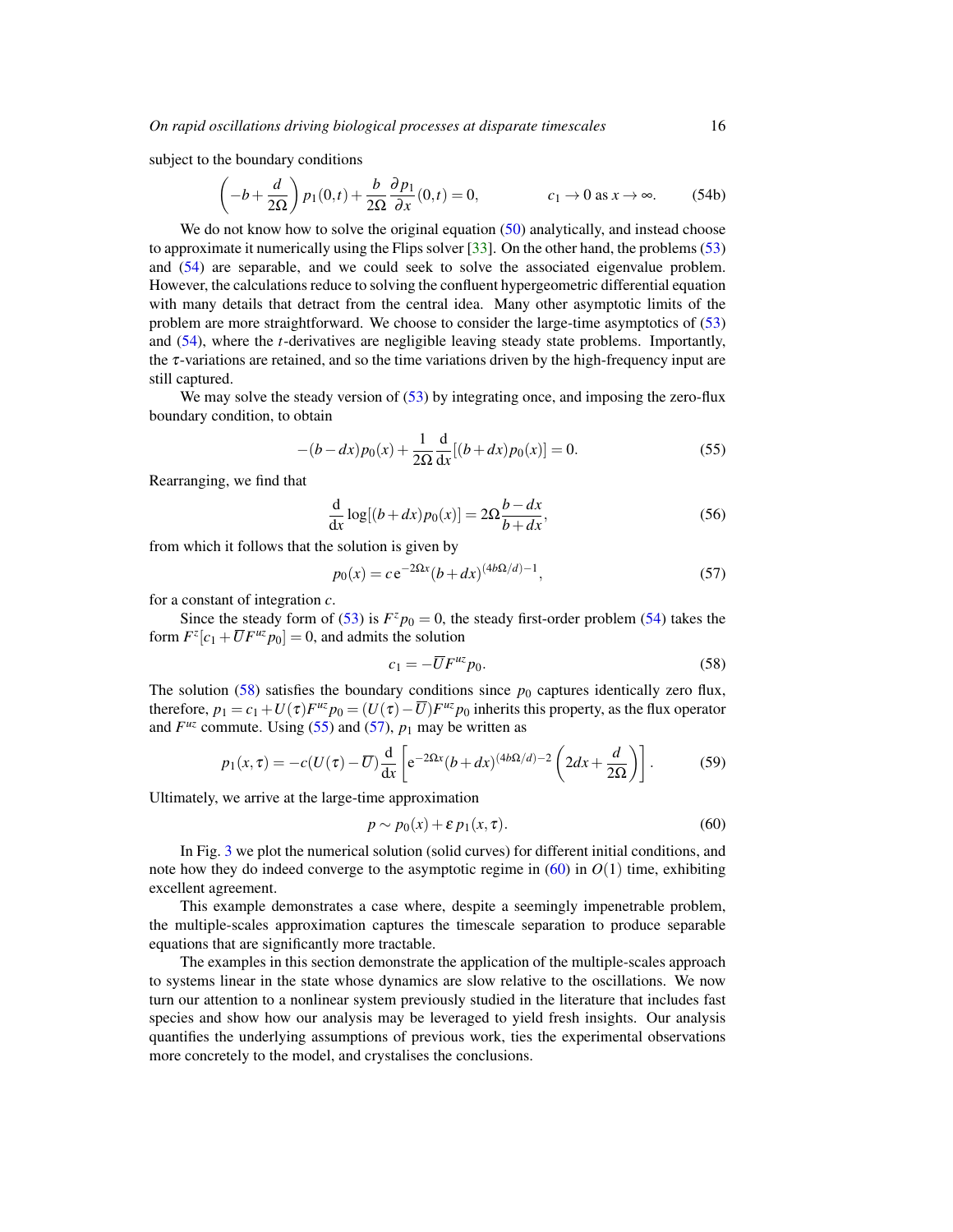

Figure 3. The numerical approximation (solid curves) and large-time multiple-scales approximation (60) (dashed curves) of the PDE (50a) governing the probability  $p(x,t)$  that the birth–death process is of size *x* at time *t*. The birth rate is  $b + u(t/\varepsilon)$  for the harmonic *u* given in (25), the death rate is *d* for  $b = 1$ ,  $d = 4$ , the system size is  $\Omega = 100$ , and the oscillation parameters are  $\varepsilon = 0.1$ ,  $\theta = \pi/2$ . The initial condition used for the simulation is given by the steady first-order asymptotic approximation (60) shifted by  $x_0 \in \{-0.1, 0, 0.1\}$ , that is,  $p(x,0) = p_0(x-x_0) + \varepsilon p_1(x-x_0,0)$ .

Table 1. Parameter definitions and values from Ref. [34] for the model (61) for genetic constructs with five (5xBS-CYC180pr) and two (2xBS-CYC180pr) binding sites (BS) for the transcription factor (EL-222) upstream of a truncated CYC1 promoter driving the fluorescent protein expression.

| Param.             | <b>Description</b>                  | 5 BS      | 2 BS      | Unit                                   |
|--------------------|-------------------------------------|-----------|-----------|----------------------------------------|
| $T_{\rm tot}$      | Total transcription factor          | 2000      | 2000      |                                        |
| $k_{on}$           | Activation rate per light intensity | 0.0016399 | 0.0016399 | $\min^{-1} \mu W^{-1}$ cm <sup>2</sup> |
| $k_{\text{off}}$   | Reversion rate                      | 0.34393   | 0.34393   | $min^{-1}$                             |
| $k_{\text{basal}}$ | Basal transcription rate            | 0.02612   | 0.24358   | $min^{-1}$                             |
| $k_{\rm max}$      | Max. induced transcription rate     | 13.588    | 11.031    | $min^{-1}$                             |
| K                  | Transcription factor scale          | 956.75    | 1462.5    |                                        |
| $\boldsymbol{n}$   | Hill coefficient                    | 4.203     | 4.6403    |                                        |
| $k_{\text{degR}}$  | mRNA degradation rate               | 0.042116  | 0.042116  | $min^{-1}$                             |
| $k_{\text{trans}}$ | translation rate                    | 1.4514    | 1.4514    | $min^{-1}$                             |
| $k_{\text{degP}}$  | Protein degradation rate            | 0.007     | 0.007     | $min^{-1}$                             |
| $v_{\rm max}$      | Maximal light intensity             | 420       | 420       | $\mu$ W cm <sup>-2</sup>               |
| Λ                  | Pulse width                         | 30        | 30        | min                                    |

#### 4. Case study: fast dynamics and nonlinearities

#### *4.1. Model overview*

In Ref. [34], a genetic construct is engineered in yeast cells to constitutively express the (inactive) transcription factor (TF) EL-222. Upon induction by light, the TF molecules dimerise (that is, two molecules join together to form a single construct), which forms the active TF and enables the transcription of the gene of interest. The transcription produces mRNA molecules from which the protein of interest may be expressed. We will outline the model and present the results obtained previously, which ultimately leverage a separation of timescales to achieve a particular biological outcome.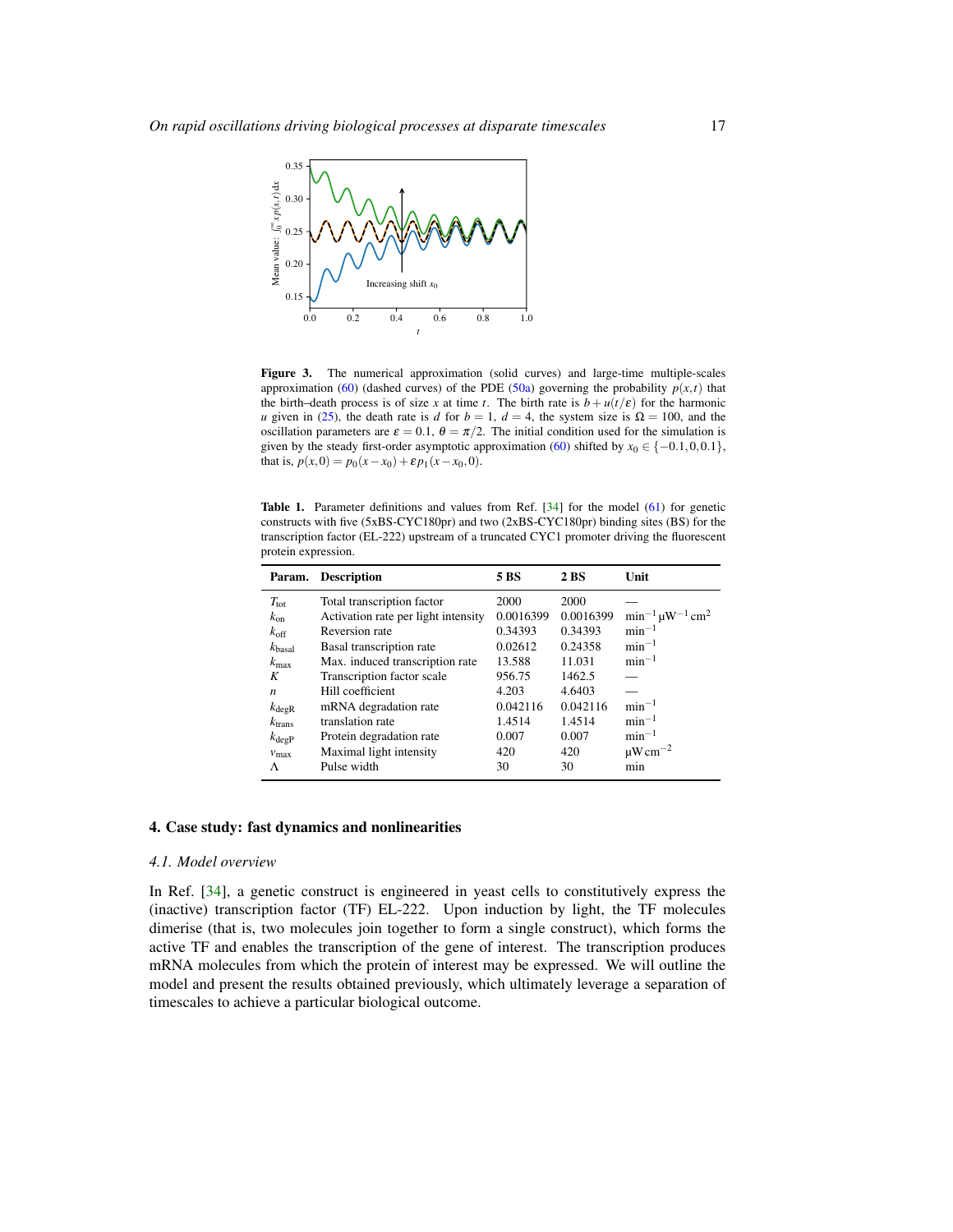

Figure 4. The rectangular waveform  $v(t)$  given in (62) for  $\Lambda = 0.2$  time units and  $r = 0.4$ . The duty cycle *r* is the fraction of each period the light is illuminated: On/Period.

The model is described by the system of ODEs

$$
\frac{dT}{dt} = v_{\text{max}}v(t)k_{\text{on}}(T_{\text{tot}} - T) - k_{\text{off}}T,
$$
\n(61a)

$$
\frac{dR}{dt} = k_{\text{basal}} + k_{\text{max}} \frac{T^n}{K^n + T^n} - k_{\text{degR}} R,\tag{61b}
$$

$$
\frac{\mathrm{d}P}{\mathrm{d}t} = k_{\text{trans}}R - k_{\text{degP}}P,\tag{61c}
$$

where *T*, *R*, and *P* represent the concentrations of active TF, mRNA, and protein molecules, respectively. It is assumed that the total concentration of TF, denoted  $T_{\text{tot}}$ , remains constant on the timescale of interest. A light signal of maximal intensity  $v_{\text{max}}$ , modulated by the profile  $v(t) \in [0,1]$ , serves to activate (i.e. dimerise) the inactive TF molecules at a rate per light intensity of *k*on times the concentration of inactive TF. The activation is assumed to occur on a significantly faster than the timescales of interest. The transcription of mRNA molecules is described by a basal rate *k*basal, in addition to the rate driven by the active TF, *T*, modulated by a Hill function, with coefficient  $n$ , scale  $K$ , and maximum rate  $k_{\text{max}}$ . The protein in transcribed at a rate of *k*trans times the mRNA concentration. The active TF deactivates at a rate *k*off, while the mRNA and protein molecules degrade at rates  $k_{\text{degR}}$  and  $k_{\text{degP}}$  respectively. Parameter values derived from fitting experimental data in Ref. [34] are displayed in Table 1 for two variants of the promoter construct.

The experimentally measurable quantity is the concentration of the protein of interest after a long duration  $t = t_f$ . Practically, protein concentration is measured via fluorescence by flow cyctometry. With the parameters in Table 1, simulations exhibit good agreement with additional experimental results (see Ref. [34] for further details). One of the central outcomes is the comparison between two different light modulation profiles  $v(t)$ : amplitude modulate (AM) and pulse-width modulation (PWM). AM refers to choosing a fixed amplitude  $v(t) \equiv v_0$ for the duration of the experiment, while PWM refers to using the pulsatile signal

$$
v(t) = \sum_{i = -\infty}^{\infty} \mathbb{1}_{[0,r]} \left( \frac{t}{\Lambda} - i \right),\tag{62}
$$

where  $\mathbb{1}$  is the indicator function:  $\mathbb{1}_{[0,1]}(x)$  takes the value one if  $x \in [0,1]$ , and zero otherwise. The profile (62) describes a periodic rectangular waveform with (dimensional) period  $\Lambda$  and pulse width  $r\Lambda$  for  $r \in [0,1]$  commonly referred to as the duty cycle (see Fig. 4).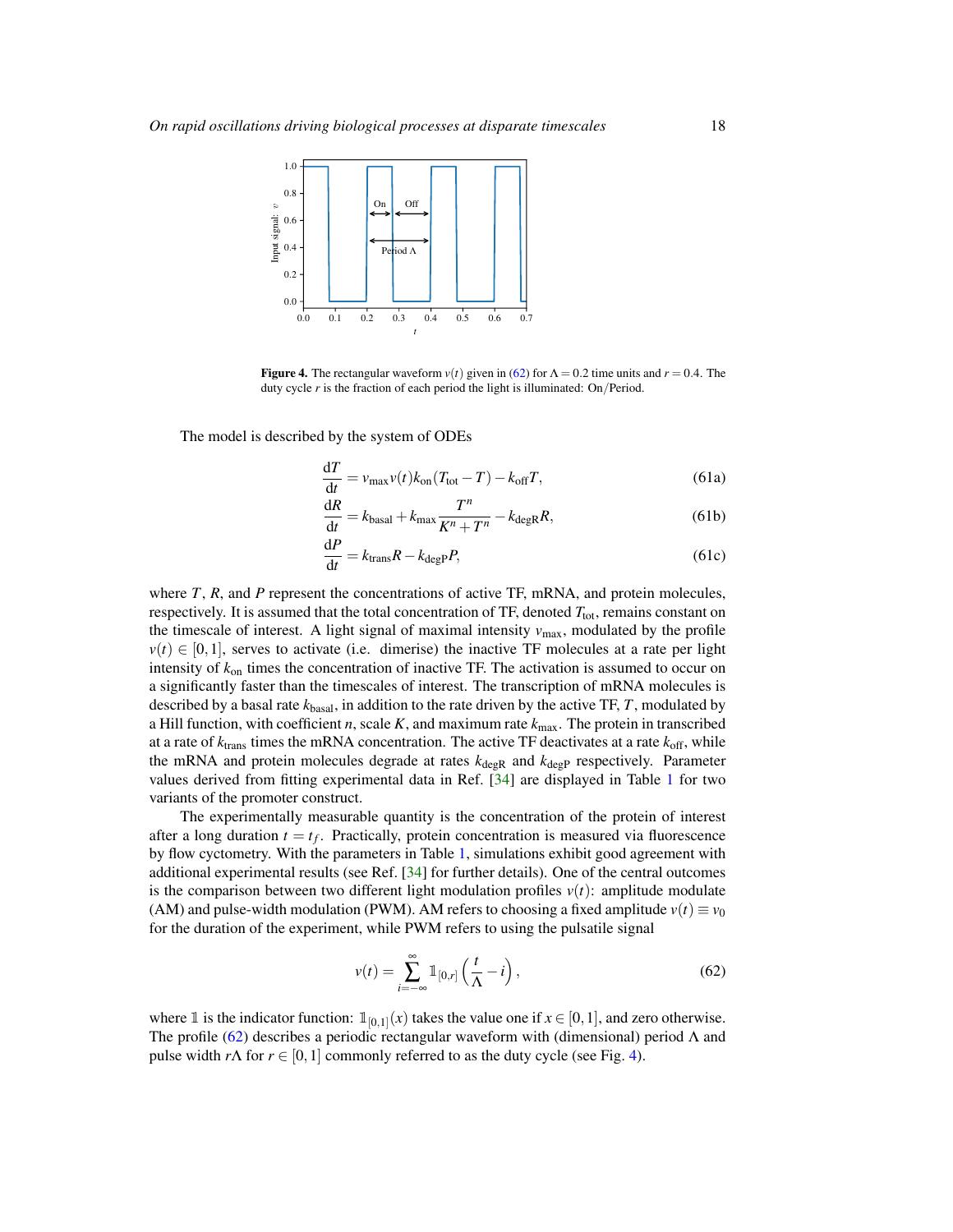

Figure 5. Dose–response curves in the (a) AM; (b) PWM regimes, for two sets of parameter values corresponding to different genetic constructs (see Table 1) for a terminal time of  $t_f = 360k_{\text{deep}}$ , which corresponds to 6 hours. Solid curves show full numerical solutions of system  $(67)$ , while broken curves show the leading-order multiple-scale approximation governed by (B.3) and (B.26) for two different choices of  $\beta$  scale, and using the exponentiallyaccurate  $T_0$  given in  $(A.2)$ . Pulse-width modulation exhibits a nearly linear response and is in good agreement to both asymptotic approximations. The inset in (b) shows a close-up for small *r*, where the deviation from the affine profile is visible.

It may be shown that the AM results in nonlinear dose–response curves (Fig. 5a), while for a carefully chosen period  $\Lambda$ , the dose–response curves are nearly linear (Fig. 5b). Linear response curves allow for the construction of genetic circuits that demonstrate particular phenotypes through coordinated multi-gene expression [34]. Intuitively, the pulse timescale  $\Lambda$ must be faster than the protein dynamics, so that protein expression does not fluctuate, and slower than the TF dynamics, so that the TF is near its steady state values for most of the light pulse duration. To quantify these conditions, a "tracking score" is defined for the TF dynamics, and an "integration score" for the protein dynamics, which require simulations of the full system. A quantitative explanation for the linearity of the PWM curves is not provided.

Ultimately, the model (61) finds good agreement with experimental data, and yet its analysis in Ref. [34] remains perplexing. It is not clear how to systematically extend the transient tracking and integration scores to more complex systems. The mRNA dynamics are largely ignored, no score is associated to the mRNA although in the discussion it is mentioned that they too limit the PWM period. Thus, the practitioner looking to build upon this system may be left thinking that these full system simulations are necessary to tune the pulse widths, and may be uncertain regarding the constraints imposed by the mRNA dynamics. Our aim is to demonstrate how a multiple-scales analysis dispenses with these ad-hoc scores, replacing them with explicit requirements for obtaining the desired PWM results.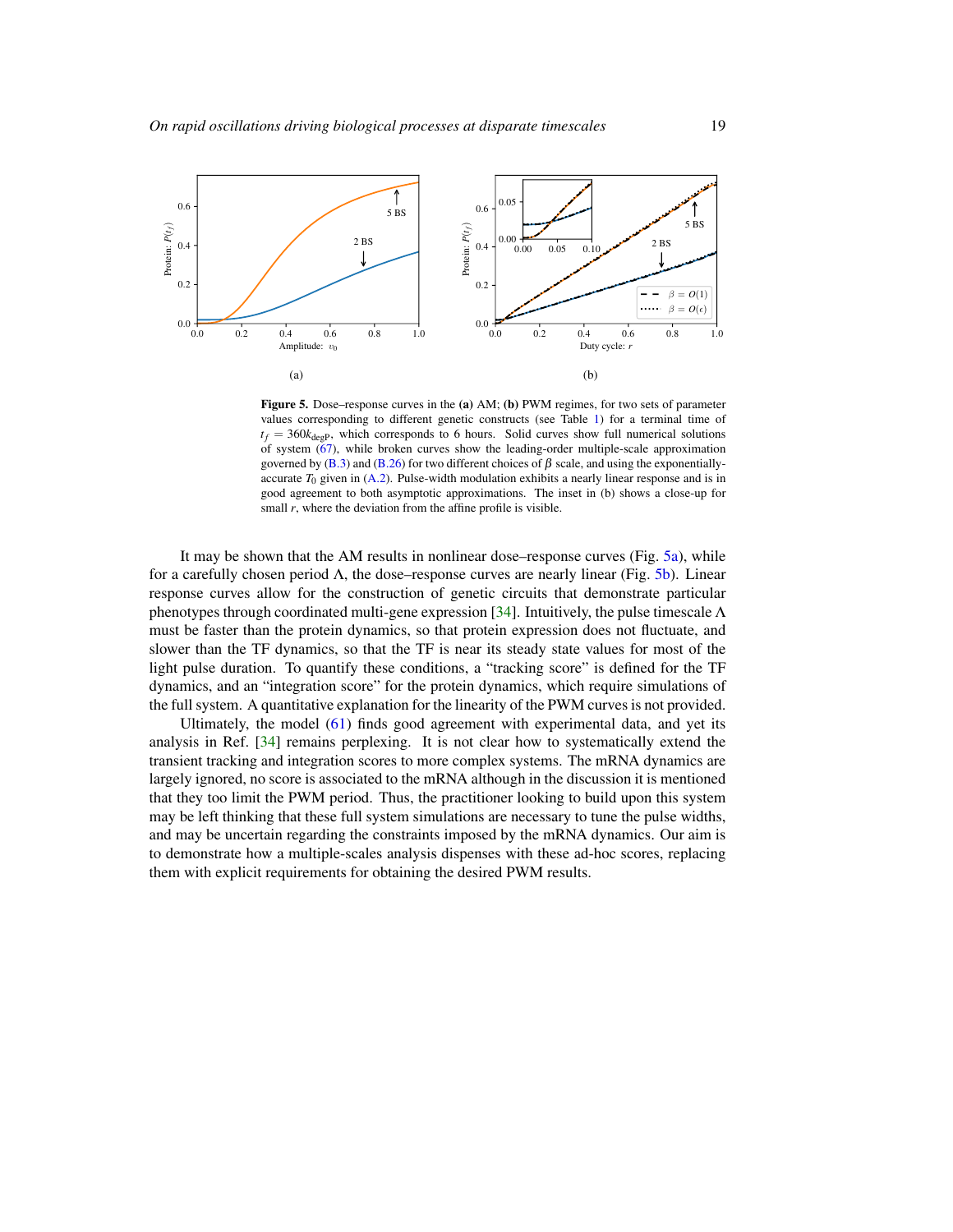### *4.2. Revisiting the PWM analysis*

We begin the analysis by nondimensionalising the model via the scalings

$$
T = \frac{T_{\text{tot}}}{1 + k_{\text{off}} / (v_{\text{max}} k_{\text{on}})} \hat{T}, \qquad R = \frac{k_{\text{basal}} + k_{\text{max}}}{k_{\text{degR}}} \hat{R},
$$
  
\n
$$
K = \frac{T_{\text{tot}}}{1 + k_{\text{off}} / (v_{\text{max}} k_{\text{on}})} \hat{K}, \qquad P = \frac{k_{\text{trans}}}{k_{\text{degP}}} \frac{k_{\text{basal}} + k_{\text{max}}}{k_{\text{degR}}} \hat{P},
$$
  
\n
$$
t = \frac{\hat{t}}{k_{\text{degP}}}, \qquad (63)
$$

where we have chosen to scale time on the protein degradation timescale. Along with the state variables, we also denote the light input on the dimensionless timescale:  $v(t) = \hat{v}(t)$ . The scalings (63) were chosen to reflect the characteristic concentrations of each species. To see this, note that, after dropping the hats to declutter the notation, system (61) takes the form

$$
\frac{k_{\text{degP}}}{v(t)v_{\text{max}}k_{\text{on}} + k_{\text{off}}} \frac{dT}{dt} = \frac{v(t)(v_{\text{max}}k_{\text{on}} + k_{\text{off}})}{v(t)v_{\text{max}}k_{\text{on}} + k_{\text{off}}} - T,\tag{64a}
$$

$$
\frac{k_{\text{degP}}}{k_{\text{degR}}}\frac{\mathrm{d}R}{\mathrm{d}t} = \left[1 - \frac{1}{1 + (T/K)^n} \frac{1}{1 + k_{\text{basal}}/k_{\text{max}}}\right] - R,\tag{64b}
$$

$$
\frac{\text{d}P}{\text{d}t} = R - P.\tag{64c}
$$

The form (64) allows a particularly simple explanation of the dynamics: each dependent variable tracks the first quantity on the right-hand side, on the timescale given by the coefficient of the time derivative on the left-hand side. Since the light input is bounded  $0 \le v(t) \le 1$ , it follows that the inhomogeneity in the *T*-dynamics is always on the interval  $[0,1]$ . Therefore, *T* remains  $O(1)$ , and thus so too do *R* and *P*, as well as their steady states. We deduce that the scalings (63) reflect the typical concentrations in the cell, regardless of how we choose the parameters. Moreover, this wealth of information was available without having to solve a single differential equation. Nonetheless, the transient dynamics are responsible for the profile of the dose–response curves, and so we must study the time-dependence.

Turning our attention to the timescales, we see that the time *t* is scaled with the protein degradation  $k_{\text{degP}}$ , while the *R* dynamics unfold on a timescale of  $O(k_{\text{degP}}/k_{\text{degR}})$ . The *T* dynamics have a time-dependent timescale, varying from the slower scale  $O(k_{\text{degP}}/k_{\text{off}})$  when the light is off, to the faster scale  $O(k_{\text{degP}}/[v_{\text{max}}k_{\text{on}}+k_{\text{off}}])$  at full light intensity (see Fig. A1 in Appendix A). In this particular application these are the same magnitudes (see Table  $1$ ), however, this observation is important for the general setting. For our purposes, the *T* timescale is required to be faster than the oscillation timescale, therefore, we take the slower timescale to give a stricter bound. Finally, to bring the system into the multiple-scales form, we rewrite the light input  $v(t)$  as  $u(t/\varepsilon)$  for the (dimensionless) period

$$
\varepsilon = k_{\text{degP}} \Lambda,\tag{65}
$$

and the functional form

$$
u(\tau) = \sum_{i=-\infty}^{\infty} \mathbb{1}_{[0,r]}(\tau - i) = \mathbb{1}_{[0,r]}(\tau - \lfloor \tau \rfloor),\tag{66}
$$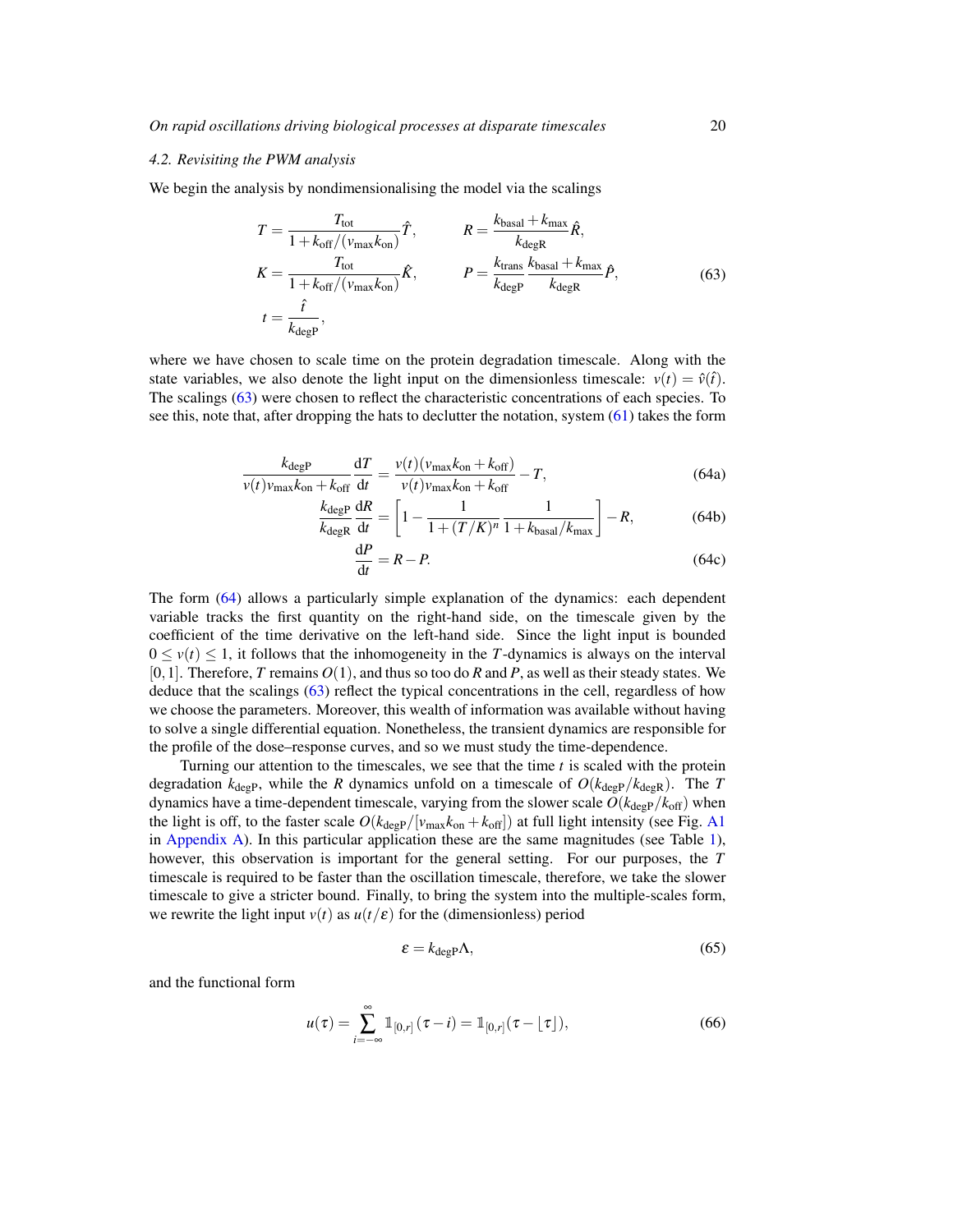where  $\tau$  denotes the largest integer less than or equal to  $\tau$ , thus  $\tau - \tau$  denotes the fractional part of  $\tau$ . We then rewrite system (64), along with initial conditions, as

$$
\delta \frac{dT}{dt} = u(t/\varepsilon)(\alpha + 1) - (u(t/\varepsilon)\alpha + 1)T, \qquad T(0) = T^0,
$$
 (67a)

$$
\beta \frac{dR}{dt} = \left[ 1 - \frac{1}{1 + \gamma} \frac{1}{1 + (T/K)^n} \right] - R, \qquad R(0) = R^0, \qquad (67b)
$$

$$
\frac{\mathrm{d}P}{\mathrm{d}t} = R - P,\tag{67c}
$$

for

$$
\alpha = \frac{v_{\text{max}}k_{\text{on}}}{k_{\text{off}}}, \qquad \beta = \frac{k_{\text{degP}}}{k_{\text{degR}}}, \qquad \gamma = \frac{k_{\text{basal}}}{k_{\text{max}}}, \qquad \delta = \frac{k_{\text{degP}}}{k_{\text{off}}}.
$$
(68)

Our aim is to solve (67) in the asymptotic limit of fast oscillations:  $\varepsilon \to 0$ . The period used for experiments in Ref. [34] is  $\varepsilon = 0.21$  (see (65) and Table 1). The TF timescale  $\delta \approx 0.02 \ll \varepsilon$  and our intent is ultimately to consider TF dynamics faster than the *v*oscillations. Nevertheless, we consider the richer asymptotic limit in which  $\delta = O(\varepsilon)$ , which will allow us to consider separate sources of error in isolation. This is an application of the Principle of Minimal Simplification in Refs. [3, 35], and highlights that there may in fact be several different timescales of relevance in the dynamics. The focus on the  $\varepsilon$  scale separation is a useful partition between "fast" and "slow" groups, but does not negate the possibility of scales within each group. Importantly, the case of  $\delta \ll \varepsilon$  may be studied within the  $\delta = O(\varepsilon)$ limit, since this richer limit preserves the  $\delta \ll \varepsilon$  case as a (singular) limit.

With  $\delta = O(\varepsilon)$ , the transcription factor *T* is a fast species, while the protein *P* is a slow species, and we must decide how  $\beta$  scales in the limit as  $\varepsilon \to 0$ , that is, whether the mRNA, *R*, is a slow or a fast species. For the experimental parameters in Table 1 we see that  $\beta \approx 0.17$ and is thus small. Nonetheless, we consider both the limit of fast mRNA ( $\beta = O(\varepsilon)$ ) and slow mRNA ( $\beta = O(1)$ ), and, in the first instance, we assume that  $\beta = O(1)$ . Analysing both cases sheds light on the nature of the multiple-scales approximation, and allows us to draw conclusions relevant for arbitrary values of  $β$ .

In seeking a multiple-scales solution to the nonlinear system (67), we could pose it in the general nonlinear form as described in Section 2.1. However, the exposition is more concise and lucid if the perturbative analysis is performed directly on the ODE system (67). Introducing the fast timescale  $\tau = t/\varepsilon$  on which the solution is assumed periodic, and assuming  $\tau$  to be independent of the slow timescale  $t$ , we apply the multiple-scales operator  $(3)$  to yield the governing system

$$
\delta \frac{\partial T}{\partial t} + \frac{\delta}{\varepsilon} \frac{\partial T}{\partial \tau} = u(\tau)(\alpha + 1) - (u(\tau)\alpha + 1)T,
$$
\n(69a)

$$
\beta \frac{\partial R}{\partial t} + \frac{\beta}{\varepsilon} \frac{\partial R}{\partial \tau} = \left[ 1 - \frac{1}{1 + \gamma} \frac{1}{1 + (T/K)^n} \right] - R,\tag{69b}
$$

$$
\frac{\partial P}{\partial t} + \frac{1}{\varepsilon} \frac{\partial P}{\partial \tau} = R - P,\tag{69c}
$$

Expanding  $T$ ,  $R$ , and  $P$  as an asymptotic series in powers of  $\varepsilon$ ,

$$
T \sim T_0 + \varepsilon T_1 + \cdots, \qquad R \sim R_0 + \varepsilon R_1 + \cdots, \qquad P \sim P_0 + \varepsilon P_1 + \cdots, \qquad (70)
$$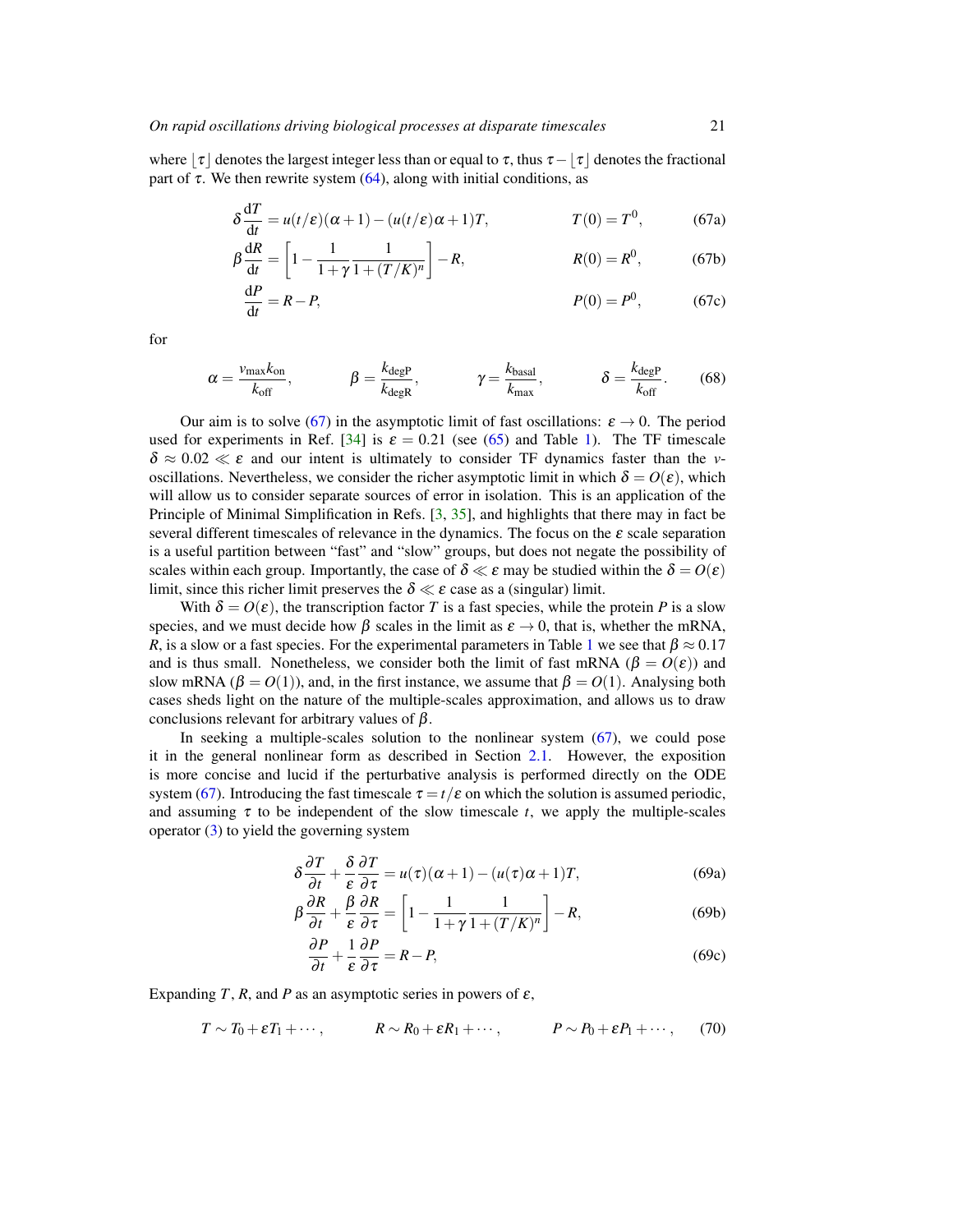### *On rapid oscillations driving biological processes at disparate timescales* 22

we find, upon substituting  $(70)$  into  $(69)$ , that the leading-order solution satisfies

$$
\frac{\delta}{\varepsilon} \frac{\partial T_0}{\partial \tau} = u(\tau)(\alpha + 1) - (u(\tau)\alpha + 1)T_0, \qquad \frac{\partial R_0}{\partial \tau} = 0, \qquad \frac{\partial P_0}{\partial \tau} = 0. \tag{71}
$$

We are interested in the case of TF dynamics faster than the  $\varepsilon$  timescale, which motivates the limit  $\delta/\varepsilon \ll 1$ . Since *u* is piecewise constant, this singular limit introduces boundary layers of width  $O(\delta/\epsilon)$  in the vicinity of each switch in the light profile, beyond which the approximation is exponentially accurate. For a comprehensive discussion on this approximation, see Appendix A. We deduce that, in the fast-TF limit  $\delta/\varepsilon \ll 1$ , the TF is well approximated by  $T_0 \sim u(\tau)(\alpha+1)/[u(\tau)\alpha+1]$ , from which it follows that

$$
T_0 \sim u,\tag{72}
$$

since  $u(t) \in \{0,1\}$  in our application (see (66)). For  $R_0$  and  $P_0$ , we see from (71) that these vary only on the slow timescale, which is determined at the next order. Averaging the  $O(1)$ terms in (69) over the fast period, we find that

$$
\beta \frac{dR_0}{dt} = \eta_0 - R_0, \qquad \frac{dP_0}{dt} = R_0 - P_0,
$$
\n(73)

where, with the help of (72),  $\eta_0$  is given by

$$
\eta_0 = 1 - \frac{1}{1+\gamma} \int_0^1 \frac{1}{1 + (T_0/K)^n} d\tau \sim \left(1 - \frac{1}{1+\gamma}\right) + r \left(\frac{1}{1+\gamma} \frac{1}{1+K^n}\right). \tag{74}
$$

We solve (73) explicitly in Appendix B, however, it is more enlightening at this stage to focus on the large-time behaviour, which is given simply by  $P_0$ ,  $R_0 \sim \eta_0$ . From Table 1, we see that  $\gamma \ll 1$ , and, therefore, in practice we expect the response  $P_0$  to be effectively linear with respect to *r*. This is precisely what is observed experimentally in Ref. [34]. Using the multiple-scales framework we have complemented the experimental observation with a model-based quantification.

#### *4.3. Clarifying the assumptions*

It is instructive to reflect on what we have assumed and what this allowed us to calculate. We assumed the timescale hierarchy  $\delta \ll \varepsilon \ll 1$ , and that  $\beta = O(1)$ .

Requiring  $\delta \ll \varepsilon$  guarantees that the TF dynamics will be faster than the input signal oscillations, thus ensuring the "tracking" score is high, while  $\varepsilon \ll 1$  guarantees that the oscillations are faster than the protein dynamics, ensuring that the protein fluctuations are small and thereby the "integration" score is low. We thus see how the timescale hierarchy assumption replaces the need for any ad-hoc scores requiring full numerical simulations of the system and extensive transient information.

The timescale hierarchy translates into explicit dimensional inequalities:

$$
\delta \ll \varepsilon \ll 1 \qquad \iff \qquad \frac{1}{k_{\text{off}}} \ll \text{Pulse width } (\Lambda) \ll \frac{1}{k_{\text{degP}}}, \tag{75}
$$

which are more straightforward for the practitioner to check than transient scores. For example, the results in Ref. [34] show that for a period of 7.5 min the PWM regime is weakened. This corresponds to  $\varepsilon \approx 0.053$  where the assumption  $\delta \ll \varepsilon$  is weaker.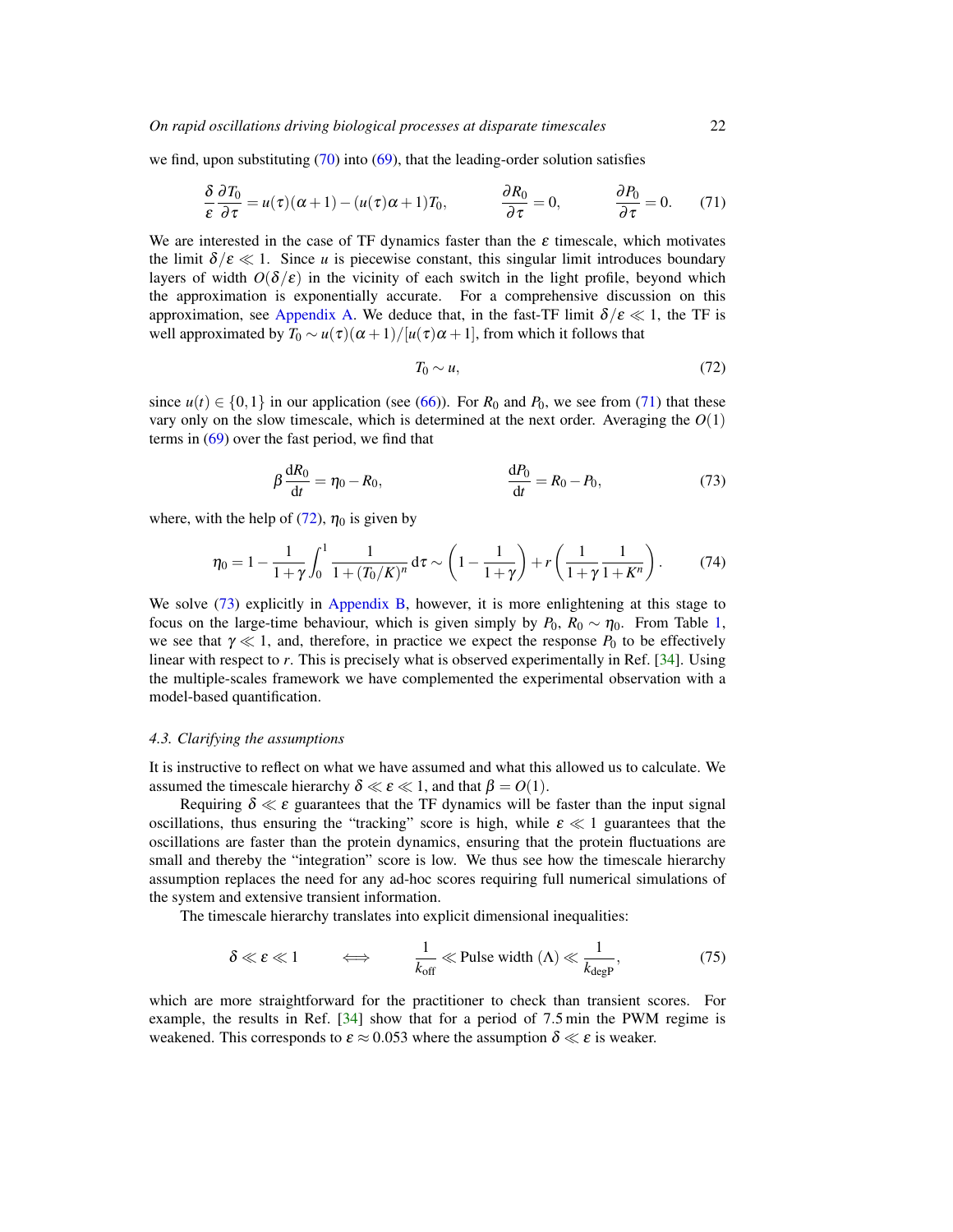#### *On rapid oscillations driving biological processes at disparate timescales* 23

The second assumption required  $\beta = O(1)$ . What happens if the mRNA timescale is asymptotically fast, whereby  $β = O(ε)$ ? The leading-order mRNA dynamics (69b) become

$$
\frac{\beta}{\varepsilon} \frac{\partial R_0}{\partial \tau} = \left[ 1 - \frac{1}{1 + \gamma} \frac{1}{1 + (T_0/K)^n} \right] - R_0,
$$
\n(76)

varying periodically in  $\tau$  on the fast timescale at leading order. Using  $\tau$ -periodicity it follows from (76) that

$$
\int_0^1 R_0 \, \mathrm{d}\tau = \eta_0. \tag{77}
$$

The protein dynamics are still  $\tau$ -independent and to be determined at first order, where we find, after averaging over the fast timescale in  $(69c)$  and using  $(77)$ , that

$$
\frac{dP_0}{dt} = \int_0^1 R_0 d\tau - P_0 = \eta_0 - P_0.
$$
\n(78)

whereby the same large-time protein behaviour is recovered:  $P_0 \sim \eta_0$ .

Ultimately, both regimes produce the same large-time behaviour at leading order, and agree excellently with full numerical simulations (see Fig. 5b). We find that small deviations from the affine profile occur at extreme duty cycles  $r \approx 0$  and  $r \approx 1$  (Fig. 5b inset). Since these are not predicted in the  $\delta/\varepsilon \ll 1$  limit (see Fig. A2 in Appendix A), but are reproduced in the  $\delta = O(\varepsilon)$  limit, we deduce that these are the result of finite- $\delta/\varepsilon$  effects: When duty cycle *r* is nearly zero or unity, the input signal is nearly constant, with deviations only for short time intervals. In this case, the boundary layers associated with the singular limit occupy these short time intervals, and are thus no longer negligible (see Appendix A for an extended discussion).

For large  $\beta \gg 1$ , the mRNA dynamics decelerate the protein variations to the mRNA timescale, allowing for an even longer pulse period. Assumption (75) may thus be relaxed, in the case of general  $\beta$ , to

$$
\frac{1}{k_{\text{off}}} \ll \text{Pulse width } (\Lambda) \ll \frac{1}{k_{\text{degP}}} + \frac{1}{k_{\text{degR}}}.
$$
 (79)

The general condition (79) provides a more complete (that is, including mRNA stability) and more straightforward (that is, in closed form, requiring no simulation) characterisation than previously reported of the assumptions required to achieve the PWM regime of interest.

The discussion in Section 3.2 demonstrates that higher-order perturbations not only capture the high-frequency oscillations but can reveal additional deviations from the timeaveraged structure. This motivates a higher-order analysis of system (69).

#### *4.4. Higher-order perturbations*

In this section we pursue higher-order perturbations, in both the case of fast mRNA ( $\beta$  =  $O(\varepsilon)$ ) and slow mRNA ( $\beta = O(1)$ ). The results presented in this section use  $T_0$  given by (A.2) for which  $\delta = O(\varepsilon)$ . As detailed in Appendix A, this form exhibits exponentially small errors. In this way, we isolate the sources of error: approximation errors in this section may be assumed to stem from the order of the multiple-scales solution or the scale of  $\beta$  chosen.

We seek higher-order solutions of (69) that capture the oscillations in both the mRNA and protein solutions. The calculations are a direct application of the theory derived in Section 2,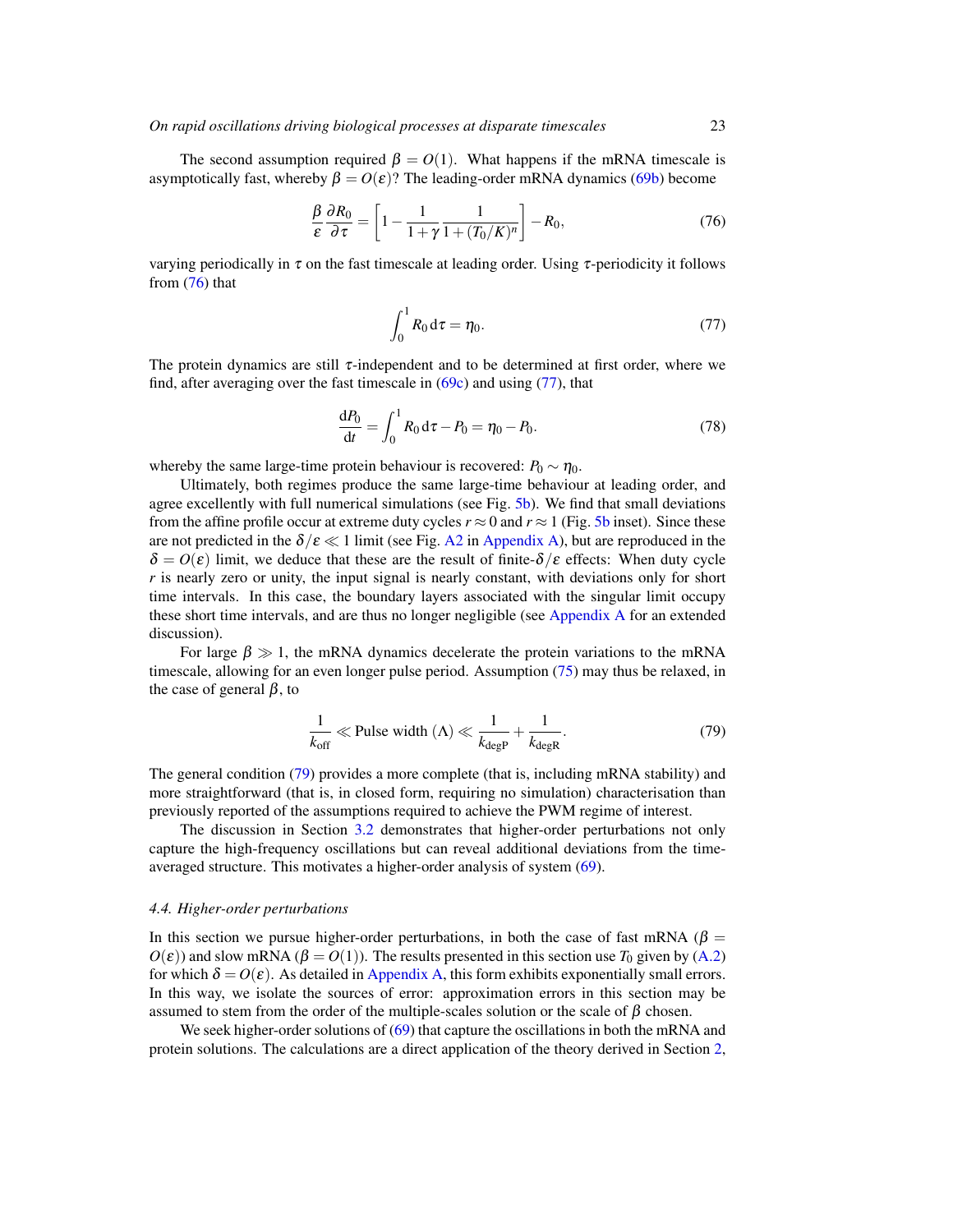

Figure 6. mRNA (*R*) and protein (*P*) dynamics. Solid curves show the full numerical solution of system (67) while broken curves show the asymptotic approximations derived in Appendix B. Parameters for the 5 BS system were used (see Table 1).

and are performed for both mRNA timescales in Appendix B. As previously observed, when assuming  $\beta = O(1)$ , the mRNA and protein solutions do not vary on the fast timescale. The oscillations are captured in the mRNA at first order  $R_1$  and at second order in the protein  $P_2$ . This is because  $T$  is driven by the oscillations, while  $R$  is driven by  $T$ , and  $P$  is driven by *R*. Therefore, the oscillations, which are captured by the  $(1/\varepsilon)\partial/\partial \tau$  derivative, propagate through at successively higher order. For this same reason, when  $β = O(ε)$ , the oscillations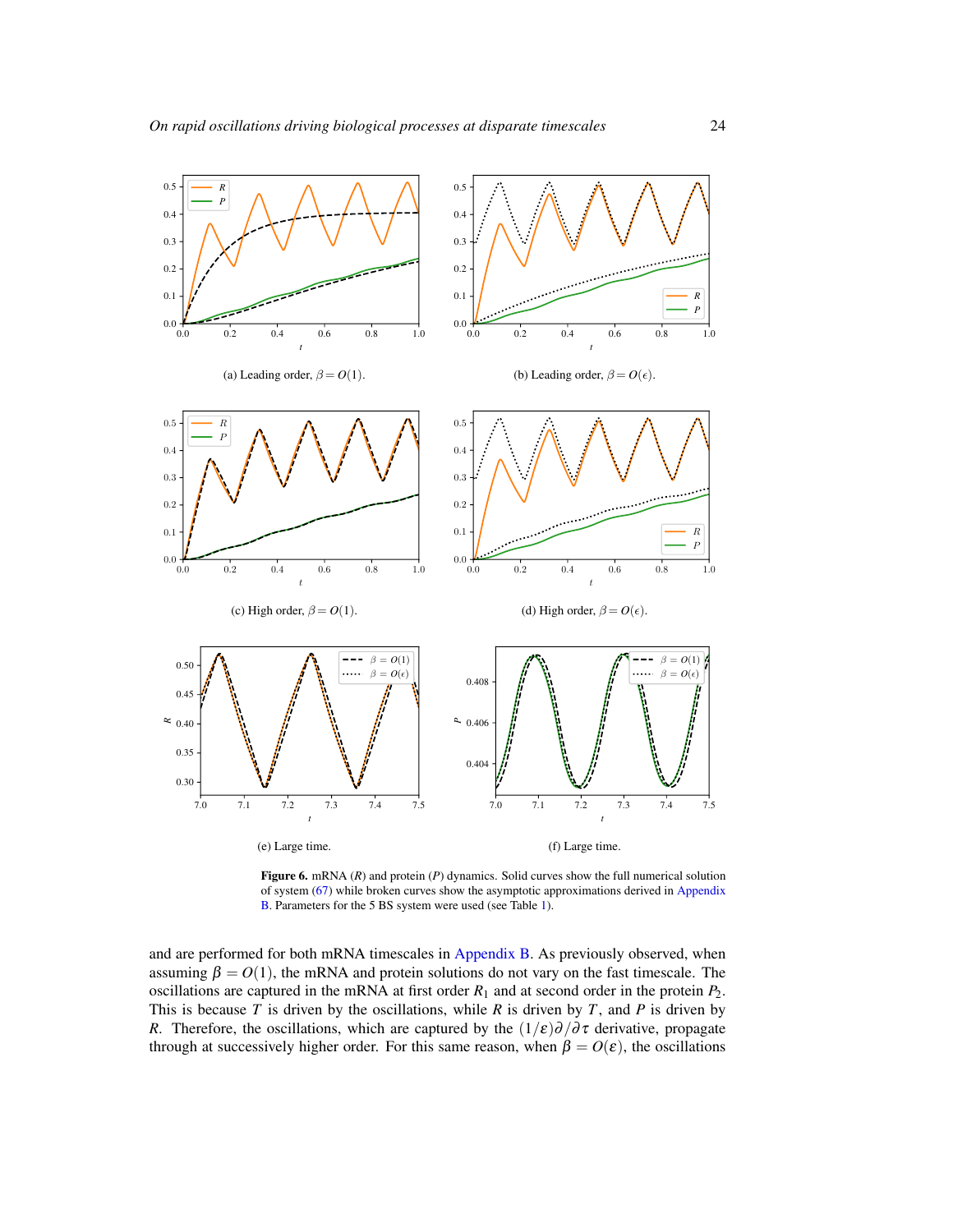are captured at leading order in the mRNA  $R_0$  and at first order in the protein  $P_1$ . One striking outcome of this derivation is that the fluctuations in protein concentration are of order  $O(\varepsilon^2)$  if  $\beta = O(1)$ , but of order  $O(\varepsilon)$  if  $\beta = O(\varepsilon)$ . In the former case, we see from (B.8) and (B.17) that the high-frequency perturbations scale as  $1/\beta$ , and thus the more general scaling of  $O(\varepsilon^2/\beta)$ includes the case of  $\beta \gg 1$ .

This observation is important for the practitioner. Since small protein fluctuations are desirable  $[34]$ , even if a practical range of  $k_{\text{degR}}$  has little effect on the pulse-period condition (79), it may nevertheless have a significant impact on the protein fluctuations. This quantification thus provides the practitioner with the appropriate scaling law to aid experimental design.

To recap, we have computed both leading-order and higher-order approximations of system (67), in both the cases of  $\beta = O(1)$  and  $\beta = O(\varepsilon)$ . Comparing these four solutions provides deeper insight into the multiple-scales asymptotics. In Figs. 6a–6d we depict the four solutions computed over the same time horizon.

When  $\beta = O(1)$  the leading order (Fig. 6a) shows no oscillations in either the mRNA or protein, but the time-averaged profiles satisfy the initial conditions and closely match the trend of the dynamics. At higher order (Fig. 6c), the initial condition remains satisfied, and the oscillations are captured. The agreement is good, however, the fluctuations show small but persistent deviations.

When  $\beta = O(\varepsilon)$ , the leading order (Fig. 6b) captures the oscillations in the mRNA but not the protein. Since the multiple-scales ansatz is  $\tau$ -periodic, the mRNA does not satisfy the initial conditions. This explains why the protein profile overestimates the true solution. At higher order (Fig. 6d) the oscillations in the protein are captured. While the oscillations match the true solution qualitatively, the mRNA periodicity still results in the multiple-scales solution to be an overestimate of the true protein concentration.

The plots in Fig. 6 illustrate the approximations obtained using different scaling assumptions about β, but the same numerical value of  $\beta$  (to match the parameters in Table 1). This might seem perplexing at first glance, since it seems that the  $\beta = O(1)$  limit outperforms the  $\beta = O(\varepsilon)$  limit, despite using the parameter value  $\beta \approx 0.17 < 0.21 = \varepsilon$ . It might be tempting to suggest that, just as the case of  $\delta \ll \varepsilon$  may be studied in the  $\delta = O(\varepsilon)$  limit, here too even though  $\beta \ll 1$ , the  $\beta = O(1)$  limit encapsulates this case. However, in this case, our calculations have shown that the  $\beta = O(\varepsilon)$  limit is not preserved by the  $\beta = O(1)$  limit: the leading-order *R* dynamics differ between these cases because *R* is a fast species in the former limit but a slow species in the latter.

The reason the less suitable limit outperforms the more suitable limit initially is that the  $\beta = O(1)$  limit encapsulates a leading-order contribution that is not  $\tau$ -periodic and thus it can satisfy the initial conditions. This provides for good agreement early on, but is ultimately limited by the fact that the parameters do not strongly satisfy the asymptotic assumptions. On the other hand, the  $\beta = O(\varepsilon)$  limit is in agreement with the parameter choice, but the multiplescales periodicity negates the possibility of satisfying arbitrary initial conditions, and thus at early times the approximation suffers. In fact, this problem carries over to the TF dynamics as well, it just so happens that the periodic multiple-scales solution deviates from the initial condition by only an exponentially small amount (see Appendix A for a further discussion). At larger times (Figs. 6e and 6f) order is restored and the  $\beta = O(\varepsilon)$  approximation is more accurate than the  $\beta = O(1)$  approximation in capturing the limit-cycle behaviour.

That periodicity precludes an arbitrary initial condition from being satisfied is reminiscent of the quasi-steady state assumption (QSSA) not satisfying an arbitrary initial condition (as discussed in Section 1). Here too a boundary layer is present when the initial condition deviates substantially from the limit cycle, whereby the periodicity assumption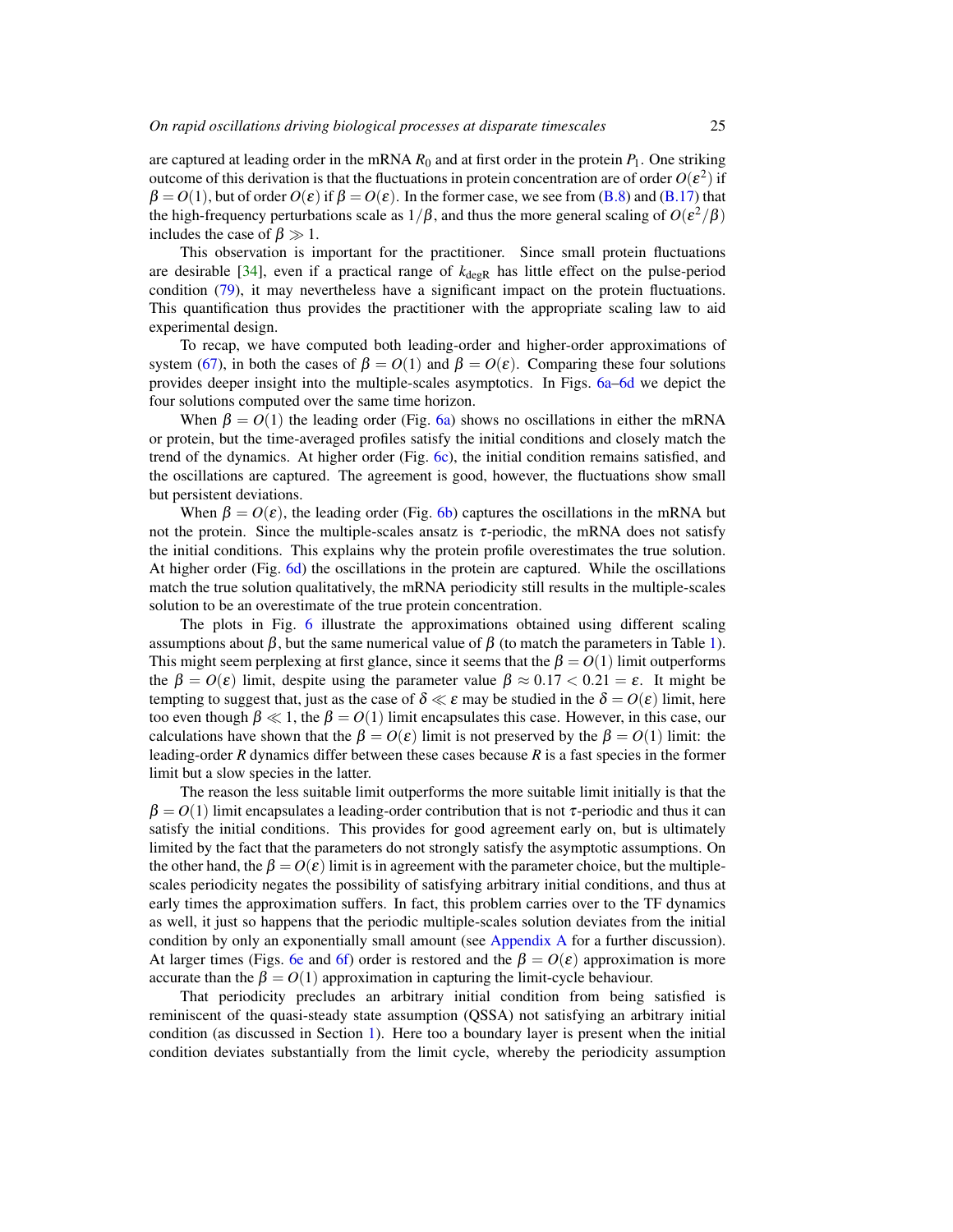is initially inaccurate. Nonetheless, the fast species converge rapidly to their limit cycle behaviour whereupon the approximation accuracy is restored. Should one wish, just as with a singular perturbation, a boundary layer analysis can be performed in the vicinity of the initial time, where the full dynamics of the fast species are recovered, and thus arbitrary initial conditions may be satisfied.

Our multiple-scales analysis uncovers explicit scaling laws for system concentrations, and reveals concrete system requirements to achieve the PWM regime. We are able to more comprehensively and explicitly quantify and thus explain experimental results, while exhibiting remarkable agreement with the full nonlinear numerical simulations with a significantly simplified approximation obtainable in closed form.

#### 5. Conclusions

In this paper, we apply the method of multiple scales to fast–slow systems with a rapidly oscillating periodic parameter or input signal. We develop the general nonlinear theory, obtaining formally closed systems governing the perturbations at every order. In the particularly important case of biaffine systems — which include components bilinear in the system state and oscillations, linear in the state only, linear in the oscillations, as well as inhomogeneous — we obtain closed systems governing all orders. Notably, this class of systems includes those arising from the chemical master equation and its continuum approximations.

We demonstrate the application of the biaffine theory when the oscillations are faster than the underlying system dynamics. In this case, we find that the leading-order asymptotic approximation coincides with the intuition that the system responds to the averaged input signal. Several key features of the method arise from the examples presented. Notably, in many real-world processes unfolding at disparate timescales, the timescale separation is moderately large, but not infinite, in which case the system response deviates significantly from the its response to the time-averaged signal. We demonstrate how the method extends beyond the elementary intuition of a time-averaged signal (relevant only in the absence of fast species), by resolving higher-order perturbations that capture the oscillatory system response. We find that the higher-order system response does not, in general, have zero mean on the fast timescale. This further highlights the importance of the higher-order terms, revealing how the solution deviates from the leading order, not only by oscillations but also by slow-timescale corrections.

The examples demonstrate how the multiple-scales approach achieves significant complexity reduction by structurally embedding the timescale separation into the approximation form. This approach disentangles the disparate timescales, allowing the dynamics on each to be resolved independently.

We revisit a system of nonlinear equations describing a fast–slow system previously studied in the literature. We show how our multiple-scales framework sheds light on the underlying assumptions of the system, replacing full numerical simulations and ad-hoc metrics by explicit, static expressions. We show how different numerical simulations may also be explained by explicit analytical expressions previously unreported. Formal scaling laws, including estimates of the oscillation magnitude, reveal a crisper quantitative picture regarding how the desired experimental regime may be achieved. Here too, the structure underpinning these results is the timescale separation that is leveraged by the multiple-scales analysis.

Finally, we discuss how the fast-time periodicity, which is needed to close the multiplescales equations at each order, excludes the possibility of imposing an arbitrary initial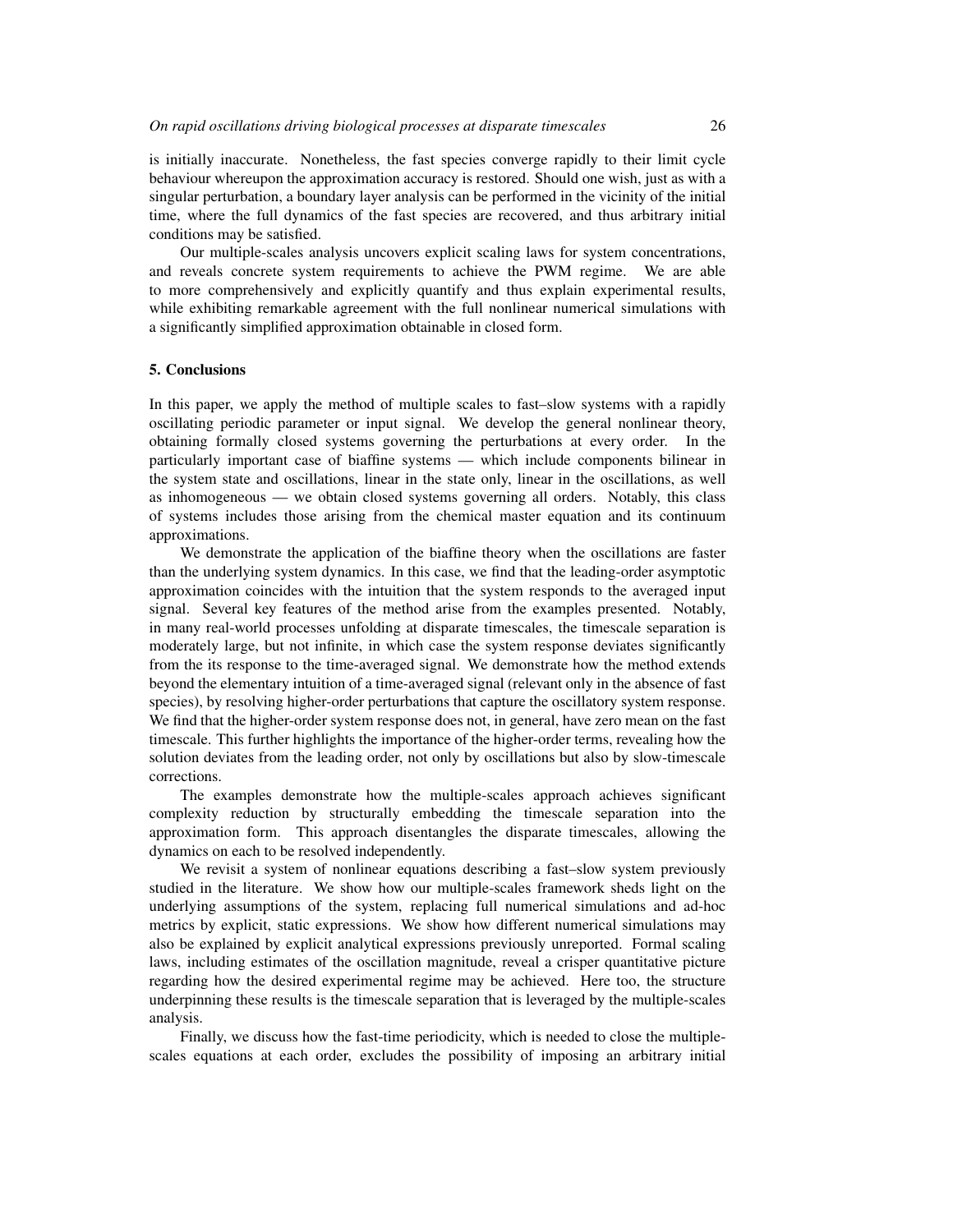condition for the fast species. This can lead to a boundary layer in the vicinity of the initial time, when the full solution is not near enough its limit cycle to be near periodic. This is akin to the QSSA which fails to satisfy arbitrary initial conditions. Just as with the QSSA, a boundary layer analysis restores the full fast dynamics near the initial time and captures the evolution from arbitrary initial conditions towards the limit-cycle behaviour.

Several previous studies have dealt with system reduction and approximation techniques for biological applications (for example, Ref. [36] provides a comprehensive survey in stochastic biochemical kinetics). The most prominent approach in the context of fast–slow systems is the quasi-steady state approach, where fast dynamics are reduced to their quasisteady state reducing the system exclusively to the slow dynamics. In the Introduction we demonstrate why this approach does not yield insight beyond the intuitive idea of replacing the rapidly oscillating signal by its time average. This shortcoming sets this work apart from classical fast–slow systems. The multiple-scales approach developed allows for coarsegrained evolution while retaining the influence of the fast oscillations.

Some previous work exploiting timescale separation is applicable to oscillatory systems [37]. Other approximation approaches have been studied on oscillatory systems without recourse to timescale separation [38]. The key difference between the current work and these studies is that we assume the presence of an externally applied, rapidly oscillating signal. While the method of multiple scales is an applicable tool for rapid, endogenous oscillations (that is, those arising from the system dynamics rather than externally applied), the analysis performed here would need to be suitably adapted. In contrast, the timescale separation is crucial: the oscillations must be fast with respect to the slow dynamics, which is not the case in these two studies: Ref. [38] does not rely on well separated timescales, and even though Ref. [37] mentions oscillations, these arise from the reduction of a system with fast species, in other words, the oscillations occur on the slow timescale after the fast dynamics have been reduced, and are thus of a different nature to those studied here. On the other hand, we pursued a perturbative analysis that extends to arbitrary order, and provides formal error estimates. Much of the previous work cited falls short of these two features. Timescale separation is assumed in Ref. [37], nevertheless, higher-order approximations are not pursued. Ref. [38], while also assuming a fairly specific biochemical reaction network structure, develops an ad-hoc approximation without anaytical control over the error.

In various application there may exist more than two timescales of interest [39], and multiple spatial scales of interest. The methodology expounded in this work may be directly extended to tackle these cases.

### Appendix A. Dynamics of the transcription factor

The *T* dynamics in (67a) decouple from the rest of the system, and we rewrite the leadingorder contribution governed by (71):

$$
\frac{\delta}{\varepsilon} \frac{\partial T_0}{\partial \tau} = u(\tau)(\alpha + 1) - (u(\tau)\alpha + 1)T_0.
$$
 (A.1)

Recall from (66) that  $u(\tau) = \mathbb{1}_{[0,r]}(\tau - \lfloor \tau \rfloor)$  for  $\tau \in [0,1]$ . Therefore, when the light is on, the solution is given by

$$
T_0 = 1 + c(t)e^{-(\alpha + 1)\varepsilon\tau/\delta}, \tag{A.2a}
$$

while in the dark, the solution is given by

$$
T_0 = d(t)e^{-\varepsilon \tau/\delta}.
$$
 (A.2b)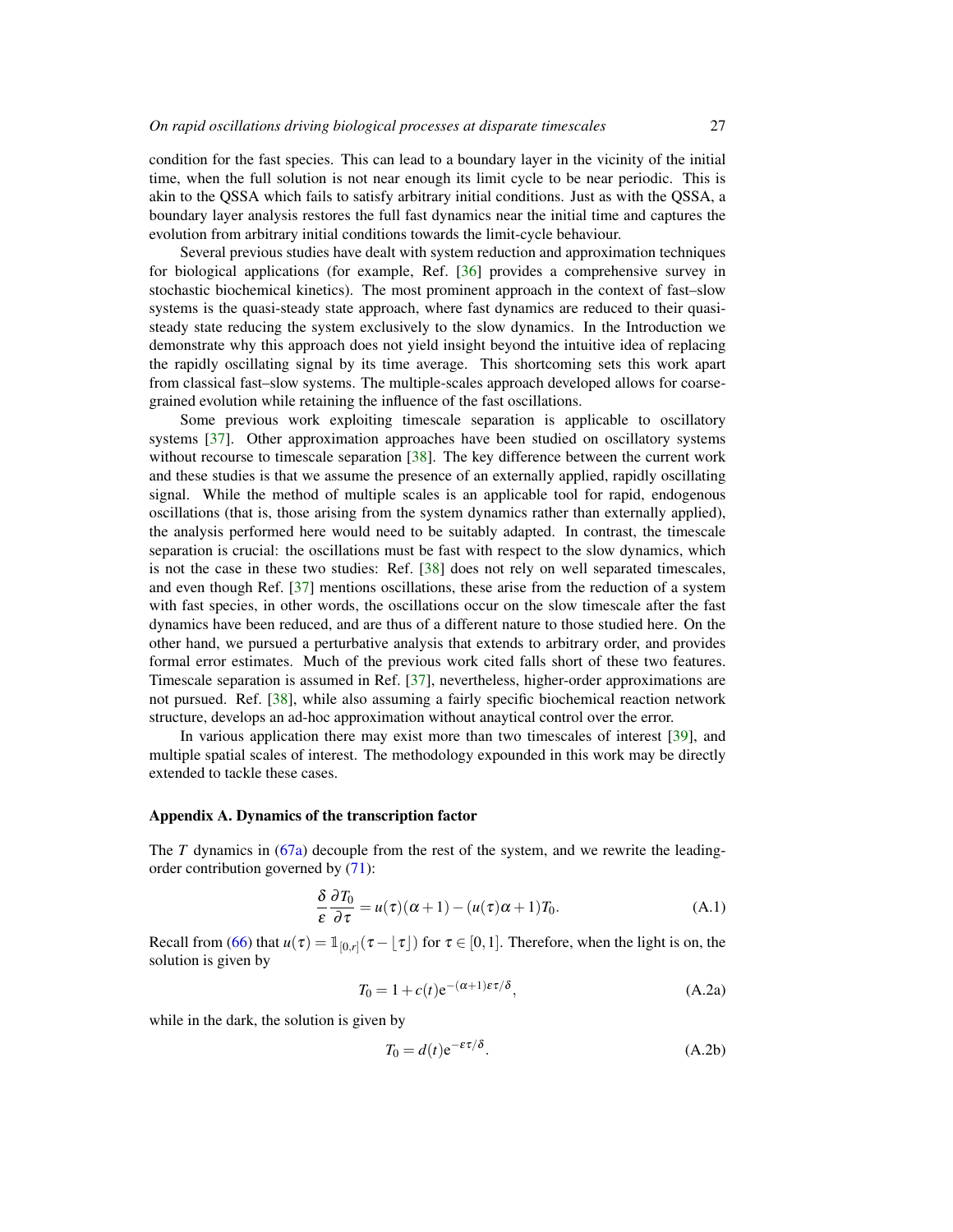The values  $c(t)$  and  $d(t)$  are constants of integration with respect to  $\tau$ . They are determined by imposing continuity of  $T_0$  as the light is switched off at  $\tau = r$ , as well as  $\tau$ -periodicity, to give

$$
c = \frac{e^{-(1-r)\epsilon/\delta} - 1}{1 - e^{-(1+\alpha r)\epsilon/\delta}}, \qquad d = \frac{e^{r\epsilon/\delta} - e^{-\alpha r\epsilon/\delta}}{1 - e^{-(1+\alpha r)\epsilon/\delta}}.
$$
 (A.2c)

These values are constants with respect to *t*, thus  $\frac{\partial T_0}{\partial t} = 0$ , and at the next order,

$$
\frac{\delta}{\varepsilon} \frac{\partial T_0}{\partial t} + \frac{\delta}{\varepsilon} \frac{\partial T_1}{\partial \tau} = -(u(\tau)\alpha + 1)T_1.
$$
 (A.3)

Since  $T_0$  does not vary with *t*, the only  $\tau$ -periodic solution of (A.3) is zero. This is true for all orders, and reflects the fact that the multiple-scales approximation (A.1) retains all terms of the original  $(67a)$ .

In the fast-TF limit  $\delta/\varepsilon \ll 1$ , the leading-order  $T_0$  is given by solving (A.1) when neglecting the time derivative on the left-hand side, namely

$$
T_0 \sim \frac{u(\tau)(\alpha+1)}{u(\tau)\alpha+1}
$$
, therefore  $T_0 \sim u(\tau)$  when  $u \in \{0,1\}$ , (A.4)

as in our case (see (66)). For piecewise constant  $u$ , the form of the leading order  $T_0$  in (A.4) is also piecewise constant, and therefore its  $\tau$ -derivative is zero almost everywhere. It follows from  $(A.1)$  that this outer approximation is accurate to all orders, that is, if we expand  $T_0$ asymptotically with respect to  $\delta/\varepsilon$ , all asymptotic corrections are zero. This observation coincides with the solution (A.2): when  $\delta/\varepsilon \ll 1$ , we see that, when  $\tau$  is not within a vicinity of width  $O(\delta/\varepsilon)$  of switches in the light profile  $\tau \in \{0, r\}$ , the two solutions coincide up to exponentially small corrections.

The condition of  $\tau$  not being in the vicinity of light switches is a consequence of the fast-TF case being a singular limit: for piecewise constant  $u$ , neglecting the  $\tau$ -derivative introduces boundary layers of width  $O(\delta/\epsilon)$  beyond each point in time the light signal switches. A matched asymptotic expansion resolves the dynamics within the boundary layers. Denote  $\tau =$  $\tau_0$  a switch in the light profile, where  $u(\tau_0^-) := \lim_{\tau \uparrow \tau_0} u(\tau) = 1 - \lim_{\tau \downarrow \tau_0} u(\tau) =: 1 - u(\tau_0^+),$ and scaling  $\tau$  locally near  $\tau_0$  via

$$
\tau = \tau_0 + \frac{\delta}{\varepsilon} \xi, \tag{A.5}
$$

equation  $(A.1)$  takes the form

$$
\frac{\partial T_0}{\partial \xi} = \begin{cases}\n(\alpha + 1)(1 - T_0), & u(\tau_0^+) = 1, \\
-T_0, & u(\tau_0^+) = 0,\n\end{cases}
$$
\n(A.6a)

along with the initial condition given by the outer solution on the time interval up to  $\tau = \tau_0$ , namely

$$
T_0(0) = u(\tau_0^-). \tag{A.6b}
$$

Problem (A.6) admits the solution

$$
T_0 = \begin{cases} 1 - e^{-(\alpha + 1)\xi}, & u(\tau_0^+) = 1, \\ e^{-\xi}, & u(\tau_0^+) = 0, \end{cases}
$$
 (A.7)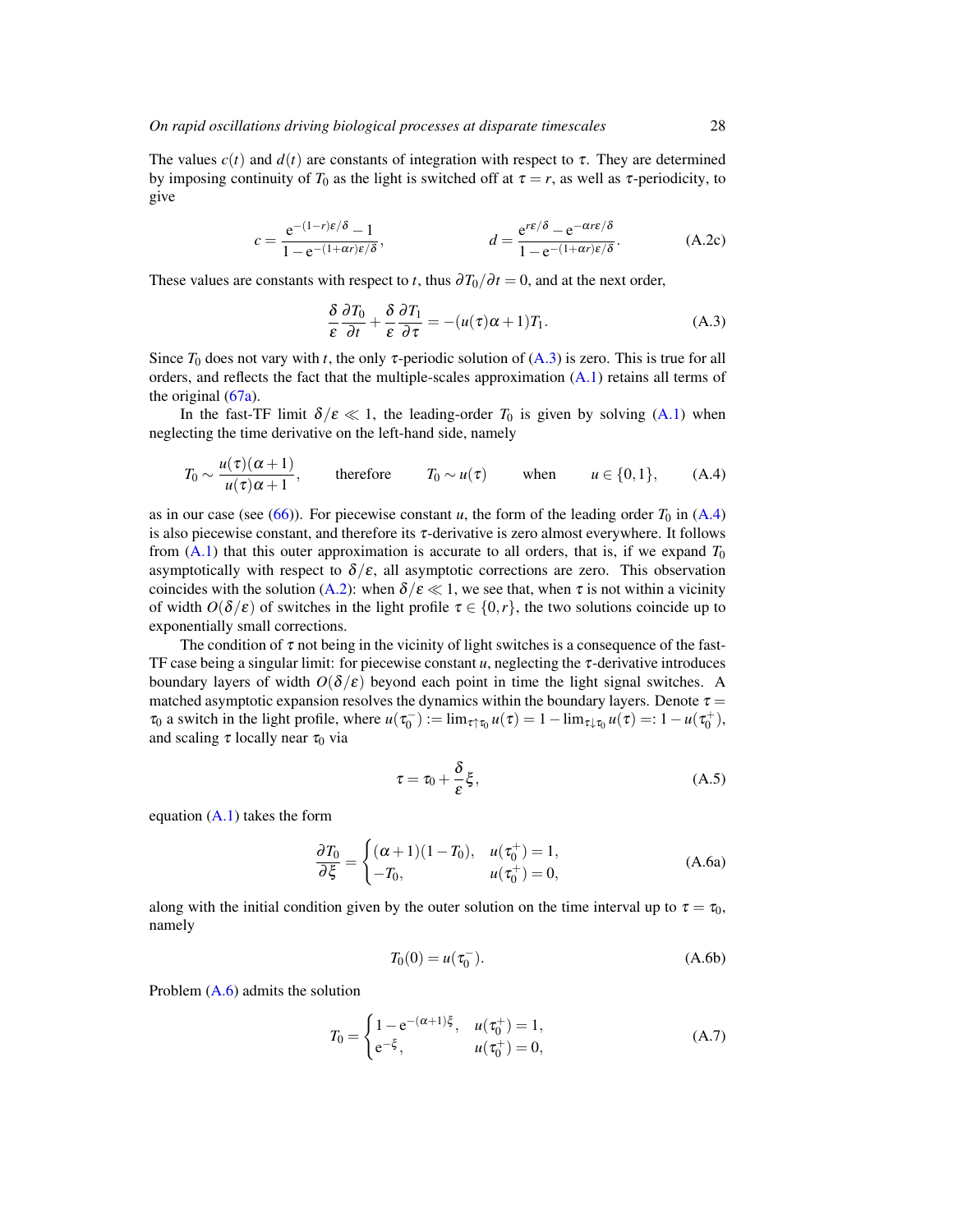

Figure A1. TF dynamics. The solid curve is the exact solution of (67a), while the broken curves depict asymptotic approximations. The dashed curve illustrates the multiple-scales solution (A.2) retaining the  $\tau$ -dependence by considering  $\delta = O(\epsilon)$ , while the dotted curve illustrates the quasi-steady form  $(A.4)$  obtained by assuming that  $\delta \ll \varepsilon$ .



Figure A2. Dose–response curves in the PWM regime for different genetic constructs (see Table 1) for a terminal time of  $t_f = 360k_{\text{deep}}$ , which corresponds to 6 hours. Solid curves show full numerical solutions of system (67), while broken curves show the leading-order multiplescale approximation given by  $(B.3)$  and  $(B.26)$  and using piecewise constant  $T_0$  in  $(A.4)$ . The asymptotic approximations are only slightly worse than for the exponentially-accurate  $T_0$  used in Fig. 5b.

which we see matches the outer solution:  $T_0 \to u(\tau_0^+)$  as  $\xi \to \infty$ . The solution (A.7) may be written on the original timescale for  $\tau \in [0,1]$  by undoing (A.5), which gives

$$
T_0 = \begin{cases} 1 - e^{-(\alpha+1)\varepsilon\tau/\delta}, & \tau < r, \\ e^{-(\tau - r)\varepsilon/\delta}, & \tau > r. \end{cases}
$$
 (A.8)

The multiple-scales solution (A.2) is continuous and periodic, but exhibits an exponentially small deviation from the zero initial condition in (67a). The matched asymptotic solution (A.8) satisfies the zero initial condition, but exhibits an exponentially small discontinuity at switching points. While the simple form  $(A.4)$  does exhibit noticeable discrepancy from the other solutions (Fig. A1), it remains a useful limiting form to obtain analytical insight (as in Section 4.2) and exhibits very good agreement with the full numerical solution (see Fig. A2). This agreement will diminish when the duty cycle is sufficiently close to zero or unity, whereby the boundary layers are the dominant deviations from the constant light input profile and thus not negligible.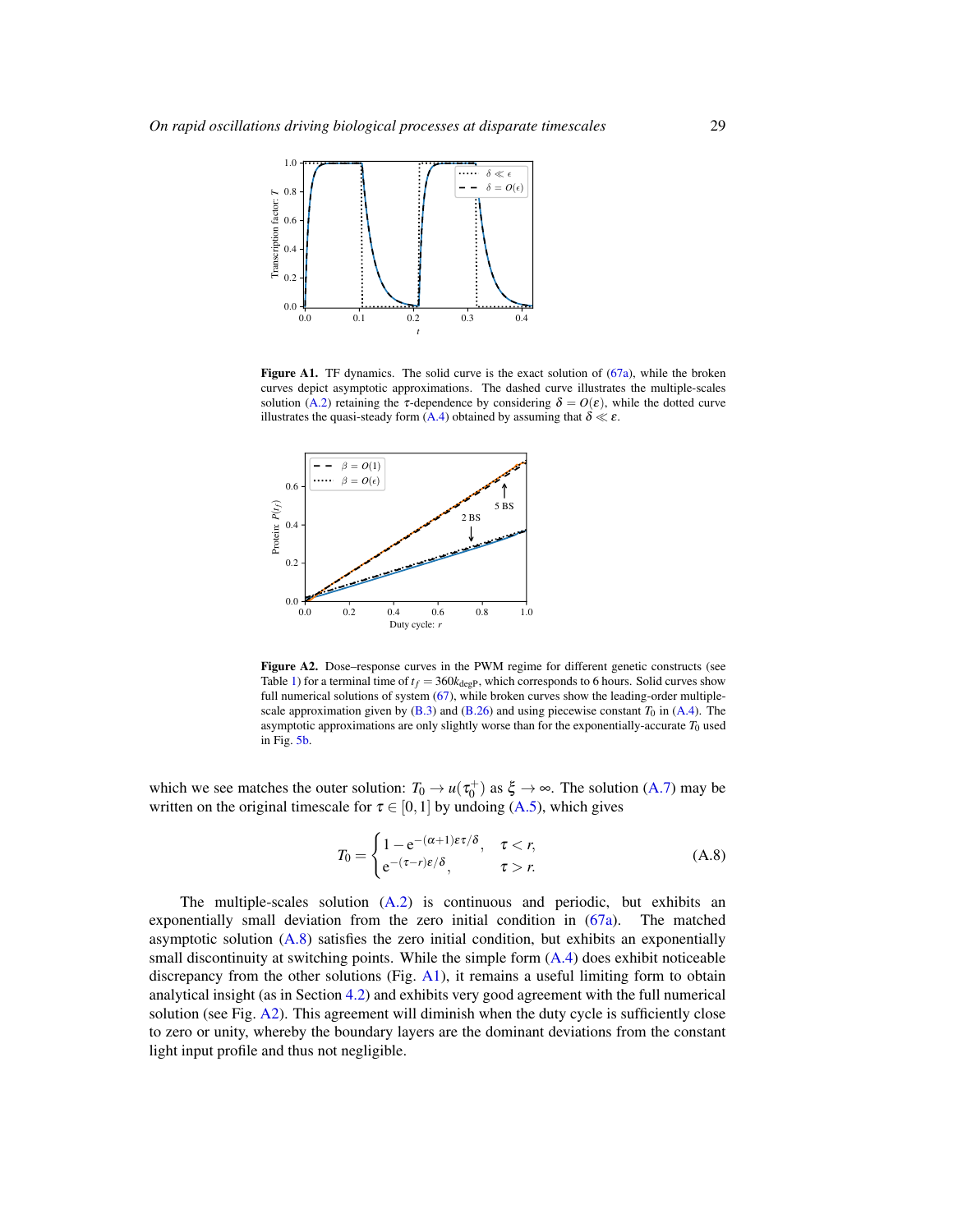Since  $\delta/\varepsilon$  is sufficiently small in our case, the exponentially small deviations are unnoticeable, and the multiple-scales, matched asymptotic, and exact solutions are indistinguishable (Fig. A1, the matched asymptotic solution is not shown but appears identical).

Finally, we note that the convergence of  $T$  to  $u$  is faster when turning the light on, than when turning the light off (Fig. A1). This reflects the observation made in Section 4.2 that the *T* timescale is time-varying.

## Appendix B. Proceeding to higher order in the nonlinear system

In this appendix, we calculate the higher-order perturbations of *R* and *P* that capture the high-frequency oscillations, in both the case of slow ( $\beta = O(1)$ ) and fast ( $\beta = O(\varepsilon)$ ) mRNA dynamics.

#### *Appendix B.1. Slow mRNA dynamics*

At leading order, we know from (71) that  $R_0$  and  $P_0$  do not depend on  $\tau$ . At first order,

$$
\beta \frac{dR_0}{dt} + \beta \frac{\partial R_1}{\partial \tau} = 1 - h(\tau) - R_0,
$$
\n(B.1a)

$$
\frac{\mathrm{d}P_0}{\mathrm{d}t} + \frac{\partial P_1}{\partial \tau} = R_0 - P_0,\tag{B.1b}
$$

where

$$
h(\tau) = \frac{1}{1 + \gamma} \frac{1}{1 + (T_0(\tau)/K)^n}.
$$
 (B.2)

Integrating (B.1) over one  $\tau$ -period produces (73), which is solved by

$$
R_0 = \eta_0 + (R_0^0 - \eta_0) e^{-t/\beta}, \tag{B.3a}
$$

$$
P_0 = P_0^0 e^{-t} + \eta_0 (1 - e^{-t}) + \frac{R_0^0 - \eta_0}{1 - 1/\beta} (e^{-t/\beta} - e^{-t}),
$$
 (B.3b)

with  $\eta_0$  defined in (74).

We now seek the fast-timescale perturbations in *R* and *P*. To this end, we derive the higher-order dynamics from (69), whereby, for  $i \ge 0$ ,

$$
\beta \frac{\partial R_{i+1}}{\partial \tau} = \mathbb{1}_{i=0} (1 - h(\tau)) - R_i - \beta \frac{\partial R_i}{\partial t},
$$
 (B.4a)

$$
\frac{\partial P_{i+1}}{\partial \tau} = R_i - P_i - \frac{\partial P_i}{\partial t}.
$$
 (B.4b)

The first term on the right-hand side of  $(B.4a)$  includes the factor  $\mathbb{1}_{i=0}$  which takes the value one for  $i = 0$  and takes the value zero for all other *i*. Averaging over one  $\tau$ -period and imposing periodicity with respect to  $\tau$ , we see that, for  $i \geq 1$ ,

$$
\beta \frac{\mathrm{d}}{\mathrm{d}t} \int_0^1 R_i \mathrm{d}\tau = - \int_0^1 R_i \mathrm{d}\tau, \tag{B.5a}
$$

$$
\frac{\mathrm{d}}{\mathrm{d}t} \int_0^1 P_i \, \mathrm{d}\tau = \int_0^1 R_i \, \mathrm{d}\tau - \int_0^1 P_i \, \mathrm{d}\tau. \tag{B.5b}
$$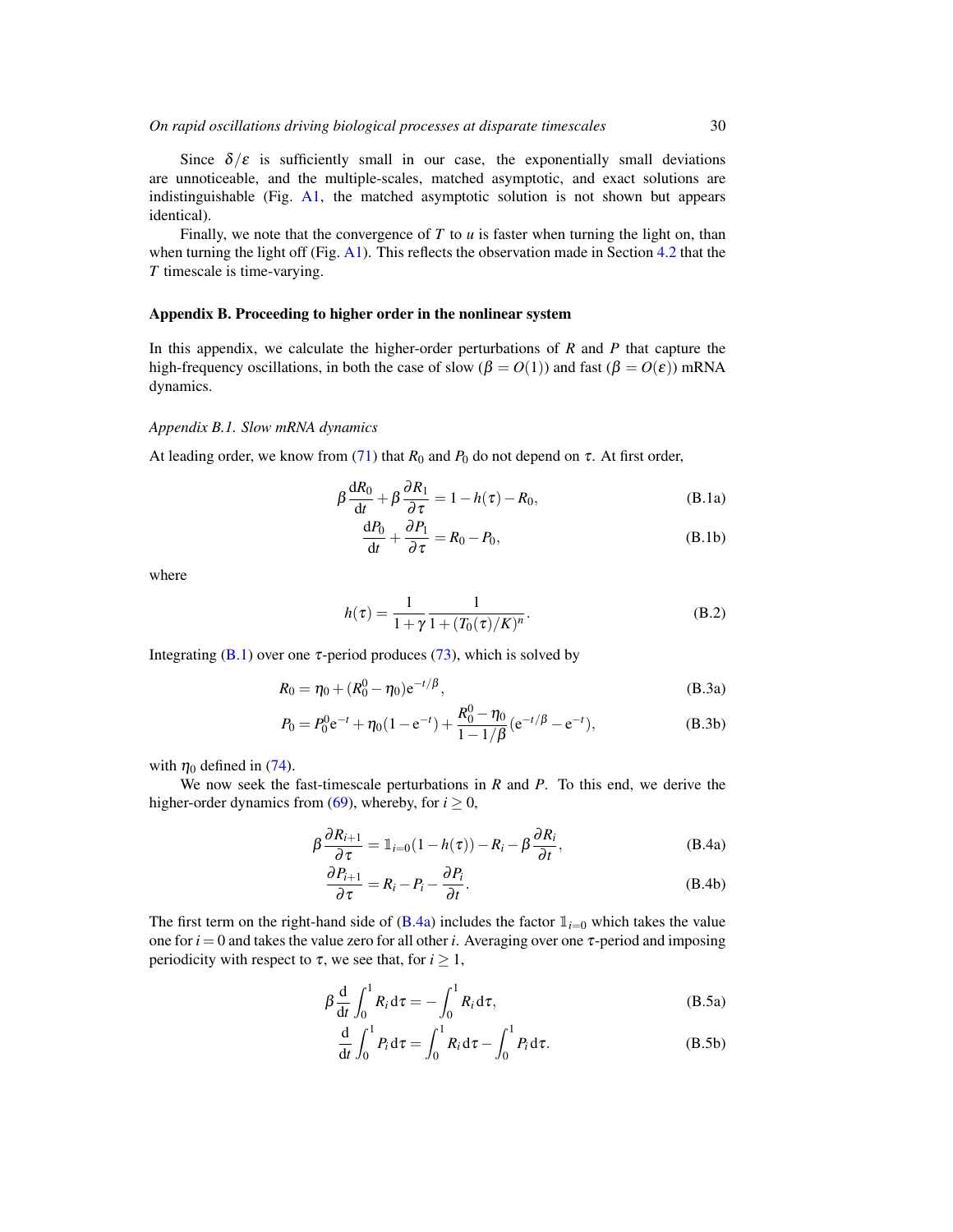Given  $R_j$  and  $P_j$ , equation (B.4) with  $i = j$  may be integrated with respect to  $\tau$  to give  $R_{j+1}$  and  $P_{j+1}$  up to unknown additive functions of *t* only. These unknown functions are determined by (B.5) with  $i = j + 1$ , which guarantees  $\tau$ -periodicity. With  $T_0$ ,  $R_0$ , and  $P_0$  in hand, our strategy is to determine perturbations of successively higher order.

We begin by calculating  $R_1$ . From (B.4a) with  $i = 0$ , and using (73) and (74), we obtain the fast-timescale  $R_1$  variations

$$
\beta \frac{\partial R_1}{\partial \tau} = 1 - h(\tau) - \eta_0 = \int_0^1 h(s) \, ds - h(\tau). \tag{B.6}
$$

Integrating  $(B.6)$  with respect to  $\tau$ , we obtain

$$
R_1 = c(t) + \tau H(1) - H(\tau), \tag{B.7}
$$

where  $c(t)$  is a constant of integration with respect to  $\tau$  and

$$
H(\tau) = \frac{1}{\beta} \int_0^{\tau} h(s) \, \mathrm{d}s. \tag{B.8}
$$

Substituting  $(B.7)$  into  $(B.5b)$  with  $i = 1$ , it follows that

$$
\beta \frac{\mathrm{d}c}{\mathrm{d}t} = -c - d,\tag{B.9}
$$

for

$$
d = \frac{H(1)}{2} - \int_0^1 H(\tau) d\tau.
$$
 (B.10)

Equation  $(B.9)$  admits the solution

$$
c(t) = (d + R_1^0) e^{-t/\beta} - d,
$$
 (B.11)

for the initial condition  $R_1^0$ , and we have completely determined  $R_1$ .

We proceed to solve for  $P_1$ . We recall from (71) that  $R_0$  and  $P_0$  have no  $\tau$ -dependence, and thus from  $(B.4b)$  and  $(B.5b)$  with  $i = 0$ , we find that

$$
\frac{\partial P_1}{\partial \tau} = 0. \tag{B.12}
$$

Therefore,  $P_1$  does not vary with  $\tau$ , but may vary on the slow timescale. From (B.7), (B.10) and  $(B.11)$ , we calculate

$$
\int_0^1 R_1 d\tau = c(t) + d = (d + R_1^0) e^{-t/\beta}.
$$
 (B.13)

Substituting  $(B.13)$  into  $(B.5b)$  with  $i = 1$ , we obtain

$$
\frac{dP_1}{dt} = \int_0^1 R_1 d\tau - P_1 = (d + R_1^0) e^{-t/\beta} - P_1,
$$
\n(B.14)

which is solved by

$$
P_1 = \begin{cases} \frac{d + R_1^0}{1 - 1/\beta} \left( e^{-t/\beta} - e^{-t} \right) + P_1^0 e^{-t}, & \beta \neq 1, \\ (d + R_1^0) t e^{-t} + P_1^0 e^{-t}, & \beta = 1 \end{cases}
$$
(B.15)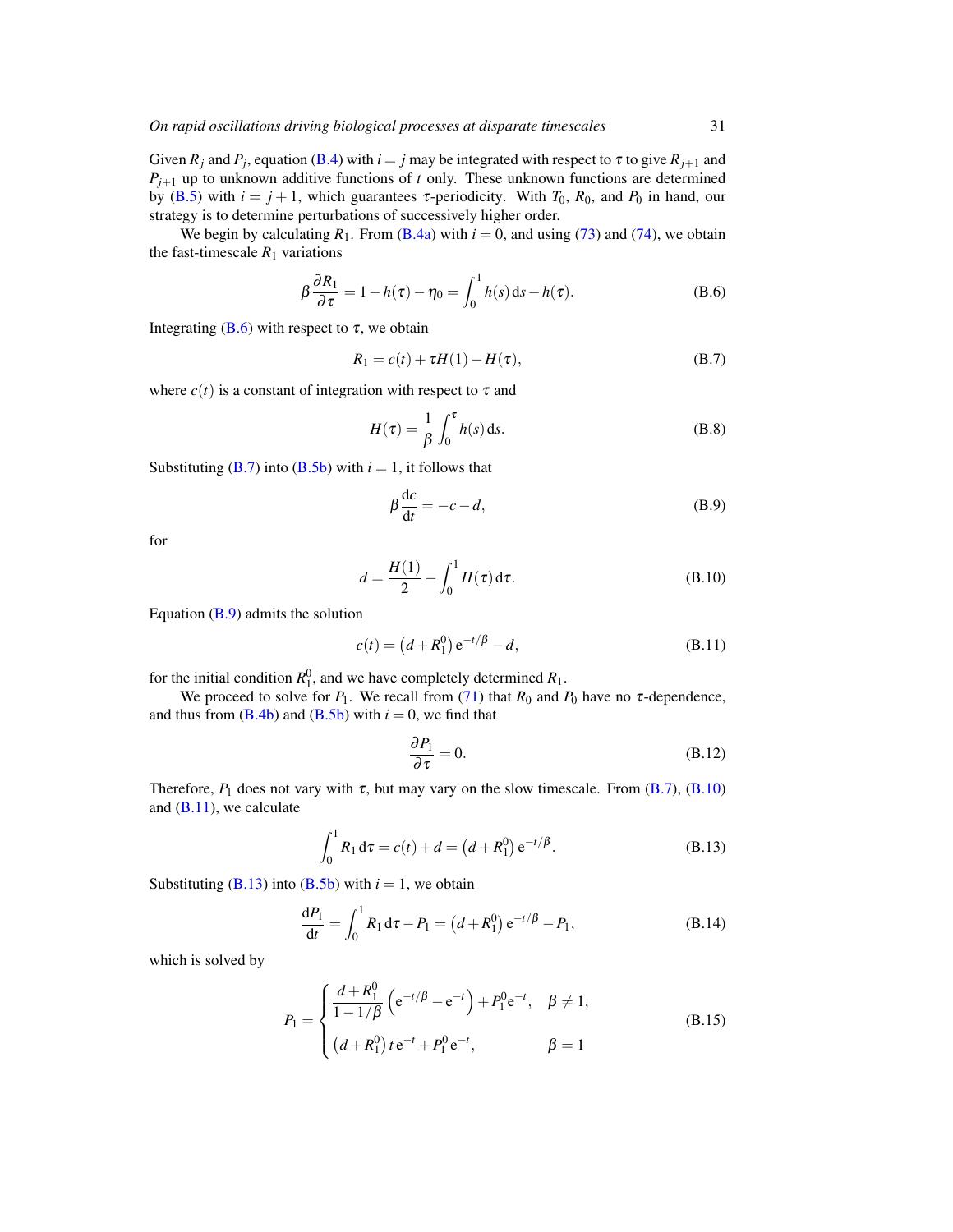To obtain the oscillations in *P* we must proceed to higher order. From  $(B.4b)$  with  $i = 1$ and  $(B.7)$ ,  $(B.11)$  and  $(B.13)$  we see that

$$
\frac{\partial P_2}{\partial \tau} = R_1 - \int_0^1 R_1 d\tau = \tau H(1) - H(\tau) - d,\tag{B.16}
$$

from which it follows, after integration with respect to  $\tau$ , that

$$
P_2 = q(t) - \tau d + \frac{\tau^2 H(1)}{2} - \int_0^{\tau} H(s) \, \mathrm{d}s,\tag{B.17}
$$

for an unknown  $q(t)$ . Substituting (B.17) into (B.5b) with  $i = 1$ , we see that

$$
\frac{d}{dt} \int_0^1 P_2 d\tau = \int_0^1 R_2 d\tau - \int_0^1 P_2 d\tau.
$$
 (B.18)

To obtain the  $\tau$ -integral term on the right-hand side of (B.18), we must proceed to higher order for *R*. Continuing just as before (without detailing the intermediate steps), we find that

$$
\int_0^1 R_2 \, \mathrm{d}\tau = \left( D + R_2^0 \right) e^{-t/\beta},\tag{B.19}
$$

for

$$
D = \frac{d}{2} - \frac{H(1)}{6} + \int_0^1 \int_0^{\tau} H(s) \, \mathrm{d}s \, \mathrm{d}\tau. \tag{B.20}
$$

Finally, substituting  $(B.17)$  and  $(B.19)$  into  $(B.18)$  and using  $(B.9)$ , we derive an equation for *q*, namely

$$
\frac{dq}{dt} = -q(t) + (D + R_2^0) e^{-t/\beta} + D,
$$
\n(B.21)

which is solved by

$$
q(t) = \begin{cases} D + \frac{D + R_2^0}{1 - 1/\beta} \left( e^{-t/\beta} - e^{-t} \right) + (P_2^0 - D) e^{-t}, & \beta \neq 1, \\ D + (D + R_2^0) t e^{-t} + (P_2^0 - D) e^{-t}, & \beta = 1. \end{cases}
$$
(B.22)

This completely determines *P*2, which capture the oscillations in the protein dynamics.

#### *Appendix B.2. Fast mRNA dynamics*

In this section we seek the perturbations that oscillate on the fast timescale in the  $\beta = O(\varepsilon)$ case. The strategy is similar to the previous case of  $\beta = O(1)$ , however, the solution structure is importantly different.

For the *R* dynamics, we know that the leading-order contribution satisfies (76), where the oscillations are captured in  $R_0$ . The solution of (76) is given by

$$
R_0 = c(t) e^{-\tau \varepsilon/\beta} + H(\tau),
$$
\n(B.23)

for an unknown  $c(t)$ , and where

$$
H(\tau) = \frac{\varepsilon}{\beta} \int_0^{\tau} [1 - h(s)] e^{(\varepsilon/\beta)(s-\tau)} ds,
$$
 (B.24)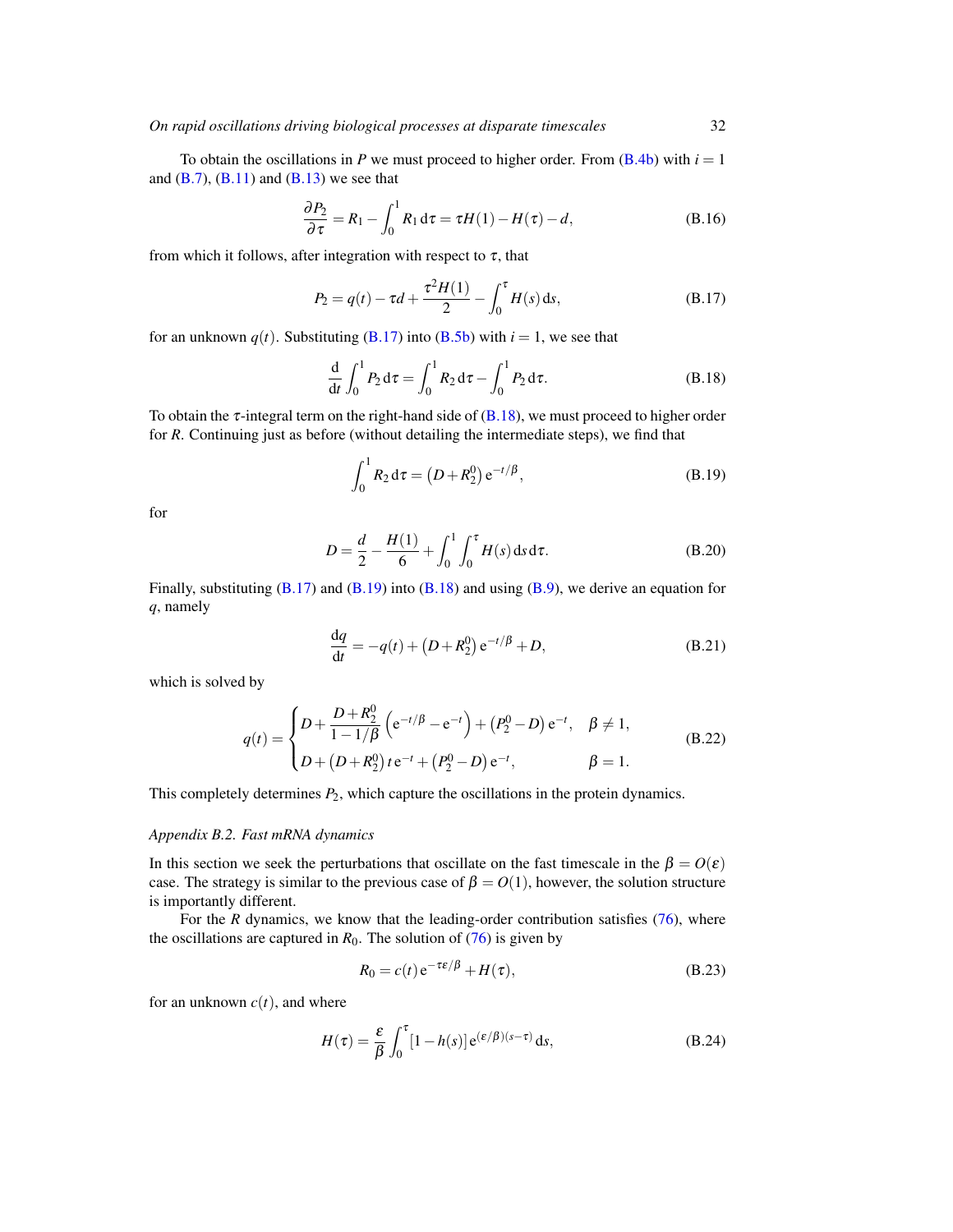for *h* defined in  $(B.2)$ . Imposing  $\tau$ -periodicity, we find that

$$
c = \frac{H(1)}{1 - e^{-\varepsilon/\beta}},\tag{B.25}
$$

which does not depend on  $t$ . Just as with the  $T$ , all terms are retained in  $(76)$ , and therefore all higher-order corrections in *R* are zero.

At leading order, the *P* dynamics satisfy (78), which is solved by

$$
P_0 = \eta_0 + (P_0^0 - \eta_0) e^{-t}, \tag{B.26}
$$

for  $\eta_0$  defined in (74). Oscillations in *P* are captured in *P*<sub>1</sub>. From (B.4b) with  $i = 0$  and (77) and  $(78)$ , we find that  $P_1$  is governed by

$$
\frac{\partial P_1}{\partial \tau} = R_0 - \int_0^1 R_0 \, \mathrm{d}\tau = c \, \mathrm{e}^{-\tau \varepsilon/\beta} - \eta_0 + H(\tau). \tag{B.27}
$$

Integrating (B.27) with respect to  $\tau$ , we obtain

$$
P_1 = C(t) - c\frac{\beta}{\varepsilon} \left( e^{-\tau \varepsilon/\beta} - 1 \right) - \tau \eta_0 + \int_0^{\tau} H(s) \, \mathrm{d}s,\tag{B.28}
$$

for an unknown *C*. Substituting (B.28) into (B.4b) with  $i = 1$  and recalling that  $R_1 \equiv 0$ , we derive the equation governing *C*, namely

$$
\frac{dC}{dt} = -C(t) - D,\tag{B.29}
$$

where

$$
D = c \frac{\beta}{\varepsilon} \left[ \frac{\beta}{\varepsilon} \left( e^{-\varepsilon/\beta} - 1 \right) + 1 \right] - \frac{\eta_0}{2} + \int_0^1 \int_0^\tau H(s) \, \mathrm{d}s \, \mathrm{d}\tau. \tag{B.30}
$$

Equation (B.29) is solved by

$$
C(t) = (P_2^0 + D) e^{-t} - D,
$$
 (B.31)

and thus we have determined *P*1.

## References

- [1] G. Michel and G. P. Chini. Multiple scales analysis of slow–fast quasi-linear systems. *Proceedings of the Royal Society A*, 475(2223):20180630, 2019.
- [2] J. Gunawardena. Time-scale separation–Michaelis and Menten's old idea, still bearing fruit. *The FEBS Journal*, 281(2):473–488, 2014.
- [3] L. A. Segel and M. Slemrod. The quasi-steady-state assumption: A case study in perturbation. *SIAM Review*, 31(3):446–477, 1989.
- [4] L. Michaelis and M. L. Menten. Die Kinetik der Invertinwirkung. *Biochemische Zeitschrift*, 49(37):333–369, 1913.
- [5] J. K. Kim, K. Josic, and M. R. Bennett. The validity of quasi-steady-state approximations in discrete stochastic ´ simulations. *Biophysical Journal*, 107(3):783–793, 2014.
- [6] D. Barik, M. R. Paul, W. T. Baumann, Y. Cao, and J. J. Tyson. Stochastic simulation of enzyme-catalyzed reactions with disparate timescales. *Biophysical Journal*, 95(8):3563–3574, 2008.
- [7] C. V. Rao and A. P. Arkin. Stochastic chemical kinetics and the quasi-steady-state assumption: Application to the Gillespie algorithm. *The Journal of Chemical Physics*, 118(11):4999–5010, 2003.
- [8] R. Bundschuh, F. Hayot, and C. Jayaprakash. Fluctuations and slow variables in genetic networks. *Biophysical Journal*, 84(3):1606–1615, 2003.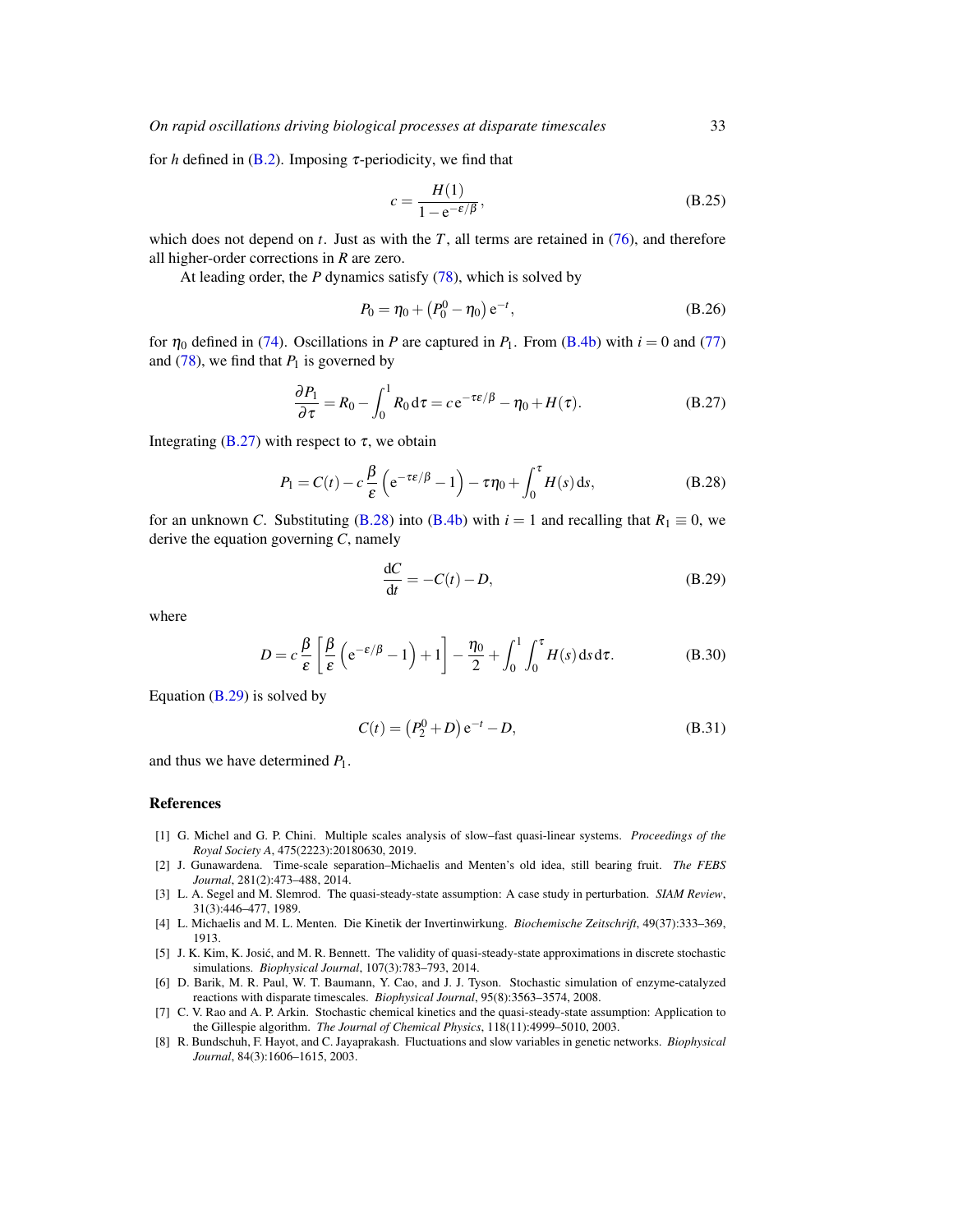- [9] J. K. Kim and E. D. Sontag. Reduction of multiscale stochastic biochemical reaction networks using exact moment derivation. *PLOS Computational Biology*, 13(6):1–24, 06 2017.
- [10] C. H. Lee and H. G. Othmer. A multi-time-scale analysis of chemical reaction networks: I. deterministic systems. *Journal of Mathematical Biology*, 60(3):387, 2010.
- [11] B. Mélykúti, J. P. Hespanha, and M. Khammash. Equilibrium distributions of simple biochemical reaction systems for time-scale separation in stochastic reaction networks. *Journal of The Royal Society Interface*, 11(97):20140054, 2014.
- [12] C. A. Gómez-Uribe, G. C. Verghese, and A. R. Tzafriri. Enhanced identification and exploitation of time scales for model reduction in stochastic chemical kinetics. *The Journal of Chemical Physics*, 129(24):244112, 2008.
- [13] T. B. Kepler and T. C. Elston. Stochasticity in transcriptional regulation: Origins, consequences, and mathematical representations. *Biophysical Journal*, 81(6):3116–3136, 2001.
- [14] P. Thomas, A. V. Straube, and R. Grima. The slow-scale linear noise approximation: an accurate, reduced stochastic description of biochemical networks under timescale separation conditions. *BMC systems biology*, 6(1):39, 2012.
- [15] J. K. Kim, K. Josic, and M. R. Bennett. The relationship between stochastic and deterministic quasi-steady ´ state approximations. *BMC systems biology*, 9(1):87, 2015.
- [16] E. J. Hinch. *Perturbation Methods*. Cambridge Texts in Applied Mathematics. Cambridge University Press, 1991.
- [17] N. Fenichel. Geometric singular perturbation theory for ordinary differential equations. *Journal of Differential Equations*, 31(1):53–98, 1979.
- [18] M. Desroches, J. Guckenheimer, B. Krauskopf, C. Kuehn, H. M. Osinga, and M. Wechselberger. Mixed-mode oscillations with multiple time scales. *SIAM Review*, 54(2):211–288, 2012.
- [19] J. R. Bowen, A. Acrivos, and A. K. Oppenheim. Singular perturbation refinement to quasi-steady state approximation in chemical kinetics. *Chemical Engineering Science*, 18(3):177–188, 1963.
- [20] L. Ashall, C. A. Horton, D. E. Nelson, P. Paszek, C. V. Harper, K. Sillitoe, S. Ryan, D. G. Spiller, J. F. Unitt, D. S. Broomhead, D. B. Kell, D. A. Rand, V. Sée, and M. R. H. White. Pulsatile stimulation determines timing and specificity of nf-κb-dependent transcription. *Science*, 324(5924):242–246, 2009.
- [21] C. K. Dalal, L. Cai, Y. Lin, K. Rahbar, and M. B. Elowitz. Pulsatile dynamics in the yeast proteome. *Current Biology*, 24(18):2189–2194, 2014.
- [22] M. H. Holmes. *Introduction to perturbation methods*, volume 20. Springer Science & Business Media, 2012.
- [23] J. K. Kevorkian and J. D. Cole. *Multiple scale and singular perturbation methods*, volume 114. Springer Science & Business Media, 2012.
- [24] N. N. Bogoliubov and Y. A. Mitropolsky. *Asymptotic methods in the theory of non-linear oscillations*. Hindustan Publishing Corporation, 1961.
- [25] I. V. Andrianov and L. I. Manevitch. *Asymptotology: ideas, methods, and applications*, volume 551. Springer Science & Business Media, 2002.
- [26] M. R. Bennett, D. Volfson, L. Tsimring, and J. Hasty. Transient dynamics of genetic regulatory networks. *Biophysical Journal*, 92(10):3501–3512, 2007.
- [27] N. G. van Kampen. *Stochastic processes in physics and chemistry*. North Holland, third edition, 2007.
- [28] C. Gardiner. *Stochastic Methods: A Handbook for the Natural and Social Sciences*. Springer Series in Synergetics. Springer Berlin Heidelberg, third edition, 2009.
- [29] H. Risken. *Fokker–Planck Equation*. Springer Berlin Heidelberg, Berlin, Heidelberg, 1996.
- [30] R. Grima, P. Thomas, and A. V. Straube. How accurate are the nonlinear chemical fokker-planck and chemical langevin equations? *The Journal of Chemical Physics*, 135(8):084103, 2011.
- [31] W. Weidlich and G. Haag. *Concepts and models of a quantitative sociology: the dynamics of interacting populations*, volume 14. Springer Science & Business Media, 2012.
- [32] D. Lunz. On continuum approximations of discrete-state markov processes of large system size. *Multiscale Modeling and Simulation*, 2021. Accepted.
- [33] D. Lunz, G. Batt, J. Ruess, and J.-F. Bonnans. Beyond the chemical master equation: stochastic chemical kinetics coupled with auxiliary processes. <https://hal.inria.fr/hal-02991103>.
- [34] D. Benzinger and M. Khammash. Pulsatile inputs achieve tunable attenuation of gene expression variability and graded multi-gene regulation. *Nature Communications*, 9(1):1–10, 2018.
- [35] M. Kruskal. Asymptotology. In S. Drobot and P. A. Viebrock, editors, *Mathematical Models in Physical Sciences*, pages 17–48. Prentice-Hall, Englewood Cliffs, N.J., 1963. Proceedings of the Conference at the University of Notre Dame.
- [36] D. Schnoerr, G. Sanguinetti, and R. Grima. Approximation and inference methods for stochastic biochemical kinetics — a tutorial review. *Journal of Physics A: Mathematical and Theoretical*, 50(9):093001, 2017.
- [37] P. Thomas, R. Grima, and A. V. Straube. Rigorous elimination of fast stochastic variables from the linear noise approximation using projection operators. *Phys. Rev. E*, 86:041110, Oct 2012.
- [38] Z. Cao and R. Grima. Linear mapping approximation of gene regulatory networks with stochastic dynamics.